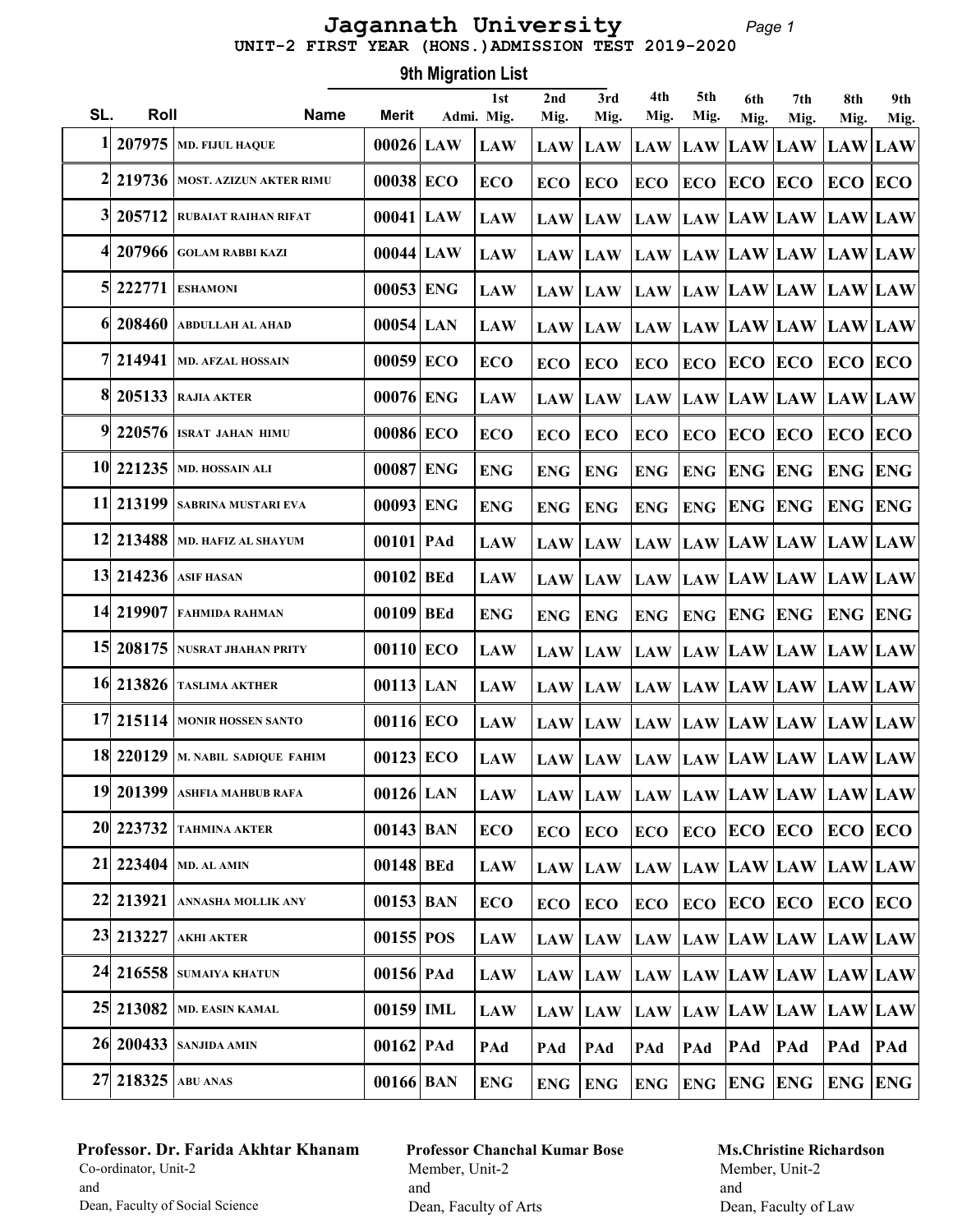Page 2 UNIT-2 FIRST YEAR (HONS.)ADMISSION TEST 2019-2020 Jagannath University

|     | 9th Migration List |                                       |             |  |                   |             |                                     |             |             |                    |                                 |                |             |  |
|-----|--------------------|---------------------------------------|-------------|--|-------------------|-------------|-------------------------------------|-------------|-------------|--------------------|---------------------------------|----------------|-------------|--|
| SL. | Roll               | <b>Name</b>                           | Merit       |  | 1st<br>Admi. Mig. | 2nd<br>Mig. | 3rd<br>Mig.                         | 4th<br>Mig. | 5th<br>Mig. | 6th<br>Mig.        | 7th<br>Mig.                     | 8th<br>Mig.    | 9th<br>Mig. |  |
|     | 28 207487          | <b>SABRINA SULTANA</b>                | $00179$ LAN |  | <b>LAW</b>        | <b>LAW</b>  | LAW LAW                             |             | <b>LAW</b>  | LAW LAW            |                                 | LAW LAW        |             |  |
|     | 29 219 278         | NURAJANNAT MILI MUKTA                 | 00183 POS   |  | <b>POS</b>        | <b>POS</b>  | <b>POS</b>                          | <b>POS</b>  | <b>POS</b>  | <b>POS</b>         | <b>POS</b>                      | <b>POS</b>     | <b>POS</b>  |  |
|     | 30 216605          | <b>MAHAMUDA ZAHARUT</b>               | $00189$ BAN |  | <b>BAN</b>        | <b>BAN</b>  | <b>BAN</b>                          | <b>BAN</b>  | <b>BAN</b>  | <b>BAN</b>         | <b>BAN</b>                      | <b>BAN</b>     | <b>BAN</b>  |  |
| 31  | 224441             | <b>MOST. NASRIN AKTER</b>             | 00193 POS   |  | <b>LAW</b>        | <b>LAW</b>  | <b>LAW</b>                          | <b>LAW</b>  | <b>LAW</b>  |                    | LAW LAW LAW LAW                 |                |             |  |
|     | 32 219228          | <b>SAZZAD HOSSAIN SOUROV</b>          | 00205 PAd   |  | <b>LAW</b>        | <b>LAW</b>  | <b>LAW</b>                          | <b>LAW</b>  |             |                    | LAW LAW LAW LAW LAW             |                |             |  |
|     | 33 223669          | <b>MD. AROB ALI</b>                   | 00206 LAN   |  | <b>LAN</b>        | <b>LAN</b>  | <b>LAN</b>                          | <b>LAN</b>  | <b>LAN</b>  | <b>LAN</b>         | <b>LAN</b>                      | <b>LAN LAN</b> |             |  |
|     | 34 201685          | <b>ROMANA ROY</b>                     | $00218$ BAN |  | <b>LAW</b>        | <b>LAW</b>  | <b>LAW</b>                          | <b>LAW</b>  | <b>LAW</b>  |                    | LAW LAW LAW LAW                 |                |             |  |
|     | 35 209164          | <b>MAHMUDA AKTER</b>                  | 00220 POS   |  | <b>POS</b>        | <b>POS</b>  | <b>POS</b>                          | <b>POS</b>  | <b>POS</b>  | <b>POS</b>         | <b>POS</b>                      | <b>POS</b>     | <b>POS</b>  |  |
|     |                    | <b>36 220357 HALIMA KHATUN</b>        | 00230 POS   |  | <b>ENG</b>        | <b>ENG</b>  | <b>ENG</b>                          | <b>ENG</b>  | <b>ENG</b>  | <b>ENG ENG</b>     |                                 | <b>ENG ENG</b> |             |  |
|     |                    | 37 223368 ANANY PROTIK RAUTH          | $00231$ LAN |  | <b>LAW</b>        | <b>LAW</b>  | LAW LAW                             |             |             |                    | LAW LAW LAW LAW LAW             |                |             |  |
|     |                    | <b>38 201156 TAUHIDA AKTER</b>        | 00232 POS   |  | <b>LAW</b>        | <b>LAW</b>  | <b>LAW</b>                          | <b>LAW</b>  |             |                    | LAW LAW LAW LAW LAW             |                |             |  |
|     | 39 224 678         | <b>FATEMA JANNATUL MAWYA</b>          | 00234 POS   |  | <b>ECO</b>        | <b>ECO</b>  | <b>ECO</b>                          | <b>ECO</b>  | <b>ECO</b>  | <b>ECO ECO</b>     |                                 | <b>ECO ECO</b> |             |  |
|     | 40 204785          | <b>SADIA AKTER BILKIS</b>             | 00235 POS   |  | <b>LAW</b>        | <b>LAW</b>  | <b>LAW</b>                          | <b>LAW</b>  |             |                    | LAW  LAW  LAW  LAW  LAW         |                |             |  |
|     | 41 221574          | <b>MD. ISMAIL</b>                     | $00236$ BAN |  | <b>LAW</b>        | <b>LAW</b>  |                                     |             |             |                    | LAW LAW LAW LAW LAW LAW LAW     |                |             |  |
| 42  | 201430             | <b>SHARMIN AKTER</b>                  | $00237$ MCJ |  | <b>LAW</b>        | <b>LAW</b>  |                                     |             |             |                    | LAW LAW LAW LAW LAW LAW LAW LAW |                |             |  |
|     | 43 208540          | <b>ABDULLAH AL MASUM</b>              | $00238$ LAN |  | <b>LAW</b>        | <b>LAW</b>  | LAW LAW                             |             |             |                    | LAW LAW LAW LAW LAW             |                |             |  |
|     | 44 221369          | <b>AFSANA NOWSIN DIPTY</b>            | 00242 POS   |  | PAd               | PAd         | PAd                                 | PAd         | PAd         | PAd                | PAd                             | PAd            | PAd         |  |
|     |                    | 45 216502 M.A. HASIB RAHMAN           | 00243 SOC   |  | <b>ENG</b>        |             | ENG ENG ENG ENG ENG ENG             |             |             |                    |                                 | <b>ENG ENG</b> |             |  |
|     | 46 204889          | <b>AKAS SARKAR AOPU</b>               | 00244 BEd   |  | <b>LAW</b>        |             | LAW LAW LAW LAW LAW LAW LAW LAW LAW |             |             |                    |                                 |                |             |  |
|     |                    | 47 203048   MD. SOHEL ISLAM           | $00247$ POS |  | <b>ENG</b>        | <b>ENG</b>  | <b>ENG</b>                          | <b>ENG</b>  |             | <b>ENG ENG ENG</b> |                                 | <b>ENG ENG</b> |             |  |
|     |                    | <b>48 218076   MD. GULJAR HOSSAIN</b> | $00249$ LAN |  | <b>LAW</b>        | <b>LAW</b>  |                                     |             |             |                    | LAW LAW LAW LAW LAW LAW LAW LAW |                |             |  |
|     |                    | <b>49 218598</b> SADIKA TAHSIN        | $00252$ MCJ |  | <b>ECO</b>        | <b>ECO</b>  | <b>ECO</b>                          | <b>ECO</b>  |             |                    | <b>ECO ECO ECO LAWLAW</b>       |                |             |  |
|     |                    | 50 213628 NUR ALAM                    | $00255$ POS |  | <b>ENG</b>        | <b>ENG</b>  | <b>ENG</b>                          | <b>ENG</b>  | <b>ENG</b>  |                    | <b>ENG ENG ENG ENG</b>          |                |             |  |
|     |                    | 51 221325 MD AL AMIN                  | $00263$ BAN |  | <b>ENG</b>        | <b>ENG</b>  | <b>ENG</b>                          | <b>ENG</b>  | <b>ENG</b>  | <b>ENG ENG</b>     |                                 | <b>ENG ENG</b> |             |  |
|     |                    | 52 219753 NIGAR SULTANA               | $00272$ BAN |  | <b>ENG</b>        | <b>ENG</b>  | <b>ENG</b>                          | <b>ENG</b>  | <b>ENG</b>  | <b>ENG ENG</b>     |                                 | <b>ENG ENG</b> |             |  |
|     | 53 221349          | <b>SHUKLA SAHA</b>                    | $00273$ SOC |  | <b>ENG</b>        | ENG         | <b>ENG</b>                          | <b>ENG</b>  | <b>ENG</b>  | <b>ENG ENG</b>     |                                 | <b>ENG ENG</b> |             |  |
|     | 54 219971          | <b>IBRAHIM HOSSAIN</b>                | 00277 MCJ   |  | <b>MCJ</b>        | MCJ         | <b>MCJ</b>                          | <b>MCJ</b>  |             | MCJ MCJ MCJ        |                                 | MCJ MCJ        |             |  |

# Professor. Dr. Farida Akhtar Khanam Co-ordinator, Unit-2 and Dean, Faculty of Social Science

# Professor Chanchal Kumar Bose Member, Unit-2 and Dean, Faculty of Arts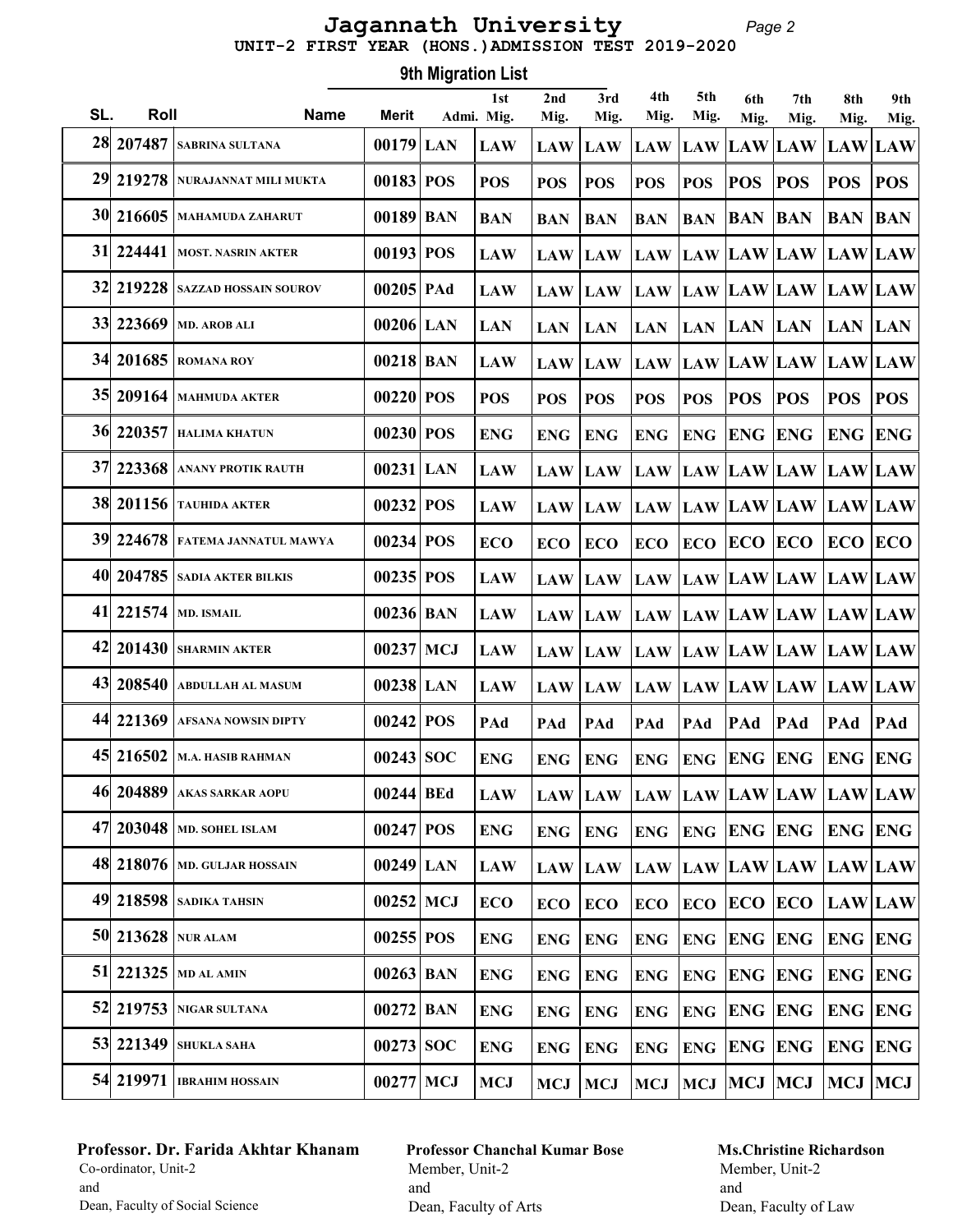Page 3 UNIT-2 FIRST YEAR (HONS.)ADMISSION TEST 2019-2020 Jagannath University

|           | <b>9th Migration List</b> |                                |              |  |                   |             |             |             |             |                    |                             |                    |                    |
|-----------|---------------------------|--------------------------------|--------------|--|-------------------|-------------|-------------|-------------|-------------|--------------------|-----------------------------|--------------------|--------------------|
| SL.       | Roll                      | <b>Name</b>                    | <b>Merit</b> |  | 1st<br>Admi. Mig. | 2nd<br>Mig. | 3rd<br>Mig. | 4th<br>Mig. | 5th<br>Mig. | 6th                | 7th                         | 8th                | 9th                |
| 55        | 213387                    | <b>TUSHAR ROY</b>              | 00279 MCJ    |  | <b>ENG</b>        | <b>ENG</b>  | <b>ENG</b>  | <b>ENG</b>  | <b>ENG</b>  | Mig.<br><b>ENG</b> | Mig.<br><b>ENG</b>          | Mig.<br><b>ENG</b> | Mig.<br><b>ENG</b> |
| 56        |                           | 217326 MST. SAMIA NAZ          | $00280$ SW   |  | <b>SW</b>         | <b>SW</b>   | <b>SW</b>   | <b>SW</b>   | <b>SW</b>   | <b>SW</b>          | <b>SW</b>                   | <b>SW</b>          | <b>SW</b>          |
| 57        | 219179                    | <b>ISRAT JAHAN SWARNALI</b>    | 00282 BEd    |  | <b>ECO</b>        | <b>ECO</b>  | <b>ECO</b>  | <b>ECO</b>  | <b>ECO</b>  | ECO                | <b>ECO</b>                  | <b>ECO</b>         | ECO                |
| 58        | 204147                    | <b>MST. SHARMIN AKTER</b>      | $00292$ MCJ  |  | <b>ENG</b>        | <b>ENG</b>  | <b>ENG</b>  | <b>ENG</b>  | <b>ENG</b>  | <b>ENG</b>         | <b>ENG</b>                  | <b>ENG</b>         | <b>ENG</b>         |
|           | 59 223990                 | <b>TOUFIQUE AL MUSABBIR</b>    | 00296 BEd    |  | <b>ECO</b>        | <b>ECO</b>  | <b>ECO</b>  | <b>ECO</b>  | <b>ECO</b>  | <b>ECO</b>         | <b>ECO</b>                  | <b>ECO</b>         | ECO                |
|           | 60 221393                 | <b>TANIA AKTER</b>             | 00298 BAN    |  | <b>BAN</b>        | <b>BAN</b>  | <b>BAN</b>  | <b>BAN</b>  | <b>BAN</b>  | <b>BAN</b>         | <b>BAN</b>                  | <b>BAN</b>         | <b>BAN</b>         |
| <b>61</b> | 213844                    | <b>TANJILA SULTANA</b>         | 00301 BAN    |  | <b>ENG</b>        | <b>ENG</b>  | <b>ENG</b>  | <b>ENG</b>  | <b>ENG</b>  | <b>ENG</b>         | <b>ENG</b>                  | <b>ENG ENG</b>     |                    |
| <b>62</b> | 204600                    | <b>MST. JEBUN NAHAR RIPA</b>   | 00306 SOC    |  | <b>SOC</b>        | <b>SOC</b>  | <b>SOC</b>  | <b>SOC</b>  | <b>SOC</b>  | <b>SOC</b>         | <b>SOC</b>                  | <b>SOC</b>         | SOC                |
| 63        | 217848                    | <b>MST. TARIN JAHAN TOMA</b>   | $00310$ LAN  |  | <b>LAN</b>        | <b>LAN</b>  | <b>LAN</b>  | <b>LAN</b>  | <b>LAN</b>  | <b>LAN LAN</b>     |                             | <b>LAN</b>         | <b>LAN</b>         |
|           | 64 204269                 | <b>TASNIM TABASSUM</b>         | $00316$ BAN  |  | <b>ENG</b>        | <b>ENG</b>  | <b>ENG</b>  | <b>ENG</b>  | <b>ENG</b>  | ENG                | <b>ENG</b>                  | <b>ENG</b>         | <b>ENG</b>         |
|           | 65 208241                 | <b>NUZHAT JEREEN POSHLA</b>    | 00320 BEd    |  | <b>ENG</b>        | <b>ENG</b>  | <b>ENG</b>  | <b>ENG</b>  | <b>ENG</b>  | <b>ENG ENG</b>     |                             | <b>ENG ENG</b>     |                    |
|           | 66 218883                 | <b>NOWRIN JAHAN NODI</b>       | $00325$ LAN  |  | <b>LAN</b>        | <b>LAN</b>  | <b>LAN</b>  | <b>LAN</b>  | <b>LAN</b>  | <b>LAN LAN</b>     |                             | <b>LAN</b>         | <b>LAN</b>         |
| <b>67</b> | 201506                    | <b>SAMIA AHMED</b>             | 00327 BEd    |  | <b>ENG</b>        | <b>ENG</b>  | <b>ENG</b>  | <b>ENG</b>  | <b>ENG</b>  | ENG                | <b>ENG</b>                  | <b>ENG ENG</b>     |                    |
|           | 68 214508                 | <b>RAJIB MIAH</b>              | $00330$  SOC |  | <b>ENG</b>        | <b>ENG</b>  | <b>ENG</b>  | <b>ENG</b>  | <b>ENG</b>  | ENG                | <b>ENG</b>                  | <b>ENG ENG</b>     |                    |
| 69        | 201045                    | <b>MD. YOUSOB ALI SAGOR</b>    | 00331 POS    |  | <b>ENG</b>        | <b>ENG</b>  | <b>ENG</b>  | <b>ENG</b>  | <b>ENG</b>  | <b>ENG ENG</b>     |                             | <b>ENG</b>         | <b>ENG</b>         |
| 70        | 213327                    | <b>FARJANA AKTER LIMA</b>      | $00333$ BAN  |  | <b>ENG</b>        | <b>ENG</b>  | <b>ENG</b>  | <b>ENG</b>  | <b>ENG</b>  | <b>ENG ENG</b>     |                             | <b>ENG</b>         | <b>ENG</b>         |
| 71        | 217252                    | <b>MD. OBIDUL HOSSAIN</b>      | $00336$ BAN  |  | <b>BAN</b>        | <b>BAN</b>  | <b>BAN</b>  | <b>BAN</b>  | <b>BAN</b>  | <b>BAN BAN</b>     |                             | <b>BAN</b>         | <b>BAN</b>         |
|           |                           | 72 203136 YEASMIN AKTER SHATHY | $00337$ SW   |  | <b>ECO</b>        | <b>ECO</b>  | <b>ECO</b>  |             |             |                    | ECO ECO ECO ECO ECO ECO ECO |                    |                    |
|           | 73 213918                 | <b>TAHMINA AKTER</b>           | 00345 MCJ    |  | <b>ENG</b>        | <b>ENG</b>  | <b>ENG</b>  | <b>ENG</b>  |             |                    | <b>ENG ENG ENG ENG ENG</b>  |                    |                    |
|           |                           | 74 219885   MST. FATINUR BEGUM | $00347$ BAN  |  | ECO               | ECO         | <b>ECO</b>  | <b>ECO</b>  |             | <b>ECO ECO ECO</b> |                             | <b>ECO ECO</b>     |                    |
|           | 75 221199                 | <b>ABEER-UZ-ZAMAN</b>          | 00348 MCJ    |  | MCJ               | MCJ         | <b>MCJ</b>  | <b>MCJ</b>  |             | MCJ MCJ MCJ        |                             | MCJ MCJ            |                    |
|           |                           | 76 217245 SONIA BEGUM          | $00357$ BAN  |  | <b>ENG</b>        | <b>ENG</b>  | <b>ENG</b>  | <b>ENG</b>  |             | <b>ENG ENG ENG</b> |                             | <b>ENG ENG</b>     |                    |
| 77        | 210602                    | <b>ASIKUL ISLAM</b>            | 00363 BEd    |  | <b>ENG</b>        | <b>ENG</b>  | <b>ENG</b>  | <b>ENG</b>  |             | <b>ENG ENG ENG</b> |                             | <b>ENG ENG</b>     |                    |
|           | 78 217092                 | NUSRAT JAHAN NABIA             | 00365 LAN    |  | <b>ENG</b>        | <b>ENG</b>  | <b>ENG</b>  | <b>ENG</b>  |             | <b>ENG ENG ENG</b> |                             | <b>ENG ENG</b>     |                    |
|           | 79 224932                 | <b>MD. ADIL MIA</b>            | $00369$ LAN  |  | <b>LAN</b>        | LAN         | LAN         | <b>LAN</b>  | <b>LAN</b>  | LAN LAN            |                             | <b>LAN LAN</b>     |                    |
|           | 80 211692                 | <b>TANJILA AKTER</b>           | 00371 LAN    |  | <b>ENG</b>        | <b>ENG</b>  | <b>ENG</b>  | <b>ENG</b>  |             | <b>ENG ENG ENG</b> |                             | <b>ENG ENG</b>     |                    |
|           |                           | 81 205806 RITU AKTER           | $00373$ SOC  |  | <b>ENG</b>        | <b>ENG</b>  | <b>ENG</b>  | <b>ENG</b>  |             | <b>ENG ENG ENG</b> |                             | <b>ENG ENG</b>     |                    |

# Professor. Dr. Farida Akhtar Khanam Co-ordinator, Unit-2 and Dean, Faculty of Social Science

Professor Chanchal Kumar Bose Member, Unit-2 and Dean, Faculty of Arts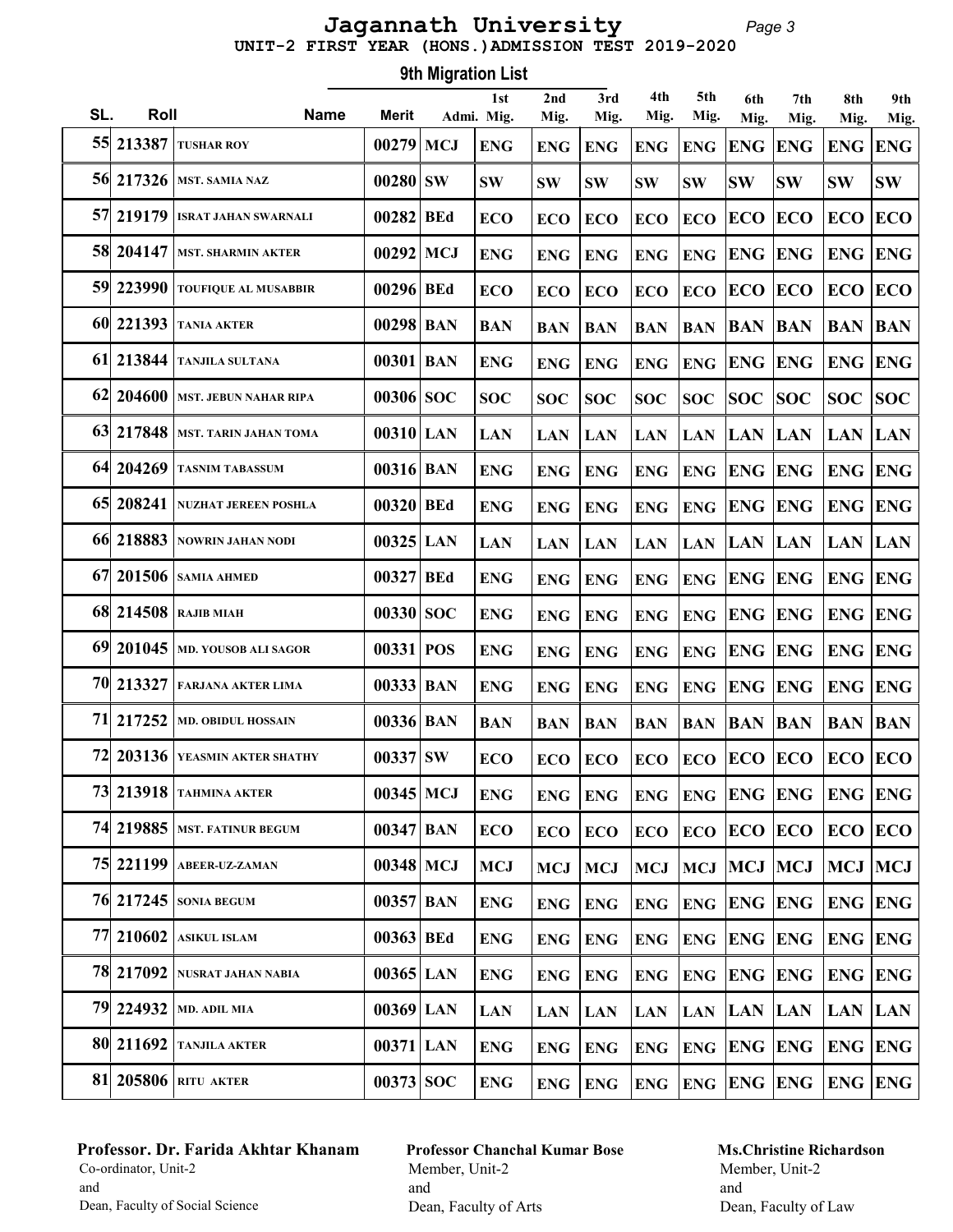#### Page 4 UNIT-2 FIRST YEAR (HONS.)ADMISSION TEST 2019-2020 Jagannath University

Roll Name Merit 1st SL. Roll Mame Merit Admi. Mig. 9th Migration List 2nd Mig. 3rd Mig. 4th Mig. 5th Mig. 6th Mig. 7th Mig. 8th Mig. 9th Mig. 82 203707 MD. NUR NOBI ISLAM 00374 BAN ENG ENG ENG ENG ENG ENG ENG ENG ENG  $\frac{83}{222594}$  tanzina akter  $\frac{1}{00377}$  BAN  $\frac{1}{2}$  ECO  $\frac{1}{2}$ ECO  $\frac{1}{2}$ ECO  $\frac{1}{2}$ ECO  $\frac{1}{2}$ ECO  $\frac{1}{2}$ ECO  $\frac{1}{2}$ ECO 84 204279 PURNIMA RANI DAS  $|00379|$  MCJ  $|$  LAN  $|$  LAN  $|$  LAN  $|$  LAN  $|$  LAN  $|$  LAN  $|$  LAN  $|$  LAN  $|$  LAN  $|$  LAN  $|$  LAN  $|$  LAN  $|$  85 205819 SHOVO KUMAR 00382 BAN ENG ENG ENG ENG ENG ENG ENG ENG ENG 86| 206361 |SANJIDA | 00383 | BEd | BEd | BEd | BEd | BEd | BEd | BEd | BEd | BEd | BEd | BEd  $\frac{87}{203893}$  Brishti rani das  $\frac{1}{20395}$  SW  $\frac{1}{2008}$  Eng  $\frac{1}{200}$  Eng  $\frac{1}{200}$  Eng  $\frac{1}{200}$  Eng  $\frac{1}{200}$  Eng  $\frac{1}{200}$  88 203771 ANJUMAN AKTER SUMAIYA 00398 IML ENG ENG ENG ENG ENG ENG ENG ENG ENG 89 200667 MILI AKTER 00408 BAN ENG ENG ENG ENG ENG ENG ENG ENG ENG 90 202551 ERIN AZIZ ROSE 00410 IML ECO ECO ECO ECO ECO ECO ECO ECO ECO 91 209346 MARIA HAQUE 00412 MCJ ECO ECO ECO ECO ECO ECO ECO ECO ECO 92 200132 MST. EARUN NESA 00416 SOC LAN LAN LAN LAN LAN LAN LAN LAN LAN 93 201258 MUHAMMAD MAHMUDUL HOQUE 00418 HIS BAN BAN BAN BAN BAN BAN BAN BAN BAN 94 215560 MST. HASNA HANA CHAITY  $\parallel$  00424 HIS  $\parallel$  pos  $\parallel$  pos  $\parallel$  pos  $\parallel$  pos  $\parallel$  pos  $\parallel$  pos  $\parallel$  pos  $\parallel$  pos  $\parallel$  pos  $\parallel$  pos  $\parallel$  pos  $\parallel$  pos  $\parallel$ 95 216610 | md. kamrul hassan  $|$  00425  $\rm{SOC}$   $\rm{ENG}$   $\rm{ENG}$   $\rm{ENG}$   $\rm{ENG}$   $\rm{ENG}$   $\rm{ENG}$   $\rm{ENG}$   $\rm{ENG}$ 96 223560 | nahid sultana bablee  $-$  | 00429 | MCJ | ENG | ENG | ENG | ENG | ENG | ENG | ENG | ENG | ENG | ENG 97 217774 NUSABA TANHA | 00431 MCJ |PAd |PAd |PAd |PAd |PAd |PAd |PAd |PAd 98 218972 | taslima akter | 00432 SW | eco | eco | eco | eco | eco | eco | eco | eco | eco 99 220087 MOHAMMED JAHIDUL ISLAM 00435 IS BAN BAN BAN BAN BAN BAN BAN BAN BAN 100 204243 MD.IBRAHIM KHALIL  $\parallel$  00444 ML  $\parallel$  eng  $\parallel$  eng  $\parallel$  eng  $\parallel$  eng  $\parallel$  eng  $\parallel$  eng  $\parallel$  eng  $\parallel$  eng  $\parallel$  eng  $\parallel$  eng  $\parallel$ 101 220445 ATIA HUMAYRA HASNAT SUHA | 00445 SW | ECO | ECO | ECO | ECO | ECO | ECO | ECO | ECO | ECO | ECO 102 203539 MD. MEHEDI HASAN.  $|00446|$  MCJ  $|$  ENG  $|$  ENG  $|$  ENG  $|$  ENG  $|$  ENG  $|$  ENG  $|$  ENG  $|$  ENG  $|$  ENG  $|$  ENG 103| 205468 | MIZANUR RAHMAN | 00449 | MCJ | MCJ | MCJ | MCJ | MCJ | MCJ | MCJ | MCJ | MCJ | MCJ 104 208342 SHAHARIAR JUNAYED  $|00450|$  IH  $|ECO|$   $|ECO|$   $|ECO|$   $|ECO|$   $|ECO|$   $|ECO|$   $|ECO|$ 105| 202228 | musarof hossain | 00454 | MCJ | ENG | ENG | ENG | ENG | ENG | ENG | ENG | ENG | ENG | ENG 106 203448 MINARA AKTER  $|00455|$  IH  $|ECO|ECO|ECO|ECO|ECO|ECO|ECO|ECO$ 107 204413 MOUMITA BALA  $|00456|SC|SC|SC$   $|SC|SC$   $|SC|SC$   $|SC$   $|SC|SC$   $|SC|SC$ 108| 208832 |sharmin akter  $|$  00458  $|{\rm sw}|$   $|{\rm eng}|$   ${\rm eng}|$   ${\rm eng}|$   ${\rm eng}|$   ${\rm eng}|$   ${\rm eng}|$   ${\rm eng}|$   ${\rm eng}|$   ${\rm eng}|$   ${\rm eng}|$ 

### Professor. Dr. Farida Akhtar Khanam Co-ordinator, Unit-2 and Dean, Faculty of Social Science

# Professor Chanchal Kumar Bose Member, Unit-2 and Dean, Faculty of Arts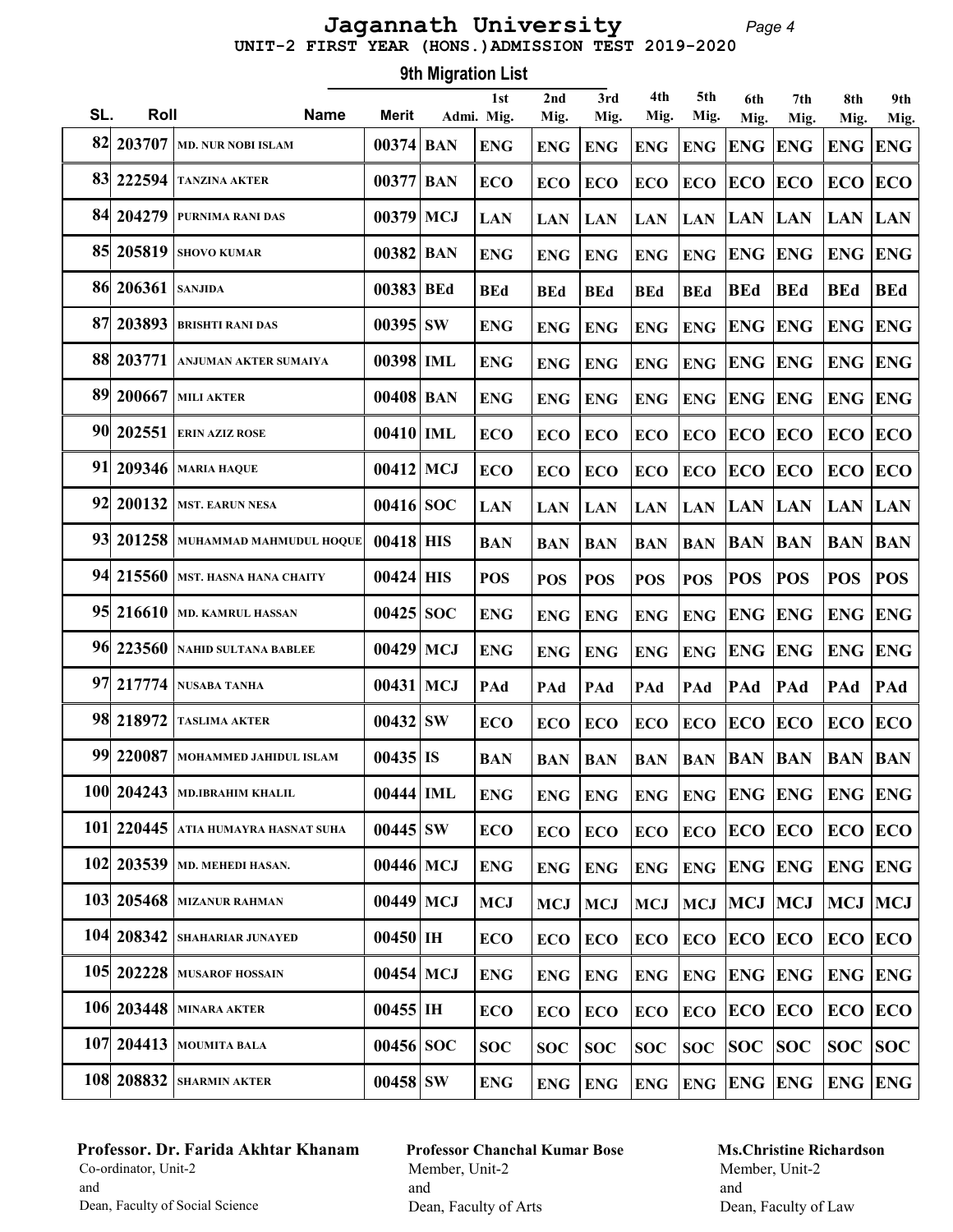#### Page 5 UNIT-2 FIRST YEAR (HONS.)ADMISSION TEST 2019-2020 Jagannath University

Roll Name Merit 1st SL. Roll Mame Merit Admi. Mig. 9th Migration List 2nd Mig. 3rd Mig. 4th Mig. 5th Mig. 6th Mig. 7th Mig. 8th Mig. 9th Mig. 109 218962 ABU SAYEED 00459 SOC ECO ECO ECO ECO ECO ECO ECO ECO ECO 110 219703 RESMA KHATUN 100461 SOC ECO ENG ENG ENG ENG ENG ENG ENG ENG ENG 111| 201983 | tahsina nayma khan | 00465 | IML | LAN | LAN | LAN |LAN |LAN |LAN |LAN |LAN |LAN |LAN 112 216595 KARINA DATTA TRINA 00467 HIS MCJ MCJ MCJ MCJ MCJ MCJ MCJ MCJ MCJ 113 204564 NIPA KHATUN  $|00469|$  IH  $|ECO|$  ENG  $|ENG|$  ENG  $|ENG|$  ENG  $|ENG|$  ENG  $|ENG|$  ENG 114 223659 SHEIKH TAHOMIDUR RAHMAN | 00470 HIS MCJ MCJ MCJ MCJ MCJ MCJ MCJ ENG ENG ENG 115 203361 RASHEDUL HASAN  $|00475|SC|SC$   $|SC|SC$   $|SC|SC$   $|SC$   $|SC|SC$   $|SOC|SC$   $|SOC|SC$ 116 218130 POPY AKTER  $|00477|$  IH  $|pos|$  POS  $|pos|$  POS  $|pos|$  POS  $|pos|$  POS  $|pos|$  117 213800 MASUMA ZAMAN 00486 SOC POS POS POS POS POS POS POS POS POS 118 219812 MD. FAISAL AZIZ  $|00492|SC|ECO|ECO|ECO|ECO|ECO|ECO|ECO|ECO|ECO$ 119 224776 SUMAIYA SULTANA HASI  $|00494|$  SOC  $|$  ECO  $|$  ECO  $|$  ECO  $|$  ECO  $|$  ECO  $|$  ECO  $|$  ECO  $|$  ECO  $|$  ECO 120 201337 MIM AKTER 00495 SW BAN BAN BAN BAN BAN BAN BAN BAN BAN 121 223742 SIDRATUL MUNTAHER TANHA  $\mid$  00496 IS IS IS IS IS IS IS IS IS IS IS 122 217898 MENTAHUM JANNAT 00497 IML ECO ECO ECO ECO ECO ECO ECO ECO ECO 123 218771 JOSIM MIA 00498 SW BAN BAN BAN BAN BAN BAN BAN BAN BAN 124 214239 YAUSUB ALI 00512 IS PAd PAd PAd PAd PAd PAd PAd PAd PAd 125 221191 JANNATUL MAWYA METU  $\parallel$  00516 SW  $\parallel$  ECO  $\parallel$  ECO  $\parallel$  ECO  $\parallel$  ECO  $\parallel$  ECO  $\parallel$  ECO  $\parallel$  ECO  $\parallel$  ECO 126 221439 MD. NAHID HASSAN  $|00517|$  IS  $|$  SOC  $|$  SOC  $|$  SOC  $|$  SOC  $|$  SOC  $|$  SOC  $|$  SOC  $|$  SOC  $|$  SOC 127 205688 FARHANA AKTER CHITRA | 00521 SW | MCJ | MCJ | MCJ | MCJ | MCJ | MCJ | MCJ | MCJ | MCJ | MCJ 128 209975 MAHAMUDUL AMIN TONY | 00522 HIS | MCJ | MCJ | MCJ | MCJ | MCJ | MCJ | MCJ | MCJ | MCJ | MCJ 129 222479 MISKATH CHOWDHURY  $\vert$  00525 SW  $\vert$  SW  $\vert$  SW  $\vert$  SW  $\vert$  SW  $\vert$  SW  $\vert$  SW  $\vert$  SW  $\vert$  SW  $\vert$  SW 130 203346 MOST. MORIOM MITU 00526 IH PAd PAd PAd PAd PAd PAd PAd PAd PAd 131 213694 MD. ABDULLAH AL MAMUN | 00527 SW | POS | POS | POS | POS | POS | POS | POS | POS | POS | POS 132 220802 | IQBAL MAHAMUD RANA  $|$  00529 SW  $|$  ECO  $|$ eco  $|$ eco  $|$ eco  $|$ eco  $|$ eco  $|$ eco  $|$ eco  $|$ eco  $|$ eco 133 205921 ASHFIA SULTANA LISA  $|00531|$  PHI  $|ECO|$   $|ECO|$   $|ECO|$   $|ECO|$   $|ECO|$   $|ECO|$   $|ECO|$ 134 202992 TANJINA SULTANA  $|00532|$  HIS  $|$  LAN  $|$  LAN  $|$  LAN  $|$  LAN  $|$  LAN  $|$  LAN  $|$  LAN  $|$  LAN  $|$  LAN  $|$  LAN  $|$  LAN  $|$  LAN  $|$ 135 219066 MST. SURAYA FARDOUS 00534 SW ECO ECO ECO ECO ECO ECO ECO ECO ECO

### Professor. Dr. Farida Akhtar Khanam Co-ordinator, Unit-2 and Dean, Faculty of Social Science

# Professor Chanchal Kumar Bose Member, Unit-2 and Dean, Faculty of Arts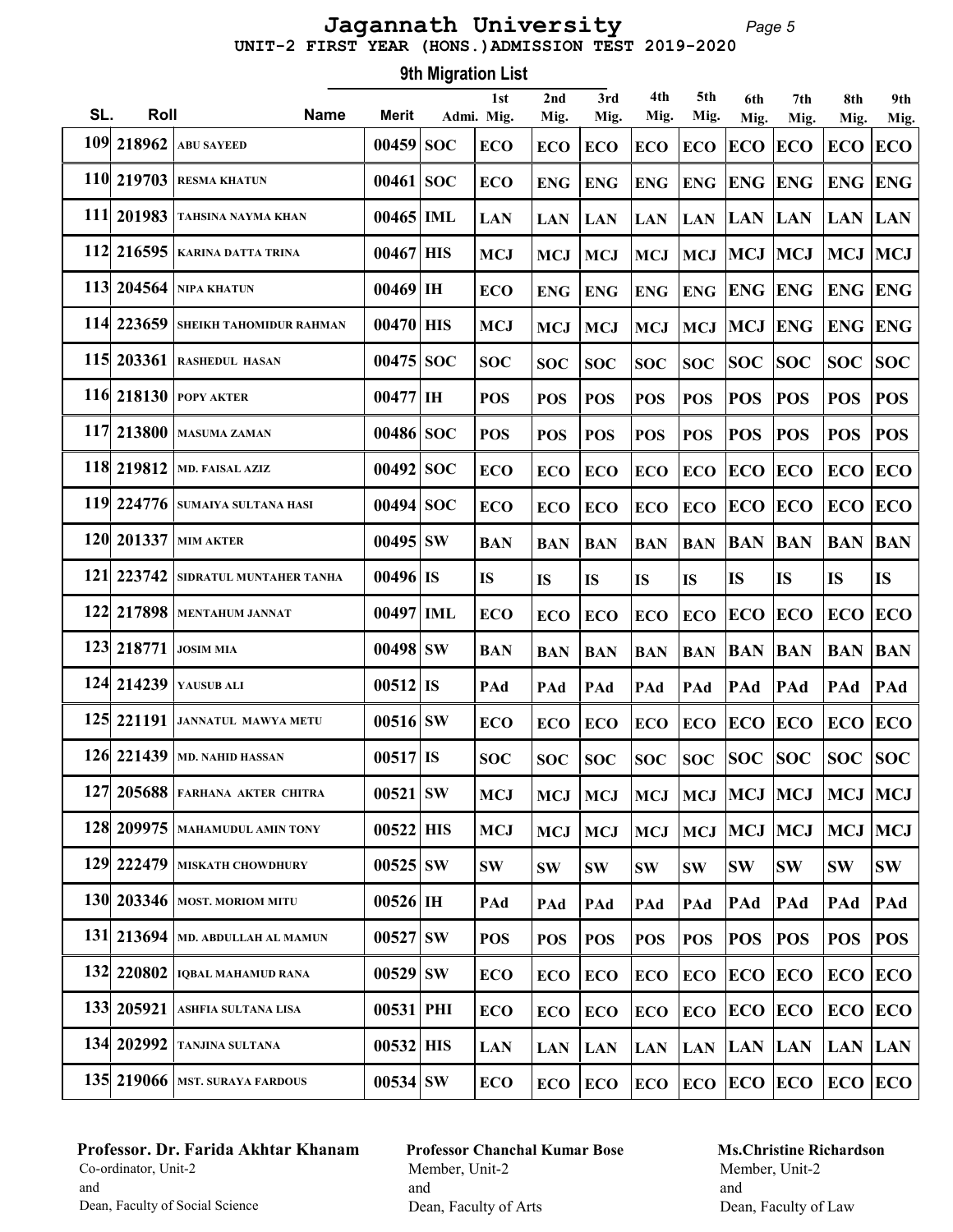#### Page 6 UNIT-2 FIRST YEAR (HONS.)ADMISSION TEST 2019-2020 Jagannath University

Roll Name Merit 1st SL. Roll Mame Merit Admi. Mig. 9th Migration List 2nd Mig. 3rd Mig. 4th Mig. 5th Mig. 6th Mig. 7th Mig. 8th Mig. 9th Mig. 136 219895 KIRON SHARMA EMOUN 00535 ANP BAN BAN BAN BAN BAN BAN BAN BAN BAN 137 219111 MD. ARIFUZZAMAN 00536 SW PAd PAd PAd PAd PAd PAd PAd PAd PAd 138 224109 SHUVO MIA | 00538 HIS | PAd | PAd | PAd | PAd | PAd | PAd | PAd | PAd | PAd 139 220199 TANVIR HASAN | 00540 PHI | POS | POS | POS | POS | POS | POS | POS | POS | POS 140 214864 SMRITI KHATUN  $|00541|SW$  ECO ECO ECO ECO ECO ECO ECO ECO ECO 141 224305 MISS. ERANY KHATUN 00542 SW PAd PAd PAd PAd PAd PAd PAd PAd PAd 142 201394 TAMANNA AKHTER RUPA 00543 IH MCJ MCJ MCJ MCJ MCJ MCJ MCJ MCJ MCJ 143 205345 RONY RANI ROY 00546 HIS HIS HIS HIS HIS HIS HIS HIS HIS HIS 144 202632 HRIDOY MIA 00547 SW PAd ECO ECO ECO ECO ECO ECO ECO ECO 145 209108 FARIA AFRIN NISHAT  $|00549|sw$  SW ECO ECO ECO ECO ECO ECO ECO ECO ECO 146 201860 MAHBUBA MUNNI | 00550 ANP MCJ ECO ECO ECO ECO ECO ECO ECO ECO ECO 147 221078 TANHA MAHJABEEN EPU | 00556 ANP | BAN | BAN | BAN | BAN | BAN | BAN | BAN | BAN | BAN | BAN 148 203319 MD. OBAYDUL ISLAM  $|00559|$  HIS  $|pos|$  POS  $|pos|$  POS  $|pos|$  POS  $|pos|$  POS  $|pos|$  POS  $|pos|$ 149| 220333 |showrav sutradhar | 00566 | HIS | MCJ | MCJ |ECO |ECO |ECO |ECO |ECO |ECO |ECO 150 212816 NAILA TAHSIN TAMANNA 00568 IS IS IS IS IS IS IS IS IS IS 151 221247 KHADIJATUL KUBRA 00571 SW POS POS POS POS POS POS POS POS POS 152 222329 ISRAT TANIA TABASUM 00572 IH PAd PAd PAd PAd PAd PAd PAd PAd PAd 153 208341 MS. MUNIA BOKUL  $|00575|SW$   $|\text{pos}|$   $|\text{pos}|$   $|\text{pos}|$   $|\text{eco}|$   $|\text{ECO}|$   $|\text{ECO}|$   $|\text{ECO}|$   $|\text{ECO}|$   $|\text{ECO}|$  154 210167 JABIN TASMIN 00576 SW SOC SOC SOC SOC SOC SOC SOC SOC SOC 155 204830 BIPLOB DEBNATH 100581 HIS POS POS DOS ECO ECO ECO ECO ECO ECO ECO 156 214657 MD. JAHIRUL ISLAM(NURUL | 00583 HH | MCJ | MCJ | MCJ | MCJ | MCJ | MCJ | MCJ | MCJ | MCJ | MCJ 157 211685 MD. UZZAL SARKER 00584 HIS POS POS POS POS POS POS POS POS POS 158 200581 HRIDAY HOSSAIN  $|00585|$  HIS  $|pos|$  POS  $|pos|$  POS  $|ECO|$  ECO  $|ECO|$  ECO  $|ECO|$  159 212708 MD. ABDUR RAHMAN 00587 HIS POS POS POS POS POS POS POS POS POS 160 212658 MUSLIMA AKTER  $|00591|SW$  PAd PAd PAd PAd ECO ECO ECO ECO ECO 161| 200423 | kazi noor-e-zannat | 00592 | SW | LAN | LAN | LAN |LAN |LAN |LAN |LAN |LAN |LAN |LAN 162 223253 TASMIA AKTER 00593 HIS IML IML IML IML IML IML IML IML IML

### Professor. Dr. Farida Akhtar Khanam Co-ordinator, Unit-2 and Dean, Faculty of Social Science

# Professor Chanchal Kumar Bose Member, Unit-2 and Dean, Faculty of Arts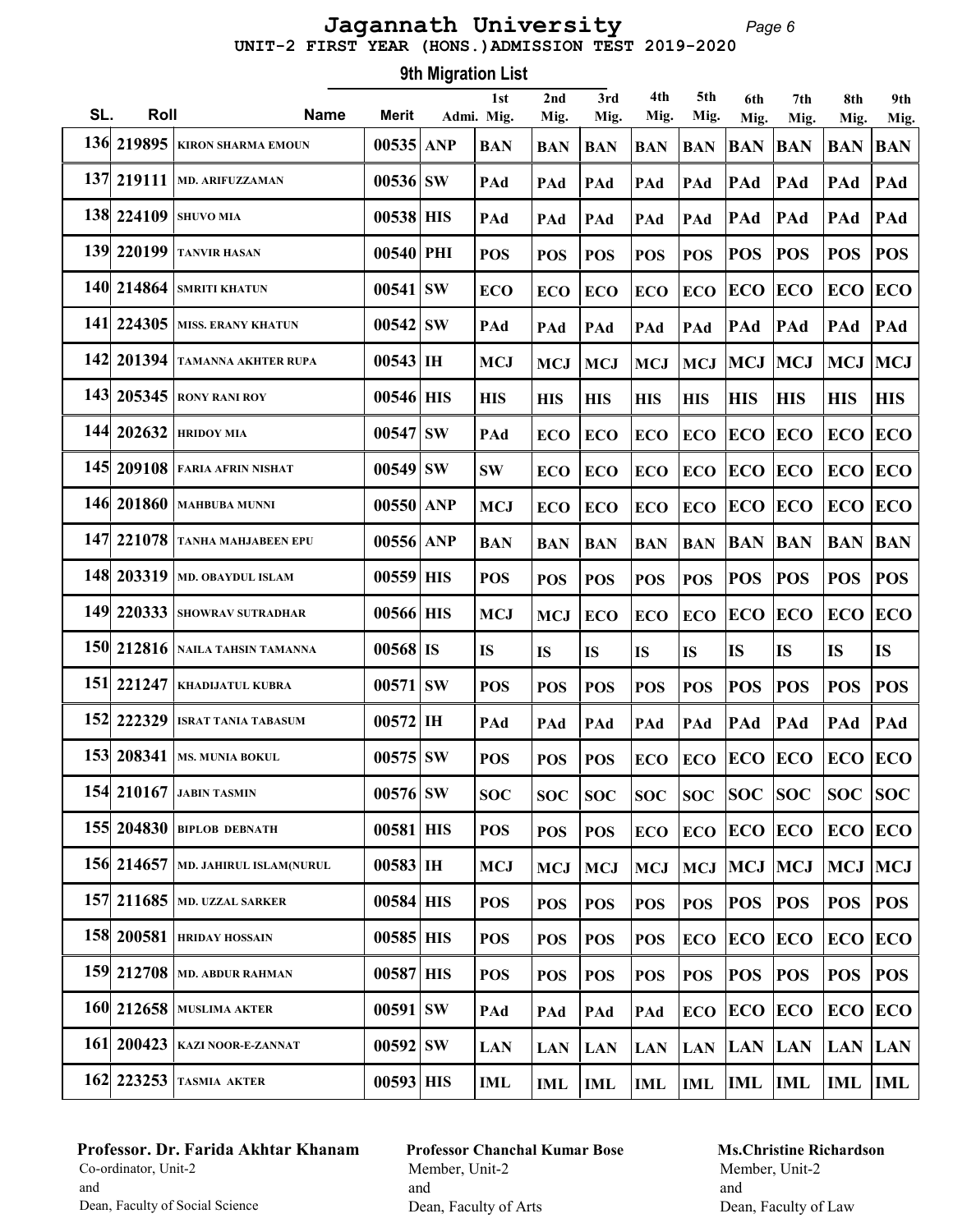#### Page 7 UNIT-2 FIRST YEAR (HONS.)ADMISSION TEST 2019-2020 Jagannath University

Roll Name Merit 1st SL. Roll Mame Merit Admi. Mig. 9th Migration List 2nd Mig. 3rd Mig. 4th Mig. 5th Mig. 6th Mig. 7th Mig. 8th Mig. 9th Mig. 163 209696 SOHAN MOLLA 100595 HIS MCJ MCJ MCJ MCJ MCJ MCJ MCJ ECO ECO 164 204011 | MD. SAHEDUL ISLAM | 00596 | IH | PAd | PAd | PAd | PAd | PAd | PAd | PAd | PAd | PAd 165| 201573 | nadia sultana | 00597 | SW | MCJ | MCJ | MCJ | MCJ | MCJ | MCJ | MCJ | MCJ | MCJ 166 211237 FARJANA AKTER 00603 SW MCJ MCJ MCJ MCJ MCJ MCJ MCJ MCJ MCJ 167 217828 LABANNA AKTER 00610 SW PAd PAd PAd PAd PAd PAd PAd PAd PAd 168 206303 MOST. MEHENAZ TABASSUM | 00611 | IH | BAN | BAN | BAN | BAN | BAN | BAN | BAN | BAN | BAN | BAN 169 218797 SAYMA AKTER 00612 IH POS POS POS POS POS POS POS POS POS 170 215241 SHEK MASUD PARVEZ 00614 PHI POS POS POS POS POS POS POS POS POS 171 215726 MD. MOSADDEKUR RAHMAN 00623 HIS LAN LAN LAN LAN LAN LAN LAN LAN LAN 172 221311 MST. SHORNA KHATUN  $|00630|$  HIS  $|pos|$  POS  $|pos|$  POS  $|pos|$  POS  $|pos|$  POS  $|pos|$  173 214872 BINA AKTER MOYNA 00633 HIS POS POS POS POS POS POS POS POS POS 174 203088 MUIN SHEIKH | 00635 HIS | HIS | HIS | HIS | HIS | HIS | HIS | HIS | HIS | HIS 175 203325 MST. JANNATUL FERDOUS 00640 IH POS POS POS POS POS POS POS POS POS 176 224894 MD. LIMON HASAN 00641 IH POS POS POS POS POS POS POS POS POS 177 201434 SUMAIYA SULTANA  $|00642|$  PHI  $|pos|$  POS  $|pos|$  POS  $|pos|$  POS  $|pos|$  POS  $|pos|$ 178 221406 ATKIA FARIHA ZIHAN | 00644 IH | PAd | PAd | PAd | PAd | PAd | PAd | PAd | PAd | PAd 179 201753 RUPA AKTER 00648 HIS PAd PAd PAd PAd PAd PAd PAd PAd PAd 180 215479 MASUDUR RAHMAN  $|00652|$  HIS  $|pos|$  POS  $|pos|$  POS  $|pos|$  POS  $|pos|$  POS  $|pos|$ 181 221167 MST. ISRATZAN AFROZA  $\parallel$  00654 IH  $\parallel$  ih  $\parallel$  ih  $\parallel$  ih  $\parallel$  ih  $\parallel$  ih  $\parallel$  ih  $\parallel$  ih  $\parallel$  ih 182 219884 ANITA KHATUN 00661 HIS BEd BEd BEd BEd BEd BEd BEd BEd BEd 183 216856 UMMAY RAHNUMA  $|00662|$  ANP  $|MCJ|$   $MCJ|MCJ|MCJ|MCJ|MCJ|MCJ$ 184| 220019 | MST.MITU | 00665 | HIS | POS | POS | POS | POS | POS | POS | POS | POS | POS | POS 185 216155 EREEN JAHAN JHILIK 00667 HIS BAN BAN BAN BAN BAN BAN BAN BAN BAN 186 209588 MD. ANAMUL HAQUE | 00668 PHI | POS | POS | POS | POS | POS | POS | POS | POS | POS 187 218502 SUMAIYA TABASSUM  $|00670|$  ANP  $|soc|soc|soc|soc|soc|soc|soc|soc|soc|soc$  188 210487 NAZMA CHOWDHURY 00671 IH BAN BAN BAN BAN BAN BAN BAN BAN BAN 189 218362 MD. ARIF HOSSAIN  $|00672|$  IH  $|MCJ|$   $MCJ$   $MCJ$   $MCJ$   $MCJ$   $MCJ$   $MCJ$   $MCJ$ 

### Professor. Dr. Farida Akhtar Khanam Co-ordinator, Unit-2 and Dean, Faculty of Social Science

# Professor Chanchal Kumar Bose Member, Unit-2 and Dean, Faculty of Arts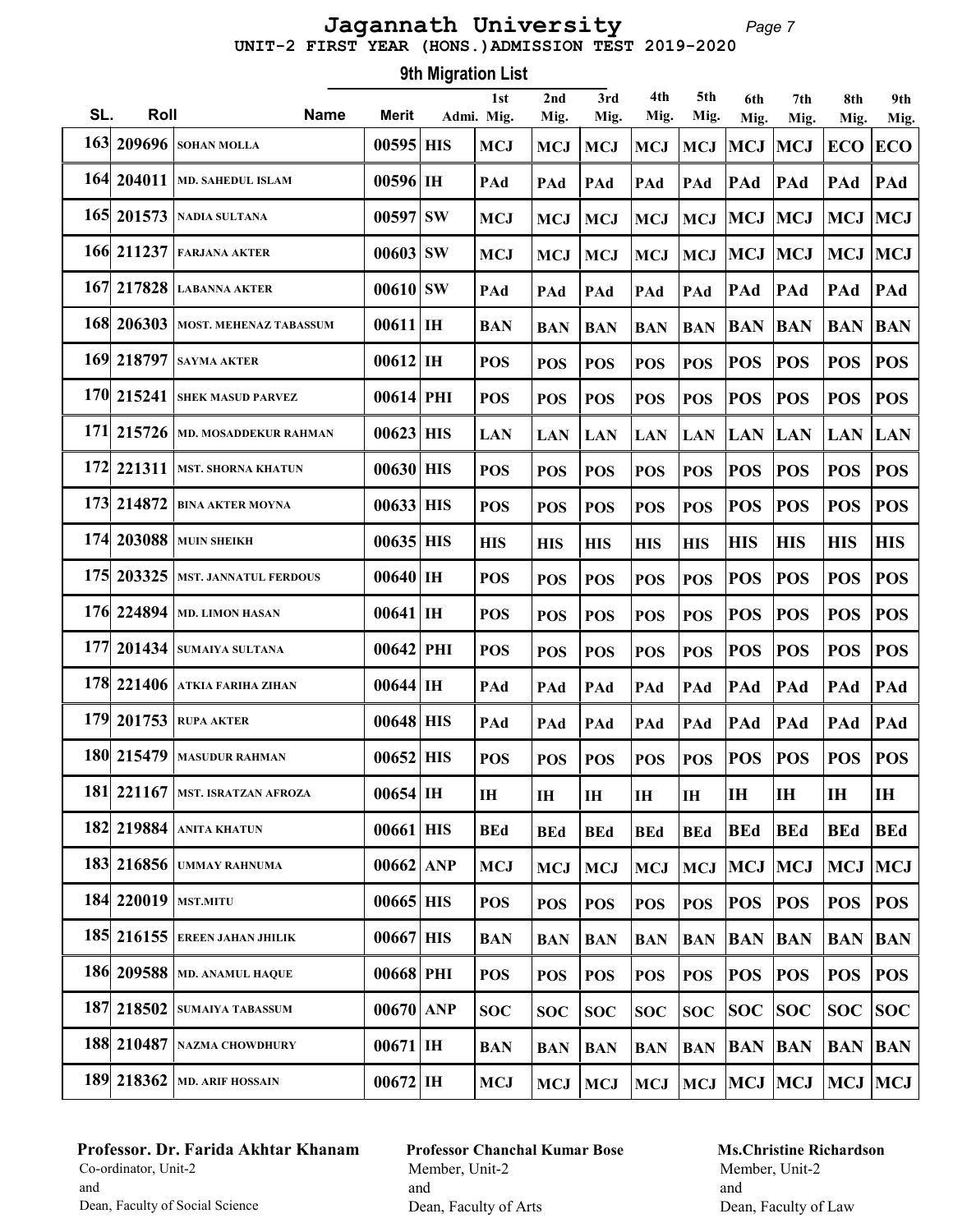#### Page 8 UNIT-2 FIRST YEAR (HONS.)ADMISSION TEST 2019-2020 Jagannath University

Roll Name Merit 1st SL. Roll Mame Merit Admi. Mig. 9th Migration List 2nd Mig. 3rd Mig. 4th Mig. 5th Mig. 6th Mig. 7th Mig. 8th Mig. 9th Mig. 190 211712 TASMIA TAWAZ | 00674 ANP | BEd | BEd | BEd | BEd | BEd | BEd | BEd | BEd | BEd | BEd 191 220141 | MD JAHID HASSAIN  $|00679|$  IH  $|$  McJ  $|$  McJ  $|$  McJ  $|$  McJ  $|$  McJ  $|$  McJ  $|$  McJ  $|$  McJ  $|$  McJ 192 211277 FARZANA YESMIN BETHY | 00681 PHI | PAd | PAd | PAd | PAd | PAd | PAd | PAd | PAd | PAd 193 200026 MD. SWAPON MIA | 00682 PHI |LAN |LAN |LAN |LAN |LAN |LAN |LAN |LAN 194 203488 SHARABANU TUHURA  $|00684|$  IH  $|MCJ|$  MCJ  $|MCJ|$  MCJ  $|MCJ|$  MCJ  $|MCJ|$  MCJ  $|MCJ|$  195 211764 MST. MUKSEDA KHATUN 00690 IS LAN LAN LAN LAN LAN LAN LAN LAN LAN 196 220734 AKRAM HOSSAIN 00693 IH POS POS POS POS POS POS POS POS POS 197 214790 FATEMA AKTER SATHI 00699 PHI SOC SOC SOC SOC SOC SOC SOC SOC SOC 198 204525 NAJUYA BEGUM 00700 IH BAN BAN BAN BAN BAN BAN BAN BAN BAN 199 219254 MD. MURAD HASAN  $|00701|\text{H}|\text{SOC}}$  soc  $|\text{soc}|$  soc  $|\text{soc}|$  soc  $|\text{soc}|$  soc  $|\text{soc}|$  soc  $|\text{soc}|$  soc  $|\text{soc}|$ 200 205656 MD. ABDULLAH HASNAT RAFI | 00705 ANP | POS | POS | POS | POS | POS | POS | POS | POS | POS | POS 201 205871 MST. KANIZ FATIMA  $|00707|$  IH  $|$  LAN  $|$  LAN  $|$  LAN  $|$  LAN  $|$  LAN  $|$  LAN  $|$  LAN  $|$  LAN  $|$  LAN  $|$  LAN  $|$  LAN  $|$  LAN  $|$  LAN  $|$  LAN  $|$  LAN  $|$  LAN  $|$  LAN  $|$  LAN  $|$  LAN  $|$  LAN  $|$  LAN  $|$  LAN  $|$  202 219973 PRARTHI KETHRINA ROZARIO 00708 PHI PHI PHI PHI PHI PHI PHI PHI PHI PHI 203 213339 ANEKA TABASUM OISHE 00716 IH LAN LAN LAN LAN LAN LAN LAN LAN LAN 204 200914 TONIMA ISLAM  $|00717|$  IS  $|MCJ|$  MCJ  $|MCJ|$  MCJ  $|MCJ|$  MCJ  $|MCJ|$  MCJ  $|MCJ|$ 205 205269 SABIKUN NAHAR  $|00718|$  PHI  $|MCJ|$   $MCJ|MCJ|$   $MCJ|MCJ|MCJ|MCJ|$  206 204351 AMRIN SULTANA MERINA 00721 IH IH IH IH IH IH IH IH IH IH  $207$  203367 ISHRAT JAHAN  $|00725|$  ANP  $|$  PAd  $|$  PAd  $|$  PAd  $|$  PAd  $|$  PAd  $|$  PAd  $|$  PAd  $|$  PAd  $|$  208 216633 SABIKUNNAHAR 00727 ANP BEd BEd BEd BEd BEd BEd BEd BEd BEd 209 201079 SABRINA MEHNAZ | 00730 IH | POS | POS | POS | POS | POS | POS | POS | POS | POS | POS 210 203795 MD. MASUDUR RAHMAN 00732 IH IH IH IH IH IH IH IH IH IH 211 212789 MD. MEHEDY HASAN MITHUN | 00734 PHI | PAd | PAd | PAd | PAd | PAd | PAd | PAd | PAd | PAd 212 219839 MST. MARUFA AKTER MITU | 00738 IH | LAN | LAN | LAN | LAN | LAN | LAN | LAN | LAN | LAN | LAN 213 220287 JEBA FARIHA 00742 IS IS IS IS IS IS IS IS IS IS 214 207046 H.M. ASIF RAHMAN  $|00744|$  IH  $|$  LAN  $|$  LAN  $|$  LAN  $|$  LAN  $|$  LAN  $|$  LAN  $|$  LAN  $|$  LAN  $|$  LAN  $|$  LAN  $|$  LAN  $|$  215 220165 TAMANNA AKTER 00745 PHI HIS HIS HIS HIS HIS HIS HIS HIS HIS 216 211253 MD. ARIFUZZAMAN BHUYAN 00746 IH BAN BAN BAN BAN BAN BAN BAN BAN BAN

# Professor. Dr. Farida Akhtar Khanam Co-ordinator, Unit-2 and

Dean, Faculty of Social Science

Professor Chanchal Kumar Bose Member, Unit-2 and Dean, Faculty of Arts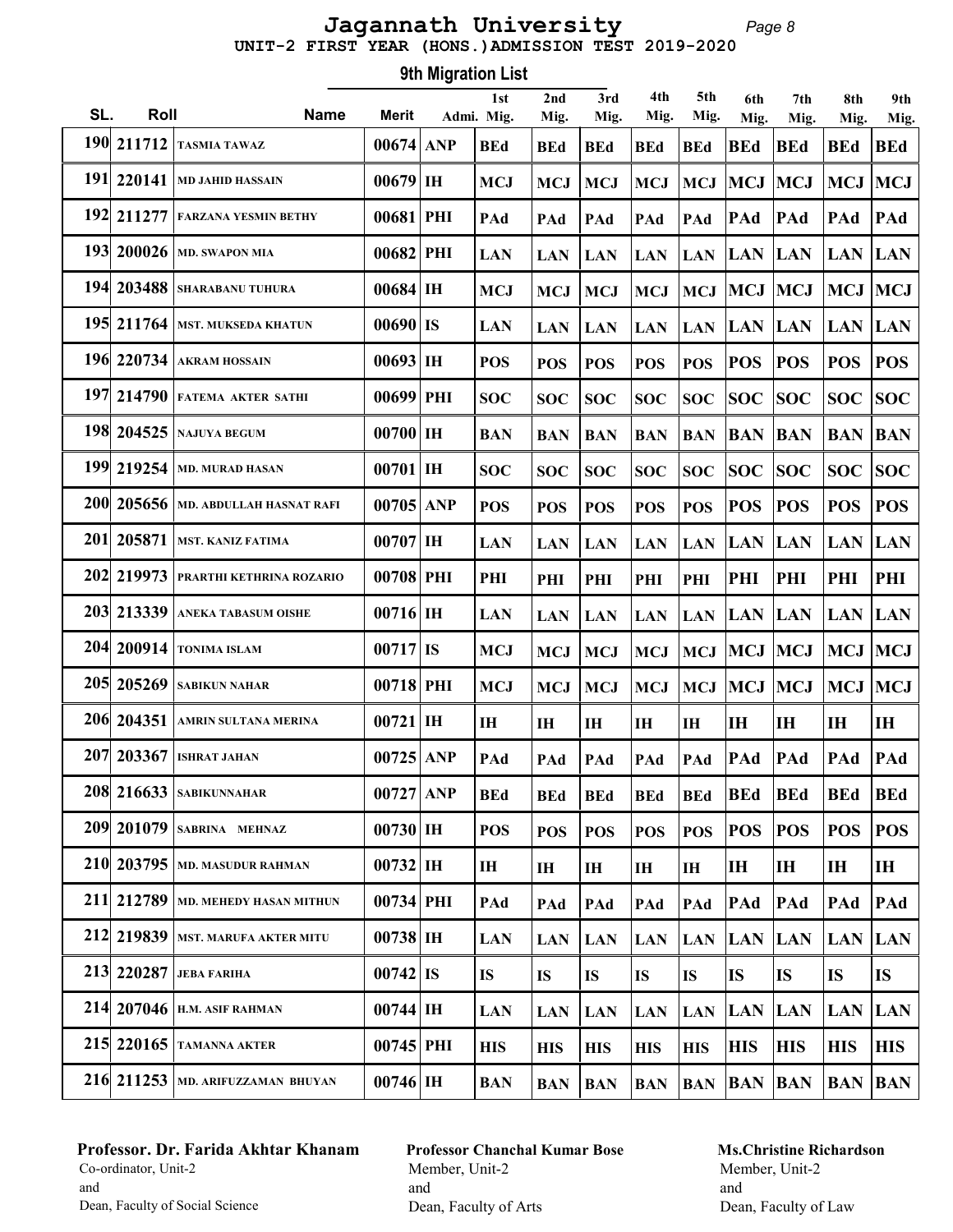#### Page 9 UNIT-2 FIRST YEAR (HONS.)ADMISSION TEST 2019-2020 Jagannath University

Roll Name Merit 1st SL. Roll Mame Merit Admi. Mig. 9th Migration List 2nd Mig. 3rd Mig. 4th Mig. 5th Mig. 6th Mig. 7th Mig. 8th Mig. 9th Mig. 217 211055 AL-FAHIM AKOND | 00747 IH | POS | POS | POS | POS | POS | POS | POS | POS | POS 218 220007 ARIFUZZAMAN | 00751 ANP PAd PAd PAd PAd PAd PAd PAd PAd PAd 219 202996 MD. SHOWRAV ISLAM | 00753 PHI | LAN | LAN | LAN | LAN | LAN | LAN | LAN | LAN | LAN | LAN 220 217209 MST. NUSRAT JAHAN | 00755 PHI | PAd | PAd | PAd | PAd | PAd | PAd | PAd | PAd | PAd 221 200817 MD. SHAHARIAR SHAKIB 00757 PHI POS POS POS POS POS POS POS POS POS 222 223942 ESRAT JAHAN DESHA | 00758 PHI | PAd | PAd | PAd | PAd | PAd | PAd | PAd | PAd | PAd 223 215502 SADIA RAHMAN SINTHI 00759 IH BAN BAN BAN BAN BAN BAN BAN BAN BAN 224 213812 MD. AHADUZZAMAN | 00760 PHI | PAd | PAd | PAd | PAd | PAd | PAd | PAd | PAd | PAd 225 213213 SHARMILA SARKER 00765 PHI BAN BAN BAN BAN BAN BAN BAN BAN BAN 226 205855 SABEKUN MOSTAFA  $|00766|$  PHI  $|MCJ|$  MCJ  $|MCJ|$  MCJ  $|MCJ|$  MCJ  $|MCJ|$  MCJ  $|MCJ|$ 227 211343 NISHAN HOSSAIN  $|00767|$  IS  $|$  SOC  $|$  SOC  $|$  SOC  $|$  SOC  $|$  SOC  $|$  SOC  $|$  SOC  $|$  SOC  $|$  SOC 228 207501 SUMAYA AKTER RESHMI | 00768 PHI | BAN | BAN | BAN | BAN | BAN | BAN | BAN | BAN | BAN | BAN 229 221225 KHADIZA KHANOM AOPY 00770 ANP BAN BAN BAN BAN BAN BAN BAN BAN BAN 230 213695 MST FAJRIA OMAR 00771 ANP SOC SOC SOC SOC SOC SOC SOC SOC SOC 231 215237 RIPA BANU.  $|00772|$  ANP  $|$  BAN  $|$  BAN  $|$  BAN  $|$  BAN  $|$  BAN  $|$  BAN  $|$  BAN  $|$  BAN  $|$  BAN  $|$  BAN  $|$  BAN  $|$  BAN  $|$  BAN  $|$  BAN  $|$  BAN  $|$  BAN  $|$  BAN  $|$  BAN  $|$  BAN  $|$  BAN  $|$  BAN  $|$  BAN  $|$  BAN 232 224046 MEHNAZ AFRIN MAZUMDER 00773 ANP PAd PAd PAd PAd PAd PAd PAd PAd PAd 233 201042 MAZHARUL ISLAM 00774 ANP PAd PAd PAd PAd PAd PAd PAd PAd PAd 234 215732 MD. SHANEWAZ PAPPU  $|00779|$  ANP  $|MCJ|$   $MCJ|MCJ|$   $MCJ|MCJ|MCJ|MCJ|MCJ$  235 222788 NAJIFUR RAHMAN CHOWDHURY 00787 IS IS IS IS IS IS IS IS IS IS 236 218795 ANUP KABIRAJ 00789 PHI BAN BAN BAN BAN BAN BAN BAN BAN BAN 237 215733 SAKIB MOHAMMAD FATTAH 00794 PHI SOC SOC SOC SOC SOC SOC SOC SOC SOC 238 205145 BARSHA RANY SAHA 00795 PHI PAd PAd PAd PAd PAd PAd PAd PAd PAd 239 224057 AYSHA JULKA RUBA 00797 IS BAN BAN BAN BAN BAN BAN BAN BAN BAN 240 207087 AKHER ALI  $|00798|$  IS  $|BAN|BAN|BAN|BAN|BAN|BAN|BAN|BAN$  241 200540 TASNIM AKTER TRISHA 00799 IS BAN BAN BAN BAN BAN BAN BAN BAN BAN 242 214798 SOMAROY | 00800 ANP | BEd | BEd | BEd | BEd | BEd | BEd | BEd | BEd | BEd | BEd 243 213832 MST. AYESHA AKTER 00801 PHI POS POS POS POS POS POS POS POS POS

### Professor. Dr. Farida Akhtar Khanam Co-ordinator, Unit-2 and Dean, Faculty of Social Science

Professor Chanchal Kumar Bose Member, Unit-2 and Dean, Faculty of Arts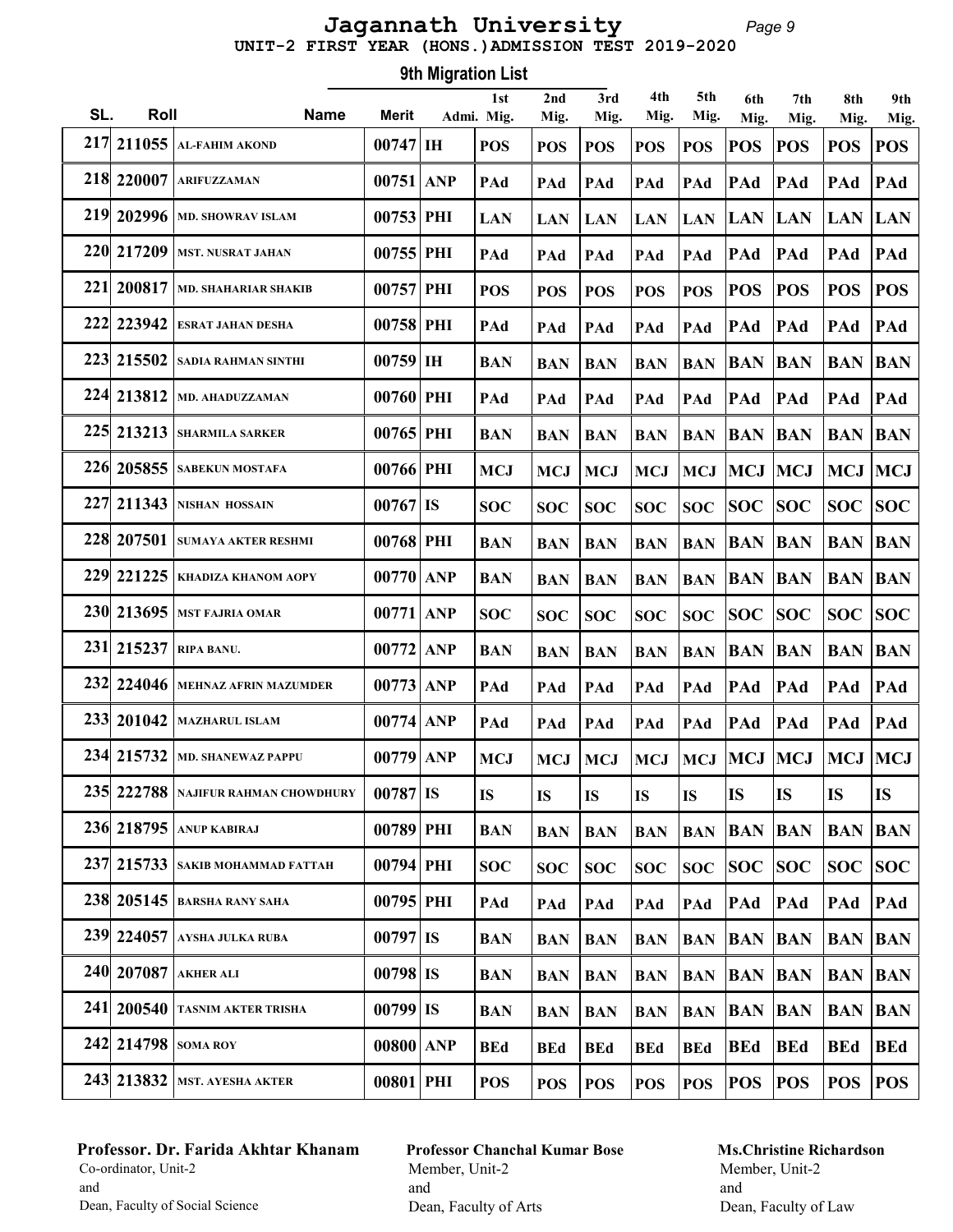# UNIT-2 FIRST YEAR (HONS.)ADMISSION TEST 2019-2020 Jagannath University

Page 10

|     | 9th Migration List |                                       |              |  |                   |             |             |             |             |                    |             |                |                |
|-----|--------------------|---------------------------------------|--------------|--|-------------------|-------------|-------------|-------------|-------------|--------------------|-------------|----------------|----------------|
| SL. | Roll               | <b>Name</b>                           | <b>Merit</b> |  | 1st<br>Admi. Mig. | 2nd<br>Mig. | 3rd<br>Mig. | 4th<br>Mig. | 5th<br>Mig. | 6th<br>Mig.        | 7th<br>Mig. | 8th<br>Mig.    | 9th<br>Mig.    |
| 244 |                    | 210379 SUMAIYA MANNAN MITHELA         | 00803 ANP    |  | <b>BAN</b>        | <b>BAN</b>  | <b>BAN</b>  | <b>BAN</b>  | <b>BAN</b>  | <b>BAN</b>         | <b>BAN</b>  | <b>BAN</b>     | <b>BAN</b>     |
|     |                    | 245 204689 AFRIN AKTER                | $00805$ ANP  |  | <b>IML</b>        | IML         | <b>IML</b>  | <b>IML</b>  | <b>IML</b>  | <b>IML</b>         | <b>IML</b>  | <b>IML</b>     | <b>IML</b>     |
|     |                    | 246 200562 MAKSUDA JAHAN              | $00806$ IS   |  | <b>SW</b>         | <b>SW</b>   | <b>SW</b>   | <b>SW</b>   | <b>SW</b>   | <b>SW</b>          | <b>SW</b>   | <b>SW</b>      | <b>SW</b>      |
| 247 |                    | 201310 SALMA AKTER                    | 00807 ANP    |  | PAd               | PAd         | PAd         | PAd         | PAd         | PAd                | PAd         | PAd            | PAd            |
|     | 248 205842         | <b>HARUN AR RASHID</b>                | $00808$ IS   |  | <b>BAN</b>        | <b>BAN</b>  | <b>BAN</b>  | <b>BAN</b>  | <b>BAN</b>  | <b>BAN</b>         | <b>BAN</b>  | <b>BAN</b>     | <b>BAN</b>     |
|     |                    | 249 211650 AMRAN HOSSEN               | 00809 ANP    |  | PAd               | PAd         | PAd         | PAd         | PAd         | PAd                | PAd         | PAd            | PAd            |
|     |                    | 250 214849 JESHIA AHMED               | 00811 ANP    |  | <b>ANP</b>        | <b>ANP</b>  | <b>ANP</b>  | <b>ANP</b>  | <b>ANP</b>  | <b>ANP</b>         | <b>ANP</b>  | <b>ANP</b>     | <b>ANP</b>     |
|     |                    | 251 211091 SOMAIYA AKTER RONA         | 00813 ANP    |  | PAd               | PAd         | PAd         | PAd         | PAd         | PAd                | PAd         | PAd            | PAd            |
|     |                    | 252 222618 MD. LIMON MIA              | $00818$ IS   |  | <b>BAN</b>        | <b>BAN</b>  | <b>BAN</b>  | <b>BAN</b>  | <b>BAN</b>  | <b>BAN</b>         | <b>BAN</b>  | <b>BAN</b>     | <b>BAN</b>     |
|     | 253 203697 MD ARIF |                                       | $00819$ IS   |  | <b>BAN</b>        | <b>BAN</b>  | <b>BAN</b>  | <b>BAN</b>  | <b>BAN</b>  | <b>BAN</b>         | <b>BAN</b>  | <b>BAN</b>     | <b>BAN</b>     |
|     |                    | 254 209621   MD. MEHEDI HASAN         | $00820$ IS   |  | <b>POS</b>        | <b>POS</b>  | <b>POS</b>  | <b>POS</b>  | <b>POS</b>  | <b>POS</b>         | <b>POS</b>  | <b>POS</b>     | <b>POS</b>     |
|     |                    | 255 213080 TAMA RANI ROY              | $00821$ IS   |  | <b>BAN</b>        | <b>BAN</b>  | <b>BAN</b>  | <b>BAN</b>  | <b>BAN</b>  | <b>BAN</b>         | <b>BAN</b>  | <b>BAN</b>     | <b>BAN</b>     |
|     | 256 213362         | <b>MAHEMA NUSRAT OINTIKA</b>          | $00822$ IS   |  | BAN               | <b>BAN</b>  | <b>BAN</b>  | <b>BAN</b>  | <b>BAN</b>  | <b>BAN</b>         | <b>BAN</b>  | <b>BAN</b>     | <b>BAN</b>     |
|     |                    | 257 221743 SHAMIA ALAM MAZUMDER       | $00823$ IS   |  | <b>SOC</b>        | <b>SOC</b>  | <b>SOC</b>  | <b>SOC</b>  | <b>SOC</b>  | <b>SOC</b>         | SOC         | <b>SOC</b>     | <b>SOC</b>     |
|     |                    | 258 215295   MD. PARVEZ HASAN         | 00824 IS     |  | PAd               | PAd         | PAd         | PAd         | PAd         | PAd                | PAd         | PAd            | PAd            |
|     |                    | 259 201276   MST. SUROVY KHANOM RINKY | $00825$ IS   |  | <b>LAN</b>        | <b>LAN</b>  | <b>LAN</b>  | <b>LAN</b>  | <b>LAN</b>  | <b>LAN</b>         | <b>LAN</b>  | <b>LAN</b>     | <b>LAN</b>     |
|     |                    | 260 215654 RIFAT HOSEN                | $00826$ IS   |  | <b>BEd</b>        | <b>BEd</b>  | <b>BEd</b>  | <b>BEd</b>  | <b>BEd</b>  | <b>BEd</b>         | <b>BEd</b>  | <b>BEd</b>     | <b>BEd</b>     |
|     |                    | 261 224280 EMRAN TALIKDER             | $00827$ IS   |  | <b>BEd</b>        | <b>BEd</b>  | <b>BEd</b>  | <b>BEd</b>  | <b>BEd</b>  | <b>BEd</b>         | <b>BEd</b>  | <b>BEd</b>     | <b>BEd</b>     |
|     |                    | 262 200381 SHATHI RANI ROY            | $00828$ IS   |  | <b>BAN</b>        | <b>BAN</b>  | <b>BAN</b>  | <b>BAN</b>  | <b>BAN</b>  | <b>BAN BAN</b>     |             | <b>BAN BAN</b> |                |
|     |                    | 263 202151 ARAFAT IMAM                | $00831$ IS   |  | PAd               | PAd         | PAd         | PAd         | PAd         | PAd                | PAd         | PAd            | PAd            |
|     |                    | 264 210259 TONIMA BINTAY SAIF         | $00837$ IS   |  | PAd               | PAd         | PAd         | PAd         | PAd         | PAd                | PAd         | PAd            | PAd            |
|     |                    | 265 215885   MD. SABBIR AHMAD         | $00839$ IS   |  | BAN               | <b>BAN</b>  | <b>BAN</b>  | <b>BAN</b>  | <b>BAN</b>  | <b>BAN BAN</b>     |             | BAN            | <b>BAN</b>     |
|     |                    | 266 224481 AMENA AMIR MIMI            | $00844$ IS   |  | <b>POS</b>        | <b>POS</b>  | <b>POS</b>  | <b>POS</b>  | <b>POS</b>  | POS                | POS         | <b>POS</b>     | <b>POS</b>     |
|     |                    | 267 204049   MD. SHAHIN               | $00845$ IS   |  | <b>BAN</b>        | <b>BAN</b>  | <b>BAN</b>  | <b>BAN</b>  | <b>BAN</b>  | <b>BAN BAN</b>     |             | <b>BAN</b>     | <b>BAN</b>     |
|     |                    | 268 218698 MST.FARIYA YESMIN          | 00847 IS     |  | BEd               | BEd         | <b>BEd</b>  | <b>BEd</b>  | <b>BEd</b>  | <b>BEd</b>         | <b>BEd</b>  | <b>BEd</b>     | <b>BEd</b>     |
|     |                    | 269 220399   MD. SHAMIM UDDIN         | 00851        |  | <b>BEd</b>        | <b>BEd</b>  | <b>BEd</b>  | <b>BEd</b>  | <b>BEd</b>  | <b>BEd</b>         | <b>BEd</b>  | <b>BEd</b>     | <b>BEd</b>     |
|     |                    | 270 215881 MD. SUMON MIA              | 00854        |  | <b>BAN</b>        | <b>BAN</b>  | <b>BAN</b>  | <b>BAN</b>  |             | <b>BAN BAN BAN</b> |             |                | <b>BAN BAN</b> |

# Professor. Dr. Farida Akhtar Khanam Co-ordinator, Unit-2 and Dean, Faculty of Social Science

# Professor Chanchal Kumar Bose Member, Unit-2 and Dean, Faculty of Arts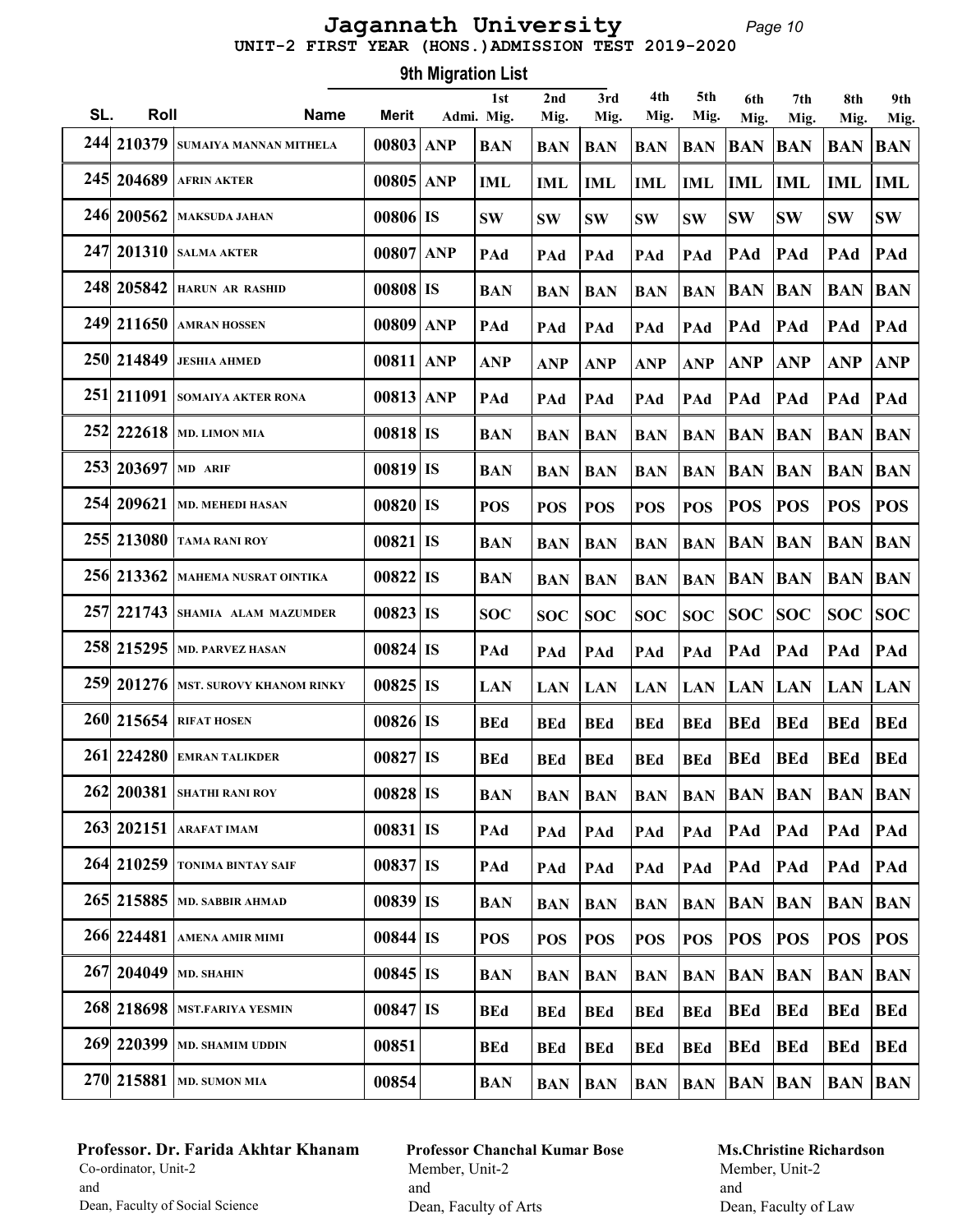#### Page 11 UNIT-2 FIRST YEAR (HONS.)ADMISSION TEST 2019-2020 Jagannath University

Roll Name Merit 1st SL. Roll Mame Merit Admi. Mig. 9th Migration List 2nd Mig. 3rd Mig. 4th Mig. 5th Mig. 6th Mig. 7th Mig. 8th Mig. 9th Mig. 271 209834 FARZANA LOKMAN 00856 POS POS POS POS POS POS POS POS POS 272 222283 MD. AMAN KHAN  $|00861|$   $|pos|$   $|pos|$   $|pos|$   $|pos|$   $|pos|$   $|pos|$   $|pos|$   $|pos|$   $|pos|$   $|pos|$   $|pos|$  273 213324 MD. SHAFIUL ISLAM 00863 LAN LAN LAN LAN LAN LAN LAN LAN LAN 274 214114 MARZIA ISRAT 00866 BAN BAN BAN BAN BAN BAN BAN BAN BAN 275 205106 MST SHAMMI AKTAR 00870 SOC SOC SOC SOC SOC SOC SOC SOC SOC 276 213054 AYESHA SIDDIKA 00881 PAd PAd PAd PAd PAd PAd PAd PAd PAd 277 200978 REYA KHANOM 00882 POS POS POS POS POS POS POS POS POS 278 207509 SHAHANAJ AKTER 00884 POS POS POS POS POS POS POS POS POS 279 214787 NUSRAT EMI 00885 SW SW SW SW SW SW SW SW SW 280 204307 MST. HALIMA KHATUN 00886 LAN LAN LAN LAN LAN LAN LAN LAN LAN 281 209795 TANJILA AKTER 00887 POS POS POS POS POS POS POS POS POS 282 209855 MD. NAHID MIA 00888 LAN LAN LAN LAN LAN LAN LAN LAN LAN 283 203252 MD. MEHEDI HASAN  $|00890|$  SW  $|8W$   $|8W$   $|8W$   $|8W$   $|8W$   $|8W$   $|8W$   $|8W$  284 205672 AKLIMA JANNAT TUBA 00892 POS POS POS POS POS POS POS POS POS 285 217329 UTSAB CHOWDHURY 00894 LAN LAN LAN LAN LAN LAN LAN LAN LAN 286 209964 NAHID TABASSUM 00896 SOC SOC SOC SOC SOC SOC SOC SOC SOC 287 203014 LAMIA ISLAM SOWRNA 00899 PAd PAd PAd PAd PAd PAd PAd PAd PAd 288 204978 MD. MARUF HASSAN 00900 PAd PAd PAd PAd PAd PAd PAd PAd PAd 289 214038 JANNATUN NAYEEM 00901 BAN BAN BAN BAN BAN BAN BAN BAN BAN 290 221533 ABDULLAH AL SAYED | 00906 | POS | POS | POS | POS | POS | POS | POS | POS | POS | POS 291 219418 ASHIKUR RAHMAN 00911 MCJ POS POS POS POS POS POS POS POS 292 210105 SAMIUL ALIM 00912 LAN LAN LAN LAN LAN LAN LAN LAN LAN 293 214873 MD.SOBUJ SIKDER 00913 BAN BAN BAN BAN BAN BAN BAN BAN BAN 294 212561 ATIA FAIRUZ AUISHE | 00918 | BEd | BEd | BEd | BEd | BEd | BEd | BEd | BEd | BEd | BEd 295 213933 SUMAIYA AKTER MOON 00922 BAN BAN BAN BAN BAN BAN BAN BAN BAN 296 213590 MD. RUHUL AMIN 00923 BAN BAN BAN BAN BAN BAN BAN BAN BAN 297 221923 ZANNATUL FERDAUS BINTY  $\parallel$  00925 MCJ  $\parallel$  MCJ  $\parallel$  MCJ  $\parallel$  MCJ  $\parallel$  MCJ  $\parallel$  MCJ  $\parallel$  MCJ  $\parallel$  MCJ  $\parallel$  MCJ

### Professor. Dr. Farida Akhtar Khanam Co-ordinator, Unit-2 and Dean, Faculty of Social Science

Professor Chanchal Kumar Bose Member, Unit-2 and Dean, Faculty of Arts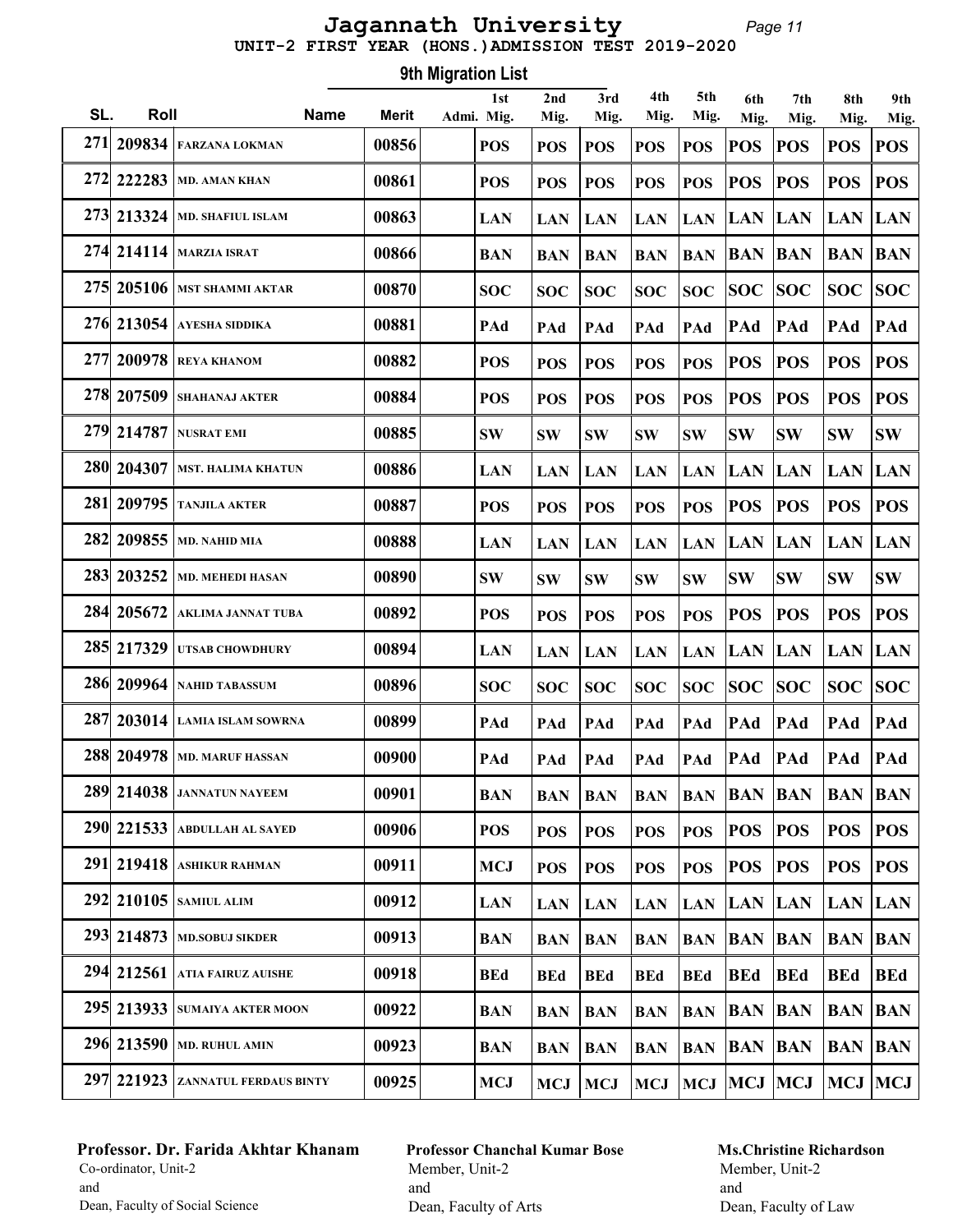#### Page 12 UNIT-2 FIRST YEAR (HONS.)ADMISSION TEST 2019-2020 Jagannath University

Roll Name Merit 1st SL. Roll Mame Merit Admi. Mig. 9th Migration List 2nd Mig. 3rd Mig. 4th Mig. 5th Mig. 6th Mig. 7th Mig. 8th Mig. 9th Mig. 298 223725 SUMAYA JAHAN 00926 PHI PHI PHI PHI PHI PHI PHI PHI PHI 299 205814 PAPIYA AKTER AFROSE 00927 SOC PAd PAd PAd PAd PAd PAd PAd PAd 300 215428 ABDUL MOMIN 00928 BAN BAN BAN BAN BAN BAN BAN BAN BAN 301 218364 ISRAT JAHAN 00931 BEd PAd PAd PAd PAd PAd PAd PAd PAd 302 215252 MOST. SUMAYA KHATUN 00932 BAN PAd PAd PAd PAd PAd PAd PAd PAd 303 201382 MD. ARIF MIAH 00933 SOC SOC SOC SOC SOC SOC SOC SOC SOC 304 213451 MD. TARIQUL ISLAM RONY 00941 IML IML IML IML IML IML IML IML IML 305 217867 JHARNA AKTER 00944 SW POS POS POS POS POS POS POS POS 306 200643 ZAKIA SULTANA PRAVA | 00949 | HIS | PAd PAd PAd PAd PAd PAd PAd PAd PAd  $\frac{307}{200014}$  MD. SAJIB MIA  $\left| \begin{array}{c} 00950 \end{array} \right|$   $\left| \begin{array}{c} \text{MCJ} \\ \text{MCJ} \end{array} \right|$  MCJ  $\left| \begin{array}{c} \text{MCJ} \\ \text{MCJ} \end{array} \right|$  MCJ  $\left| \begin{array}{c} \text{MCJ} \\ \text{MCJ} \end{array} \right|$  MCJ 308 203540 MESBAHUL KARIM  $|00951|$  HIS  $|pos|pos|pos|pos$  POS POS POS POS POS POS 309 216686 NAJMUNNAHAR METY 00952 SOC PAd PAd PAd PAd PAd PAd PAd PAd 310 214125 FARJANA 00953 MCJ MCJ MCJ MCJ MCJ MCJ MCJ MCJ MCJ 311| 222007 RAYCHA JAHAN MRITTIKA | 00954 | MCJ | PAd | PAd | PAd | PAd | PAd | PAd | PAd | PAd 312 205631 MAHMUDUL HASAN MILLAT 00957 MCJ MCJ MCJ MCJ MCJ MCJ MCJ MCJ MCJ 313 222530 DIPA RANI DEB NATH 00958 SOC SOC SOC SOC SOC SOC SOC SOC SOC 314 209196 ZUBAYER HOSSAIN 00962 IML IML IML IML IML IML IML IML IML 315 200935 NAWSHIN JAHAN OPY  $|00965|$  MCJ MCJ MCJ MCJ PAd PAd PAd PAd PAd PAd 316 213813 MARZIA BEGUM JOLI 00966 LAN LAN LAN LAN LAN LAN LAN LAN LAN 317 221515 MARIA ISRAT PRITY 00968 PHI PHI PHI PHI PHI PHI PHI PHI PHI 318 201123 ANISUR RAHMAN 00969 MCJ MCJ MCJ MCJ MCJ PAd PAd PAd PAd 319 211811 NASRIN SULTANA 00973 MCJ POS POS POS POS POS POS POS POS 320 209816 ALIFA JANNATH MIM 00975 SOC POS POS POS POS POS POS POS POS 321 221184 SHANTA KHATUN 00978 SOC SOC SOC SOC SOC SOC SOC SOC SOC 322 203937 MD. FAZLE RABBI RION  $|00983|$  MCJ  $|MCJ|$  MCJ  $|MCJ|$  MCJ  $|MCJ|$  MCJ  $|MCJ|$  MCJ 323 223052 ESRAT SARKER LABANYA 00985 HIS BAN BAN BAN BAN BAN BAN BAN BAN 324 214052 FARHANA BINTA SOHID 00994 SW POS POS POS POS POS POS POS POS

# Professor. Dr. Farida Akhtar Khanam Co-ordinator, Unit-2 and Dean, Faculty of Social Science

Professor Chanchal Kumar Bose Member, Unit-2 and Dean, Faculty of Arts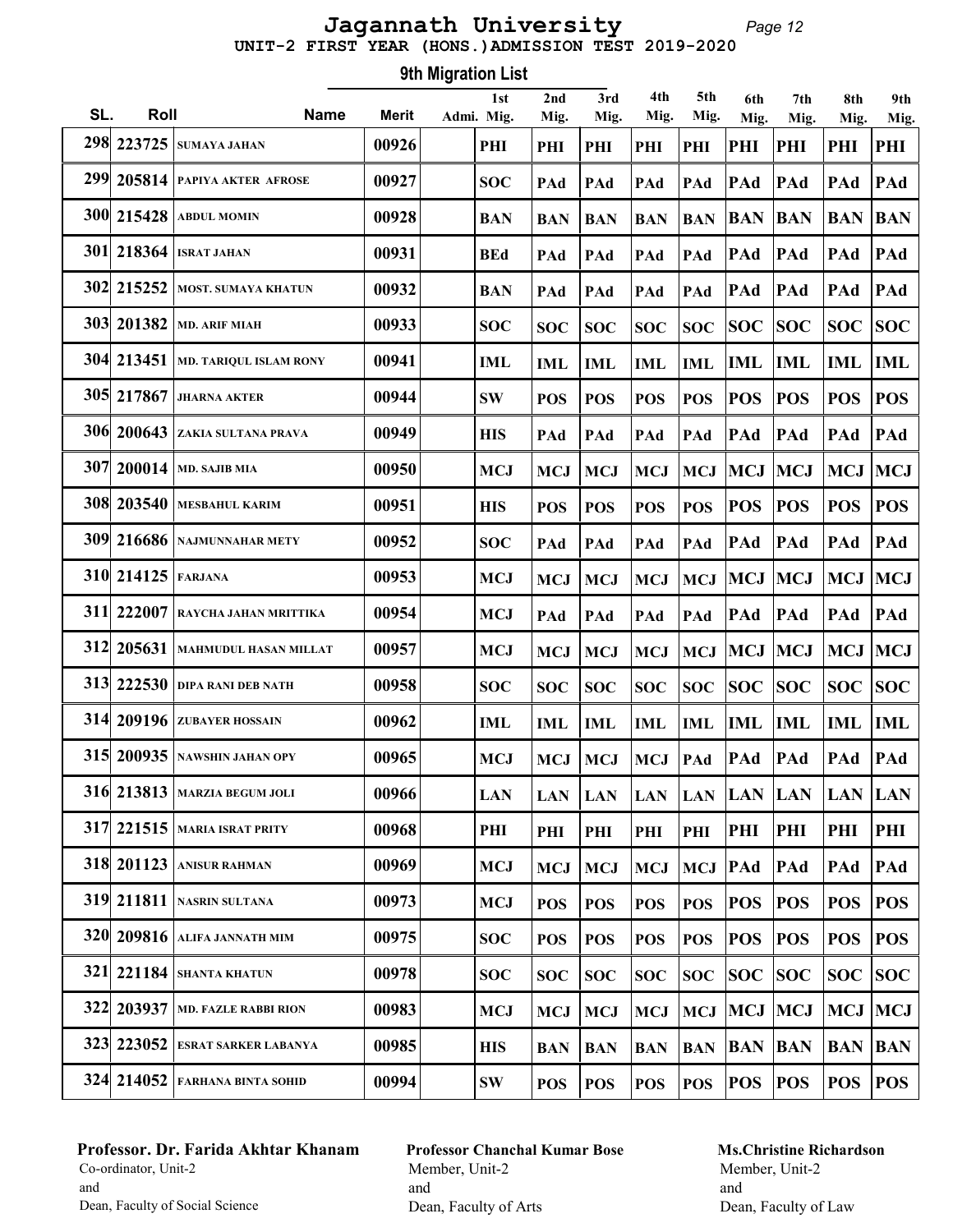Page 13 UNIT-2 FIRST YEAR (HONS.)ADMISSION TEST 2019-2020 Jagannath University

| 9th Migration List |            |                                      |       |  |                   |             |             |             |             |                    |             |                              |                |
|--------------------|------------|--------------------------------------|-------|--|-------------------|-------------|-------------|-------------|-------------|--------------------|-------------|------------------------------|----------------|
| SL.                | Roll       | <b>Name</b>                          | Merit |  | 1st<br>Admi. Mig. | 2nd<br>Mig. | 3rd<br>Mig. | 4th<br>Mig. | 5th<br>Mig. | 6th<br>Mig.        | 7th<br>Mig. | 8th<br>Mig.                  | 9th<br>Mig.    |
| 325                |            | 214606 MOST. RUPA                    | 00995 |  | <b>MCJ</b>        | <b>MCJ</b>  | <b>MCJ</b>  | <b>MCJ</b>  | <b>MCJ</b>  | MCJ                | <b>MCJ</b>  | <b>MCJ</b>                   | MCJ            |
|                    |            | 326 223936   MST. AZMIRA KHATUN AKHI | 00999 |  | <b>SW</b>         | <b>SW</b>   | <b>SW</b>   | <b>SW</b>   | <b>SW</b>   | <b>SW</b>          | <b>SW</b>   | <b>SW</b>                    | <b>SW</b>      |
| 327                |            | $216173$ IMAM HASAN                  | 01001 |  | <b>LAN</b>        | <b>LAN</b>  | <b>LAN</b>  | <b>LAN</b>  | <b>LAN</b>  | <b>LAN</b>         | <b>LAN</b>  | <b>LAN</b>                   | <b>LAN</b>     |
|                    | 328 213313 | <b>TANBEER AHAMMAD</b>               | 01012 |  | <b>BEd</b>        | <b>BEd</b>  | <b>BEd</b>  | <b>BEd</b>  | <b>BEd</b>  | <b>BEd</b>         | <b>BEd</b>  | <b>BEd</b>                   | <b>BEd</b>     |
|                    | 329 205640 | <b>MD. ABDULLAH AL JUBAYER</b>       | 01013 |  | <b>IS</b>         | <b>IS</b>   | IS          | <b>IS</b>   | <b>IS</b>   | <b>IS</b>          | <b>IS</b>   | <b>IS</b>                    | <b>IS</b>      |
|                    | 330 201319 | <b>MD. SHAMS HASAN SAZID</b>         | 01019 |  | <b>SW</b>         | <b>SW</b>   | <b>SW</b>   | <b>SW</b>   | <b>SW</b>   | <b>SW</b>          | <b>SW</b>   | <b>SW</b>                    | <b>SW</b>      |
| <b>331</b>         | 214287     | <b>TAMANNA ISLAM</b>                 | 01020 |  | <b>SOC</b>        | <b>SOC</b>  | <b>SOC</b>  | <b>SOC</b>  | <b>SOC</b>  | <b>SOC</b>         | <b>SOC</b>  | <b>SOC</b>                   | <b>SOC</b>     |
|                    | 332 217811 | <b>MST. SABIRA MONY</b>              | 01025 |  | <b>SOC</b>        | <b>SOC</b>  | <b>SOC</b>  | <b>SOC</b>  | <b>SOC</b>  | <b>SOC</b>         | <b>SOC</b>  | <b>SOC</b>                   | <b>SOC</b>     |
|                    | 333 216733 | <b>SOMPA PRAMANIK</b>                | 01026 |  | <b>SW</b>         | <b>SW</b>   | <b>SW</b>   | <b>SW</b>   | <b>SW</b>   | <b>SW</b>          | <b>SW</b>   | <b>SW</b>                    | <b>SW</b>      |
|                    | 334 214193 | <b>MD. PALASH HOSSAIN</b>            | 01029 |  | <b>SOC</b>        | <b>SOC</b>  | <b>SOC</b>  | <b>SOC</b>  | <b>SOC</b>  | <b>SOC</b>         | <b>SOC</b>  | <b>SOC</b>                   | <b>SOC</b>     |
|                    |            | 335 209884 TANIA NARGIS POPY         | 01030 |  | <b>IML</b>        | <b>IML</b>  | <b>IML</b>  | <b>IML</b>  | <b>IML</b>  | IML                | IML         | <b>IML</b>                   | <b>IML</b>     |
|                    |            | 336 215997   MOST. SHARMIN AKTER     | 01031 |  | <b>SOC</b>        | <b>SOC</b>  | <b>SOC</b>  | <b>SOC</b>  | <b>SOC</b>  | <b>SOC</b>         | SOC         | <b>SOC</b>                   | <b>SOC</b>     |
|                    | 337 213978 | <b>MST. HEVA ANIKA</b>               | 01032 |  | <b>MCJ</b>        | <b>BAN</b>  | <b>BAN</b>  | <b>BAN</b>  | <b>BAN</b>  | <b>BAN</b>         | <b>BAN</b>  | <b>BAN</b>                   | <b>BAN</b>     |
|                    | 338 202984 | <b>MD.RAMJAN ISLAM</b>               | 01033 |  | <b>IML</b>        | <b>LAN</b>  | <b>LAN</b>  | <b>LAN</b>  | <b>LAN</b>  | <b>LAN LAN</b>     |             | <b>LAN</b>                   | <b>LAN</b>     |
|                    | 339 216380 | <b>TANIMA AFRIN</b>                  | 01034 |  | <b>MCJ</b>        | <b>LAN</b>  | <b>LAN</b>  | <b>LAN</b>  | <b>LAN</b>  | <b>LAN LAN</b>     |             | <b>LAN</b>                   | <b>LAN</b>     |
|                    | 340 209862 | <b>MD. FAHIM MURSHED</b>             | 01039 |  | <b>MCJ</b>        | <b>LAN</b>  | <b>LAN</b>  | <b>LAN</b>  | <b>LAN</b>  | <b>LAN LAN</b>     |             | <b>LAN</b>                   | <b>LAN</b>     |
| <b>341</b>         | 205660     | <b>MD. ABDULLAH</b>                  | 01041 |  | <b>MCJ</b>        | <b>MCJ</b>  | <b>MCJ</b>  | <b>MCJ</b>  | <b>MCJ</b>  | <b>MCJ</b>         | <b>MCJ</b>  | <b>MCJ</b>                   | <b>MCJ</b>     |
|                    |            | 342 218931   MD. KHAIRUL ISLAM       | 01042 |  | <b>MCJ</b>        |             | $MCJ$ $MCJ$ |             |             |                    |             | MCJ  MCJ  MCJ  MCJ  MCJ  MCJ |                |
|                    |            | 343 208482 MST.LATIFA KHATUN         | 01044 |  | IH                | <b>BAN</b>  | <b>BAN</b>  | <b>BAN</b>  |             | <b>BAN BAN BAN</b> |             | <b>BAN BAN</b>               |                |
|                    |            | 344 210455   IFTEKHAR AHAMED         | 01047 |  | <b>BEd</b>        | <b>BEd</b>  | <b>BEd</b>  | <b>BEd</b>  | <b>BEd</b>  | <b>BEd</b>         | <b>BEd</b>  | <b>BEd</b>                   | <b>BEd</b>     |
|                    |            | 345 213347   MST. TANIA PARVIN       | 01048 |  | <b>SOC</b>        | <b>LAN</b>  | <b>LAN</b>  | <b>LAN</b>  |             | LAN LAN LAN        |             | LAN LAN                      |                |
|                    |            | 346 200860 SOMA PAL                  | 01049 |  | <b>HIS</b>        | <b>BAN</b>  | <b>BAN</b>  | <b>BAN</b>  | <b>BAN</b>  | <b>BAN BAN</b>     |             | <b>BAN</b>                   | $\mathbf{BAN}$ |
|                    |            | 347 216093 POPY KHATUN               | 01052 |  | <b>HIS</b>        | <b>HIS</b>  | <b>HIS</b>  | <b>HIS</b>  | <b>HIS</b>  | <b>HIS</b>         | HIS         | <b>HIS</b>                   | <b>HIS</b>     |
|                    |            | 348 205307 KANIZ FATIMA LABONY       | 01055 |  | <b>BEd</b>        | <b>BEd</b>  | <b>BEd</b>  | <b>BEd</b>  | <b>BEd</b>  | <b>BEd</b>         | <b>BEd</b>  | <b>BEd</b>                   | <b>BEd</b>     |
|                    |            | 349 214931   IRIN SULTANA            | 01060 |  | <b>HIS</b>        | <b>BAN</b>  | <b>BAN</b>  | <b>BAN</b>  |             | <b>BAN BAN BAN</b> |             | <b>BAN</b>                   | <b>BAN</b>     |
|                    |            | 350 217410 NOWSHIN NOWER USHA        | 01061 |  | <b>SOC</b>        | <b>LAN</b>  | <b>LAN</b>  | <b>LAN</b>  | <b>LAN</b>  | LAN LAN            |             | <b>LAN</b>                   | <b>LAN</b>     |
|                    |            | 351 213743 SIDRATUL MUNTAHA          | 01068 |  | <b>SOC</b>        | <b>SOC</b>  | <b>SOC</b>  | <b>SOC</b>  |             | soc soc soc        |             | SOC SOC                      |                |

# Professor. Dr. Farida Akhtar Khanam Co-ordinator, Unit-2 and Dean, Faculty of Social Science

Professor Chanchal Kumar Bose Member, Unit-2 and Dean, Faculty of Arts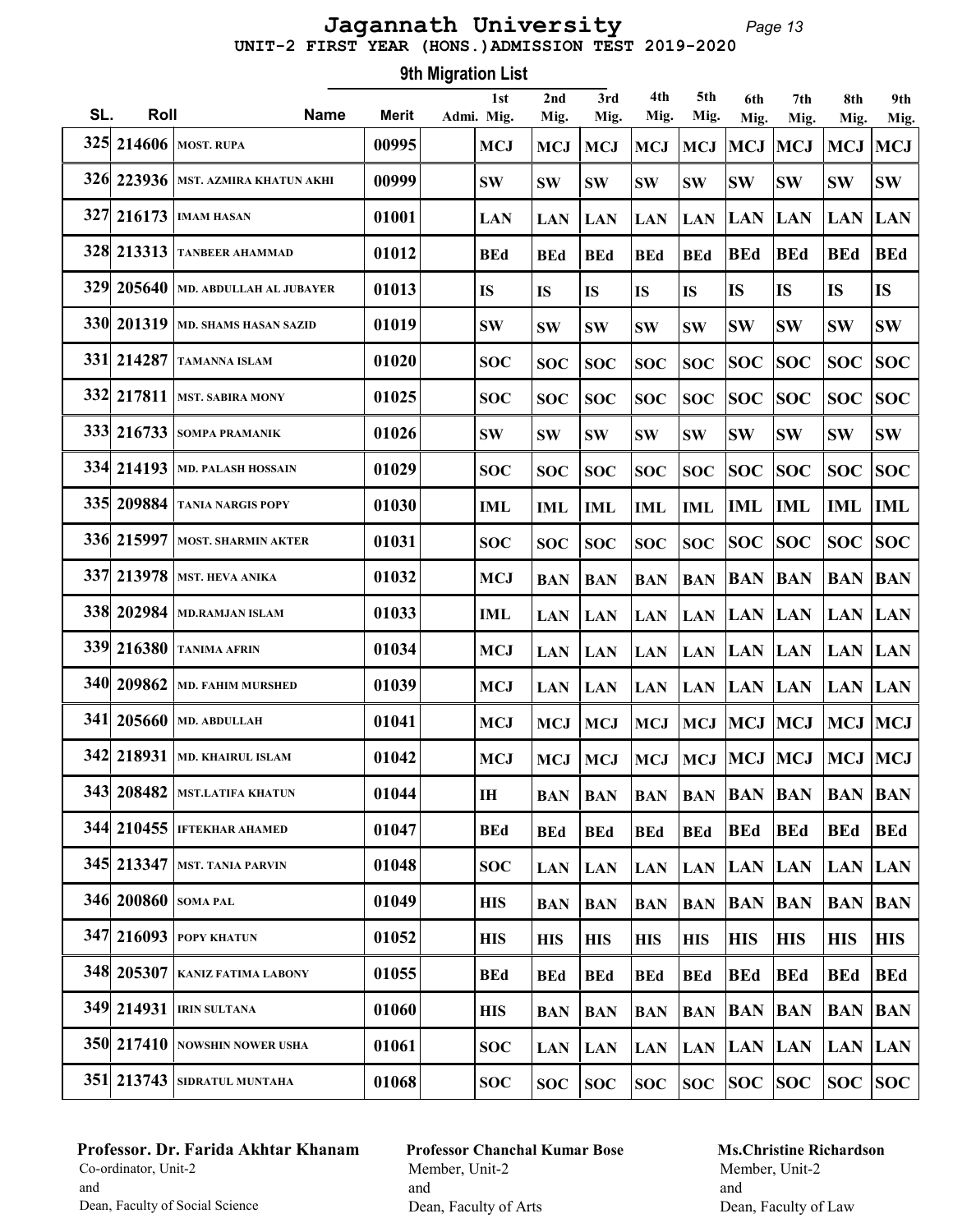# UNIT-2 FIRST YEAR (HONS.)ADMISSION TEST 2019-2020 Jagannath University

Page 14

|     | 9th Migration List |                                         |              |  |                         |             |               |               |             |                        |             |                    |                    |  |
|-----|--------------------|-----------------------------------------|--------------|--|-------------------------|-------------|---------------|---------------|-------------|------------------------|-------------|--------------------|--------------------|--|
| SL. | Roll               | <b>Name</b>                             | <b>Merit</b> |  | 1st<br>Admi. Mig.       | 2nd<br>Mig. | 3rd<br>Mig.   | 4th<br>Mig.   | 5th<br>Mig. | 6th                    | 7th         | 8th                | 9th                |  |
| 352 | 219723             | <b>JANNAT TASNIM</b>                    | 01071        |  | <b>SOC</b>              | <b>POS</b>  | <b>POS</b>    | <b>POS</b>    | <b>POS</b>  | Mig.<br><b>POS</b>     | Mig.<br>POS | Mig.<br><b>POS</b> | Mig.<br><b>POS</b> |  |
|     | 353 201924         | <b>MUKTA AKTER RUMI</b>                 | 01073        |  | <b>IS</b>               | <b>POS</b>  | <b>POS</b>    | <b>POS</b>    | <b>POS</b>  | <b>POS</b>             | POS         | <b>POS</b>         | <b>POS</b>         |  |
|     | 354 207481         | <b>JASHIA JAHAN LIYA</b>                | 01076        |  | <b>SOC</b>              | <b>LAN</b>  | <b>LAN</b>    | <b>LAN</b>    | <b>LAN</b>  | <b>LAN</b>             | <b>LAN</b>  | <b>LAN</b>         | <b>LAN</b>         |  |
|     | 355 216486         | <b>SITHI MUKHERJEE</b>                  | 01078        |  | <b>SOC</b>              | <b>SOC</b>  | <b>SOC</b>    | <b>SOC</b>    | <b>SOC</b>  | <b>SOC</b>             | SOC         | <b>SOC</b>         | <b>SOC</b>         |  |
|     | 356 205199         | <b>FAISAL IQBAL</b>                     | 01079        |  | <b>HIS</b>              | <b>HIS</b>  | <b>HIS</b>    | <b>HIS</b>    | <b>HIS</b>  | <b>HIS</b>             | <b>HIS</b>  | <b>HIS</b>         | <b>HIS</b>         |  |
|     | 357 205684         | <b>TANJINA AKTER</b>                    | 01081        |  | <b>SW</b>               | <b>SW</b>   | <b>SW</b>     | <b>SW</b>     | <b>SW</b>   | <b>SW</b>              | <b>SW</b>   | <b>SW</b>          | <b>SW</b>          |  |
|     | 358 211063         | NISHAT SHANGEDA                         | 01082        |  | <b>ANP</b>              | <b>MCJ</b>  | <b>MCJ</b>    | <b>MCJ</b>    | <b>MCJ</b>  | MCJ                    | MCJ         | <b>MCJ</b>         | <b>MCJ</b>         |  |
|     |                    | 359 224238   MST. ANIKA SHARMILA SOMA   | 01084        |  | <b>SW</b>               | <b>POS</b>  | <b>POS</b>    | <b>POS</b>    | <b>POS</b>  | <b>POS</b>             | <b>POS</b>  | <b>POS</b>         | <b>POS</b>         |  |
|     |                    | 360 219636   MST. FARZANA YEASMIN FARHA | 01085        |  | <b>IML</b>              | <b>IML</b>  | <b>IML</b>    | <b>IML</b>    | <b>IML</b>  | <b>IML</b>             | <b>IML</b>  | <b>IML</b>         | <b>IML</b>         |  |
|     | 361 216549         | <b>RUBIYAT SHARMIN TABASSUM</b>         | 01087        |  | <b>HIS</b>              | <b>LAN</b>  | <b>LAN</b>    | <b>LAN</b>    | <b>LAN</b>  | LAN LAN                |             | <b>LAN LAN</b>     |                    |  |
|     | 362 204613         | <b>JUBAIR HOSSAIN</b>                   | 01088        |  | <b>SW</b>               | <b>MCJ</b>  | <b>MCJ</b>    | <b>MCJ</b>    | <b>MCJ</b>  | MCJ MCJ                |             | MCJ MCJ            |                    |  |
|     | 363 210401         | <b>AYASHA SULTANA</b>                   | 01089        |  | PHI                     | PHI         | PHI           | PHI           | PHI         | PHI                    | PHI         | PHI                | PHI                |  |
|     | 364 213294         | <b>MAHBUBA AFRIN TITHI</b>              | 01091        |  | PHI                     | PHI         | PHI           | PHI           | PHI         | PHI                    | PHI         | PHI                | PHI                |  |
|     | 365 216409         | <b>TANAYA BISWAS</b>                    | 01092        |  | PHI                     | <b>POS</b>  | <b>POS</b>    | <b>POS</b>    | <b>POS</b>  | <b>POS</b>             | POS         | <b>POS</b>         | <b>POS</b>         |  |
|     |                    | 366 204130 MD. AZIM UDDIN               | 01100        |  | <b>HIS</b>              | <b>MCJ</b>  | <b>MCJ</b>    | <b>MCJ</b>    | <b>MCJ</b>  | MCJ MCJ                |             | <b>MCJ</b>         | MCJ                |  |
|     | 367 209922         | <b>MD. MISTER ALI</b>                   | 01107        |  | <b>HIS</b>              | <b>MCJ</b>  | <b>MCJ</b>    | <b>MCJ</b>    | <b>MCJ</b>  | <b>MCJ</b>             | <b>MCJ</b>  | MCJ                | <b>MCJ</b>         |  |
|     | 368 216714         | MOSAMMAD AMANA AKTER                    | 01108        |  | <b>SW</b>               | <b>BEd</b>  | <b>BEd</b>    | <b>BEd</b>    | <b>BEd</b>  | <b>BEd</b>             | <b>BEd</b>  | <b>BEd</b>         | <b>BEd</b>         |  |
|     |                    | 369 215260 SHUMAIYA AFRIN RINTI         | 01109        |  | $\mathbf{I} \mathbf{H}$ | <b>BAN</b>  | <b>BAN</b>    |               |             | <b>BAN BAN BAN BAN</b> |             | <b>BAN BAN</b>     |                    |  |
|     |                    | 370 209091 FARJANA YEASMIN              | 01111        |  | PHI                     | <b>POS</b>  | <b>POS</b>    | POS           | <b>POS</b>  | <b>POS</b>             | <b>POS</b>  | <b>POS</b>         | <b>POS</b>         |  |
|     |                    | 371 204624 МОНОЛА АКТЕР ВАРНОМ          | 01112        |  | <b>HIS</b>              | <b>BAN</b>  | <b>BAN</b>    | <b>BAN</b>    | <b>BAN</b>  | <b>BAN BAN</b>         |             | <b>BAN BAN</b>     |                    |  |
|     |                    | 372 212451   MD. WALID ISLAM            | 01114        |  | IML                     | <b>MCJ</b>  | <b>MCJ</b>    | <b>MCJ</b>    | <b>MCJ</b>  | MCJ MCJ                |             | MCJ                | MCJ                |  |
|     |                    | 373 213939 ANIKA SHAH SHATHI            | 01115        |  | PHI                     | PHI         | PHI           | PHI           | PHI         | PHI                    | PHI         | PHI                | PHI                |  |
|     |                    | 374 223987 UMMAY JAKIA AFROSE           | 01116        |  | <b>HIS</b>              | BAN         | <b>BAN</b>    | <b>BAN</b>    | <b>BAN</b>  | <b>BAN BAN</b>         |             | <b>BAN</b>         | <b>BAN</b>         |  |
|     |                    | 375 219468   MD. TARIKUL ISLAM          | 01118        |  | PHI                     | BAN         | <b>BAN</b>    | <b>BAN</b>    | <b>BAN</b>  | <b>BAN BAN</b>         |             | <b>BAN BAN</b>     |                    |  |
|     |                    | 376 213239   АКІВ ЈАВЕД                 | 01120        |  | PHI                     | <b>BAN</b>  | <b>BAN</b>    | <b>POS</b>    | <b>POS</b>  | <b>POS</b>             | <b>POS</b>  | <b>POS</b>         | <b>POS</b>         |  |
|     |                    | 377 200928 MOHONA TALUKDER MIM          | 01122        |  | PHI                     | PHI         | PHI           | <b>POS</b>    | <b>POS</b>  | <b>POS</b>             | POS         | <b>POS</b>         | <b>POS</b>         |  |
|     |                    | 378 219290 SHANTO ROY                   | 01123        |  | <b>SW</b>               | <b>SW</b>   | $\textbf{SW}$ | $\textbf{SW}$ | <b>SW</b>   | <b>SW</b>              | <b>SW</b>   | <b>SW</b>          | SW                 |  |

# Professor. Dr. Farida Akhtar Khanam Co-ordinator, Unit-2 and Dean, Faculty of Social Science

Professor Chanchal Kumar Bose Member, Unit-2 and Dean, Faculty of Arts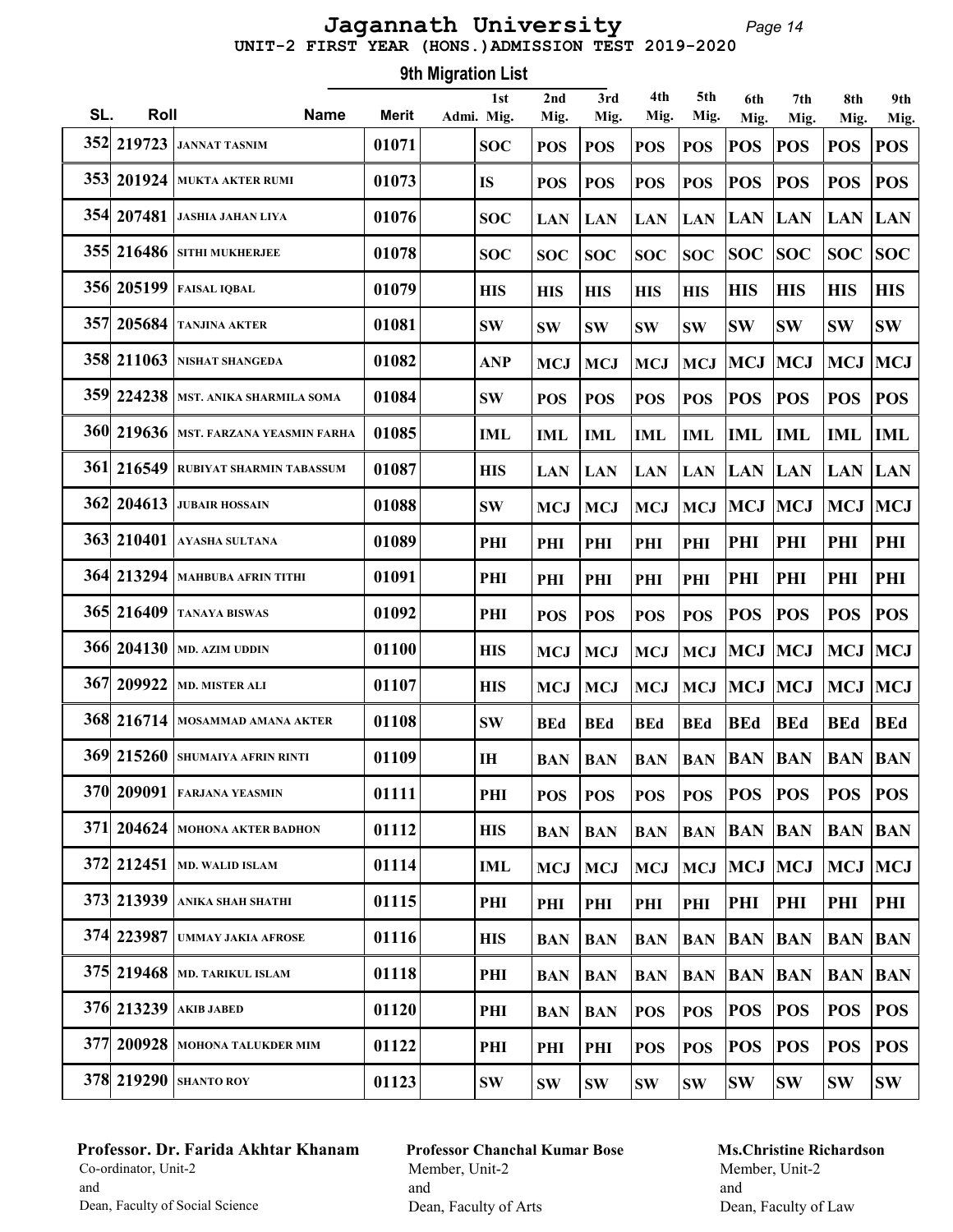#### Page 15 UNIT-2 FIRST YEAR (HONS.)ADMISSION TEST 2019-2020 Jagannath University

Roll Name Merit 1st SL. Roll Mame Merit Admi. Mig. 9th Migration List 2nd Mig. 3rd Mig. 4th Mig. 5th Mig. 6th Mig. 7th Mig. 8th Mig. 9th Mig. 379 218935 TANIA AKTER 01124 IML LAN LAN LAN LAN LAN LAN LAN LAN  $\sim$  380 216585 Farzana yasmin oneie  $-$  | 01126 SW | MCJ | MCJ | MCJ | MCJ | MCJ | MCJ | MCJ | MCJ | MCJ 381| 220265 | MD. RASEL AHMED | 01128 | HIS | SOC | SOC | SOC | SOC | SOC | SOC | SOC | SOC | SOC | SOC 382 210761 MD.AHAD KHAN 01129 IML BEd BEd BEd BEd BEd BEd BEd BEd  $\frac{383}{218961}$  MD. ABDUR RAHIM  $\left| \begin{array}{cc} 01130 \end{array} \right|$  IML  $\left| \begin{array}{cc} \end{array} \right|$  IML  $\left| \begin{array}{cc} \end{array} \right|$  IML  $\left| \begin{array}{cc} \end{array} \right|$  IML  $\left| \begin{array}{cc} \end{array} \right|$  IML  $\left| \begin{array}{cc} \end{array} \right|$  IML  $\left| \begin{array}{cc} \end{array} \right|$  IML 384 212908 SAKIBUL ISLAM 01136 SW BAN BAN BAN BAN BAN BAN BAN BAN 385 222861 AFSARA TASNIM JINIA  $|01138|$  PHI  $|soc|soc|soc|soc|pos|pos|pos|pos|pos$  386 208096 FAHAD 01140 IH IH IH IH IH IH IH IH IH 387 213518 MUSHFIQUR RAHMAN 01141 HIS BAN BAN BAN BAN BAN BAN BAN BAN 388 214183 MOST. MONYSHA FARZANA 01142 SW SOC SOC SOC SOC SOC SOC SOC SOC 389 220676 | md. faruk sardar | 01145 | | his | soc | soc | soc | soc | soc | soc | soc | soc | soc | soc 390 214032 MD. FAZLE RABBIL CHOWDHURY 01147  $\vert$  ML  $\vert$  MCJ  $\vert$  MCJ  $\vert$  MCJ  $\vert$  MCJ  $\vert$  MCJ  $\vert$  MCJ  $\vert$  MCJ  $\vert$  MCJ 391 200078 HRIDAY BISWAS 01151 HIS BAN BAN BAN BAN BAN BAN BAN BAN 392 205882 MD. RAFIN AHMED 01152 HIS MCJ MCJ MCJ MCJ MCJ MCJ MCJ MCJ  $\sim$  393| 218810 Rifa tasnim shatabdi  $\sim$  | 01154  $\mid$  sw  $\mid$  MCJ  $\mid$  MCJ  $\mid$  MCJ  $\mid$  MCJ  $\mid$  MCJ  $\mid$  MCJ  $\mid$  MCJ  $\mid$  MCJ 394 218955 MD. KHOKON ALI 01155 SW BAN BAN BAN BAN BAN BAN BAN BAN 395| 201900 |md. nasim islam | 01157 | | IS | soc | soc | soc | soc | soc | soc | soc | soc | soc | soc 396 209029 TUSHER MAHMUD 01158 SW BAN BAN BAN BAN BAN BAN BAN BAN 397 210775 RONY AHAMED | 01159 | SW | BEd | BEd | BEd | BEd | BEd | BEd | BEd | BEd 398 203556 MD. NAHID SHOROWAR 01162 IH IH IH IH IH IH IH IH IH 399 203584 MD. ABDULLAH ALMAMUN 01163 SW SOC SOC SOC SOC SOC SOC SOC SOC 400 201660 FARJANA JANNATH 01165 HIS MCJ MCJ MCJ MCJ MCJ MCJ MCJ MCJ 401 214794 ROKEYA SULTANA MUMU 01166 SW SOC SOC SOC SOC SOC SOC SOC SOC 402 223382 HAFSA AKTER 01168 SW SW SW SW SW SW SW SW SW  $\sim$  403 203323 MD. MASUD ALAM  $\sim$  01169 SW MCJ MCJ MCJ MCJ MCJ MCJ MCJ MCJ MCJ 404 207519 SALEH AHMED TOHA 01172 SW BEd BEd BEd BEd BEd BEd BEd BEd 405 209481 UMMA ANIKA TASPIA 01173 HIS BAN BAN BAN BAN BAN BAN BAN BAN

### Professor. Dr. Farida Akhtar Khanam Co-ordinator, Unit-2 and Dean, Faculty of Social Science

Professor Chanchal Kumar Bose Member, Unit-2 and Dean, Faculty of Arts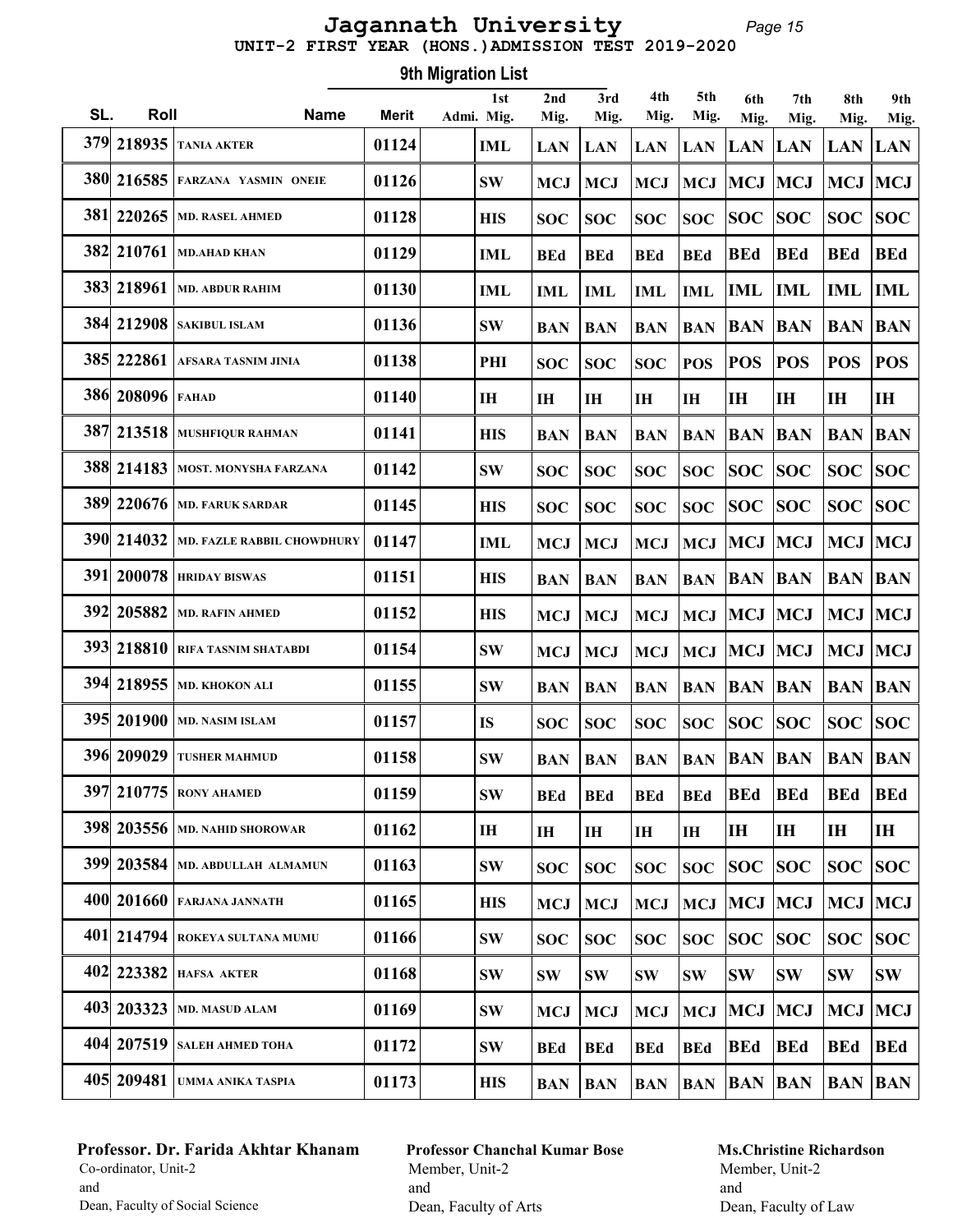# UNIT-2 FIRST YEAR (HONS.)ADMISSION TEST 2019-2020 Jagannath University

Page 16

|     | 9th Migration List |                                     |              |  |                   |             |               |             |             |             |             |             |             |
|-----|--------------------|-------------------------------------|--------------|--|-------------------|-------------|---------------|-------------|-------------|-------------|-------------|-------------|-------------|
| SL. | Roll               | <b>Name</b>                         | <b>Merit</b> |  | 1st<br>Admi. Mig. | 2nd<br>Mig. | 3rd<br>Mig.   | 4th<br>Mig. | 5th<br>Mig. | 6th<br>Mig. | 7th<br>Mig. | 8th<br>Mig. | 9th<br>Mig. |
| 406 |                    | $209025$ JAKIA BEGUM                | 01174        |  | <b>HIS</b>        | <b>SOC</b>  | <b>SOC</b>    | <b>SOC</b>  | <b>SOC</b>  | <b>SOC</b>  | <b>SOC</b>  | <b>SOC</b>  | <b>SOC</b>  |
|     |                    | 407 202055 DISHAN BISWAS JOY        | 01175        |  | <b>HIS</b>        | <b>BAN</b>  | <b>BAN</b>    | <b>BAN</b>  | <b>BAN</b>  | <b>BAN</b>  | <b>BAN</b>  | <b>BAN</b>  | <b>BAN</b>  |
|     |                    | 408 219031 AFRIDI SHIMUL            | 01177        |  | <b>HIS</b>        | <b>MCJ</b>  | <b>MCJ</b>    | <b>MCJ</b>  | <b>MCJ</b>  | <b>MCJ</b>  | <b>MCJ</b>  | <b>MCJ</b>  | <b>MCJ</b>  |
|     | 409 207415         | <b>ROBIUL LASKER</b>                | 01181        |  | <b>SW</b>         | <b>BAN</b>  | <b>BAN</b>    | <b>BAN</b>  | <b>BAN</b>  | <b>BAN</b>  | <b>BAN</b>  | <b>BAN</b>  | <b>BAN</b>  |
|     |                    | 410 201365 LIZA AKTER               | 01182        |  | <b>IS</b>         | <b>IS</b>   | <b>IS</b>     | <b>IS</b>   | <b>IS</b>   | <b>IS</b>   | <b>IS</b>   | IS          | <b>IS</b>   |
|     |                    | 411 211949 TASNIA HOSSAIN           | 01187        |  | <b>HIS</b>        | <b>SOC</b>  | <b>SOC</b>    | <b>SOC</b>  | <b>SOC</b>  | <b>SOC</b>  | <b>SOC</b>  | <b>SOC</b>  | <b>SOC</b>  |
|     |                    | 412 213163 SHANJIDA HOQUE PRANGON   | 01188        |  | <b>SW</b>         | <b>MCJ</b>  | <b>MCJ</b>    | <b>MCJ</b>  | <b>MCJ</b>  | <b>MCJ</b>  | <b>MCJ</b>  | <b>MCJ</b>  | <b>MCJ</b>  |
|     |                    | 413 219003 ANKITA SAHA              | 01192        |  | <b>HIS</b>        | <b>HIS</b>  | <b>HIS</b>    | <b>HIS</b>  | <b>HIS</b>  | <b>HIS</b>  | <b>HIS</b>  | <b>HIS</b>  | <b>HIS</b>  |
|     |                    | 414 219969 MOST. MITHILA KHATUN     | 01193        |  | IH                | <b>MCJ</b>  | <b>MCJ</b>    | <b>MCJ</b>  | <b>MCJ</b>  | <b>MCJ</b>  | <b>MCJ</b>  | <b>MCJ</b>  | <b>MCJ</b>  |
|     |                    | 415 222634   MD. ABDUR RAHMAN RAJIB | 01196        |  | <b>SW</b>         | <b>MCJ</b>  | <b>MCJ</b>    | <b>MCJ</b>  | <b>MCJ</b>  | <b>MCJ</b>  | <b>MCJ</b>  | <b>MCJ</b>  | <b>MCJ</b>  |
|     |                    | 416 210580 MD. ABU RAYHAN           | 01198        |  | <b>HIS</b>        | <b>HIS</b>  | <b>HIS</b>    | <b>HIS</b>  | <b>HIS</b>  | <b>HIS</b>  | <b>HIS</b>  | <b>HIS</b>  | <b>HIS</b>  |
|     |                    | 417 213130 YEASIN ARAFAT SHAWON     | 01199        |  | IH                | <b>SOC</b>  | <b>SOC</b>    | <b>SOC</b>  | <b>SOC</b>  | SOC         | <b>SOC</b>  | <b>SOC</b>  | <b>SOC</b>  |
|     |                    | 418 208544 POPY KHATUN              | 01200        |  | <b>HIS</b>        | <b>HIS</b>  | <b>BAN</b>    | <b>BAN</b>  | <b>BAN</b>  | <b>BAN</b>  | <b>BAN</b>  | <b>BAN</b>  | <b>BAN</b>  |
|     |                    | 419 212507 PRIYA SARKAR             | 01202        |  | <b>ANP</b>        | <b>MCJ</b>  | <b>MCJ</b>    | <b>BAN</b>  | <b>BAN</b>  | <b>BAN</b>  | <b>BAN</b>  | <b>BAN</b>  | <b>BAN</b>  |
|     |                    | 420 204411   IMRAN HASAN IMAN       | 01206        |  | <b>HIS</b>        | <b>HIS</b>  | <b>HIS</b>    | <b>HIS</b>  | <b>HIS</b>  | <b>HIS</b>  | <b>HIS</b>  | <b>BAN</b>  | <b>BAN</b>  |
| 421 |                    | 204450 SHEIKH NUSRAT JAHAN DIBA     | 01209        |  | PHI               | <b>MCJ</b>  | <b>MCJ</b>    | <b>MCJ</b>  | <b>MCJ</b>  | <b>MCJ</b>  | <b>MCJ</b>  | <b>MCJ</b>  | <b>MCJ</b>  |
|     |                    | 422 210506 SANTO MOJUMDAR           | 01210        |  | <b>HIS</b>        | <b>SOC</b>  | <b>SOC</b>    | <b>SOC</b>  | <b>SOC</b>  | <b>SOC</b>  | <b>SOC</b>  | <b>BAN</b>  | <b>BAN</b>  |
|     |                    | 423 220257 MD. NASIR UDDIN          | 01212        |  | IH                | <b>BEd</b>  | <b>BEd</b>    | <b>BEd</b>  | <b>BEd</b>  | <b>BEd</b>  | <b>BEd</b>  | <b>BEd</b>  | <b>BEd</b>  |
|     |                    | 424 208123 SOMPA ASMA               | 01213        |  | <b>HIS</b>        | <b>HIS</b>  | <b>HIS</b>    | <b>HIS</b>  | <b>HIS</b>  | <b>HIS</b>  | <b>HIS</b>  | <b>HIS</b>  | <b>HIS</b>  |
|     |                    | 425 201741 MANSURA AKTER SADIA      | 01214        |  | IH                | <b>SW</b>   | <b>SW</b>     | <b>SW</b>   | <b>SW</b>   | <b>SW</b>   | <b>SW</b>   | <b>SW</b>   | <b>SW</b>   |
|     | 426 209970 SHOSHI  |                                     | 01217        |  | PHI               | PHI         | PHI           | PHI         | PHI         | PHI         | PHI         | PHI         | PHI         |
|     |                    | 427 210383 MST. ETI KHATUN          | 01218        |  | <b>IS</b>         | <b>SW</b>   | $\textbf{SW}$ | <b>SW</b>   | <b>SW</b>   | <b>SW</b>   | <b>SW</b>   | <b>SW</b>   | SW          |
|     |                    | 428 213671 SUMI AKTER               | 01219        |  | I <sub>H</sub>    | <b>SOC</b>  | <b>SOC</b>    | <b>SOC</b>  | <b>SOC</b>  | SOC         | SOC         | <b>SOC</b>  | <b>SOC</b>  |
|     |                    | 429 215790 MOUTOSHI SHARMIN MITU    | 01221        |  | <b>HIS</b>        | <b>HIS</b>  | <b>HIS</b>    | <b>HIS</b>  | <b>HIS</b>  | <b>HIS</b>  | <b>HIS</b>  | <b>HIS</b>  | <b>HIS</b>  |
|     |                    | 430 212918 MD. ASIF IQBAL           | 01222        |  | PHI               | <b>MCJ</b>  | <b>MCJ</b>    | <b>MCJ</b>  | <b>MCJ</b>  | MCJ MCJ     |             | MCJ         | MCJ         |
|     |                    | 431 201385   MD. JASHIM UDDIN       | 01223        |  | <b>HIS</b>        | <b>MCJ</b>  | <b>MCJ</b>    | <b>MCJ</b>  |             | MCJ MCJ MCJ |             | MCJ MCJ     |             |
|     |                    | 432 202515 EITY KHATUN              | 01224        |  | <b>HIS</b>        | <b>SOC</b>  | <b>SOC</b>    | <b>SOC</b>  |             | soc soc soc |             | SOC SOC     |             |

# Professor. Dr. Farida Akhtar Khanam Co-ordinator, Unit-2 and Dean, Faculty of Social Science

Professor Chanchal Kumar Bose Member, Unit-2 and Dean, Faculty of Arts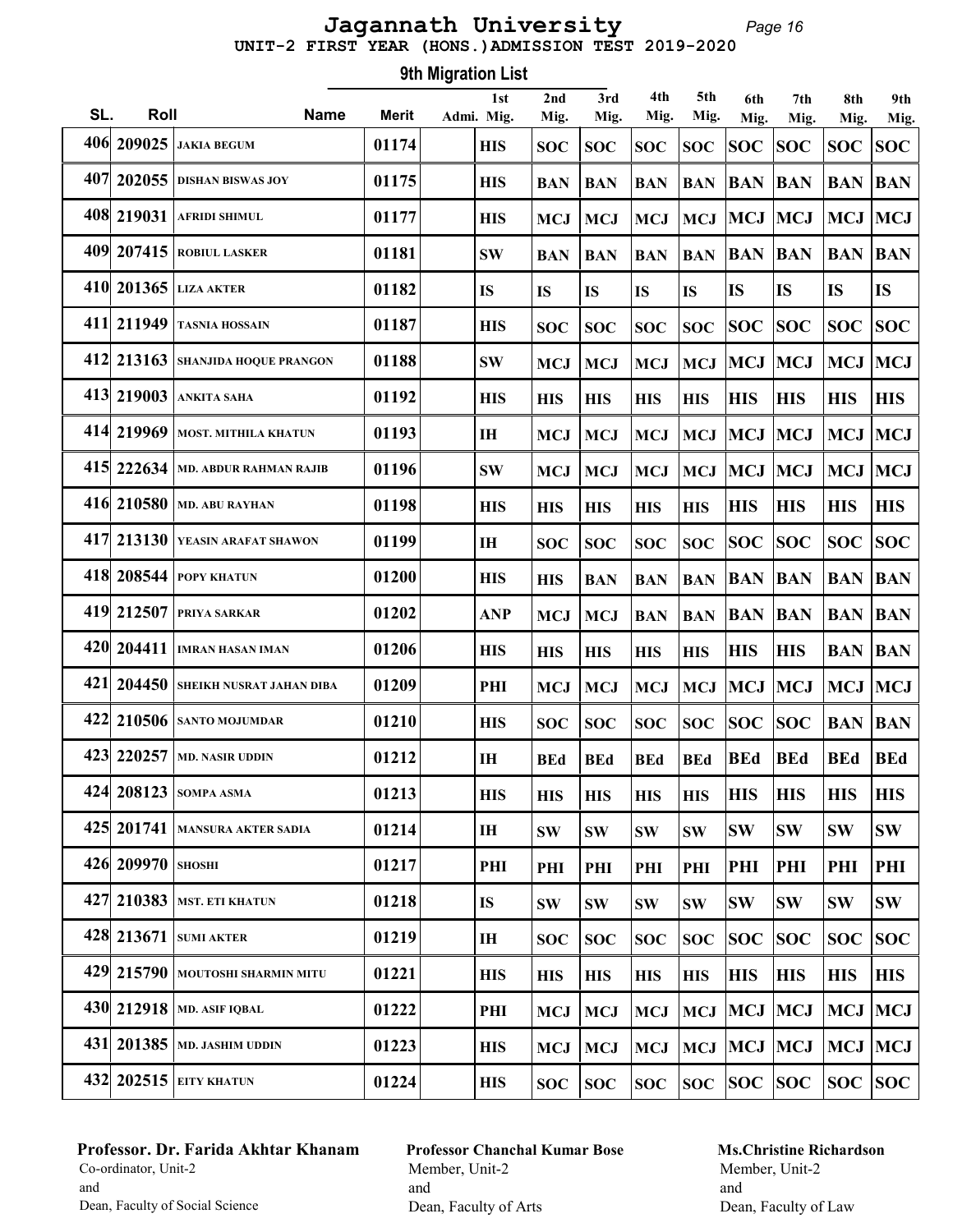#### Page 17 UNIT-2 FIRST YEAR (HONS.)ADMISSION TEST 2019-2020 Jagannath University

Roll Name Merit 1st SL. Roll Mame Merit Admi. Mig. 9th Migration List 2nd Mig. 3rd Mig. 4th Mig. 5th Mig. 6th Mig. 7th Mig. 8th Mig. 9th Mig. 433 216306 MST.MUKTA PARVEN 01225 IH IH IH IH IH IH IH IH IH 434 200854 MD. TOFAZZAL 01227 HIS IML IML IML IML IML IML IML IML 435 208694 MD. AL MAMUN 01229 ANP MCJ MCJ MCJ MCJ MCJ MCJ MCJ MCJ 436 203834 CLINTON TRIPURA | 01230 PHI | MCJ | MCJ | MCJ | MCJ | MCJ | MCJ | MCJ | MCJ  $\frac{437}{203322}$  MD. SHAHANUZZAMAN  $\left| \begin{array}{c|c} 01231 \end{array} \right|$  IH |IH |IH |IH |IH |IH |IH |IH |IH 438 207044 IFFAT BEEN SUNNI 01239 IS SW SW SW SW SW SW SW SW 439 207498 RAJONI ISLAM | 01240 | IH | MCJ | MCJ | MCJ | MCJ | MCJ | MCJ | MCJ | MCJ 440 208968 MD. RAFIQUL ISLAM 01243 IH LAN LAN LAN LAN LAN LAN LAN LAN 441 213436 MST. RUKAYA MIZAN MIME 01246 IH SOC SOC SOC SOC SOC SOC SOC SOC  $\frac{442}{208602}$  anas al arafat  $\frac{1}{101254}$  ihis  $\frac{1}{101}$  His  $\frac{1}{101}$  His  $\frac{1}{101}$  His  $\frac{1}{101}$  His  $\frac{1}{101}$  His  $\frac{1}{101}$ 443| 220436 SIRAJAM MUNIRA | 01255 | ANP | IML | IML | IML | IML | IML | IML | IML | IML 444 219639 KHORSHID JAHAN BIRHY 01258 PHI PHI PHI PHI PHI PHI PHI PHI PHI 445 220171 AL FAHAD SHIMON 01259 IH LAN LAN LAN LAN LAN LAN LAN LAN 446 202561 SORIYA AKTER 01260 IS SW SW SW SW SW SW SW SW  $\frac{447}{220239}$  MD. AKIB-AL HASSAN  $\frac{101261}{1}$  Is Is Is Is Is IS IS IS IS 448 201129 AFSANA AKTER MIM 01265 PHI PHI PHI PHI PHI PHI PHI PHI PHI 449 215498 MD. ARIM AZAD 01267 PHI BEd BEd BEd BEd BEd BEd BEd BEd 450| 211395 |md. zuhayer islam | 01270 | | ih | ih | ih | | ih | ih | ih | ih | ih | ih 451 214492 MD. AZHAR UDDIN 01272 IH MCJ MCJ MCJ MCJ MCJ MCJ MCJ MCJ 452 211694 IMAM HASAN 01273 IS SOC SOC SOC SOC SOC SOC SOC SOC 453 208823 SADMAN RATIN 01281 ANP SOC SOC SOC SOC SOC SOC SOC SOC  $\sim$  454 200280 SHAMSUL HAQUE HEMEL  $\sim$  | 01282 |  $\sim$  | IS | | LAN | LAN | LAN | LAN | LAN | LAN | LAN | LAN | LAN  $\frac{455}{222566}$  MST. SUMAIA SITHY  $\left| \begin{array}{cc} 01285 \end{array} \right|$  IH  $\left| \begin{array}{cc} \text{SOC} \end{array} \right|$  SOC  $\left| \begin{array}{cc} \text{SOC} \end{array} \right|$  SOC  $\left| \begin{array}{cc} \text{SOC} \end{array} \right|$  SOC  $\left| \begin{array}{cc} \text{SOC} \end{array} \right|$  SOC  $\left| \begin{array}{cc} \text{SOC} \end{array} \right|$ 456 204555 ANKUR MONDAL | 01288 | ANP | MCJ | MCJ | MCJ | MCJ | MCJ | MCJ | MCJ | MCJ 457 215631 BIPASHA AKTHER 01289 IS SW SW SW SW SW SW SW SW 458 213414 MD. YEASIN ISLAM  $|01294|$  IH  $|SOC|SOC|SOC|SOC|SOC|SOC|SOC$ 459| 219600 | маria jahan | 01295 | | ih | soc | soc | soc | soc | soc | soc | soc | soc | soc | soc

# Professor. Dr. Farida Akhtar Khanam Co-ordinator, Unit-2 and Dean, Faculty of Social Science

Professor Chanchal Kumar Bose Member, Unit-2 and Dean, Faculty of Arts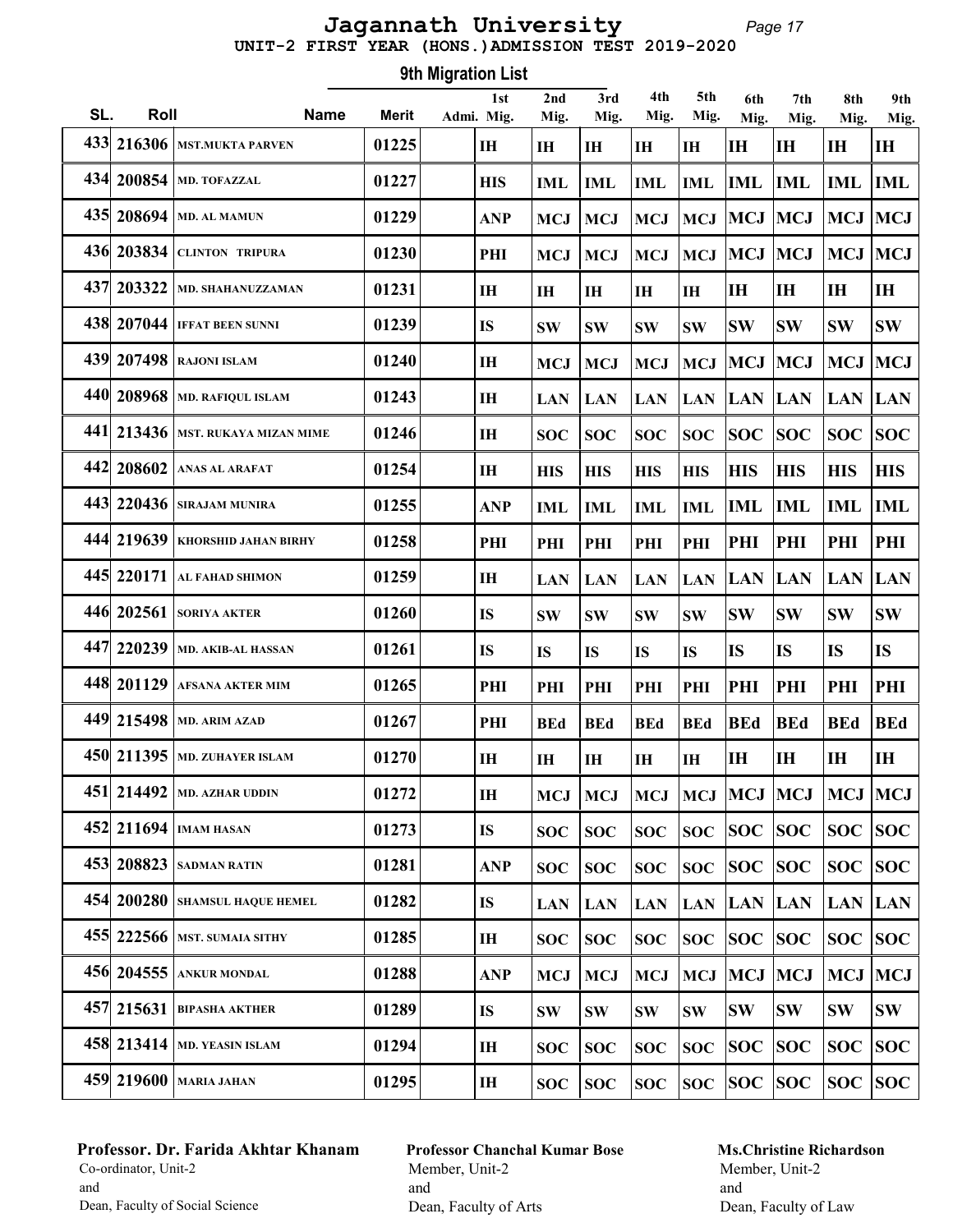Page 18 UNIT-2 FIRST YEAR (HONS.)ADMISSION TEST 2019-2020 Jagannath University

| <b>9th Migration List</b> |            |                                  |              |  |                   |                |               |             |                |             |             |             |             |
|---------------------------|------------|----------------------------------|--------------|--|-------------------|----------------|---------------|-------------|----------------|-------------|-------------|-------------|-------------|
| SL.                       | Roll       | <b>Name</b>                      | <b>Merit</b> |  | 1st<br>Admi. Mig. | 2nd<br>Mig.    | 3rd<br>Mig.   | 4th<br>Mig. | 5th<br>Mig.    | 6th<br>Mig. | 7th<br>Mig. | 8th<br>Mig. | 9th<br>Mig. |
|                           | 460 221760 | <b>MD. NAIMUR RAHMAN</b>         | 01296        |  | ANP               | <b>SOC</b>     | <b>SOC</b>    | <b>SOC</b>  | <b>SOC</b>     | <b>SOC</b>  | <b>SOC</b>  | <b>SOC</b>  | <b>SOC</b>  |
| 461                       | 223740     | <b>FARZANA AKTAR RIA</b>         | 01300        |  | <b>ANP</b>        | <b>SOC</b>     | <b>SOC</b>    | <b>SOC</b>  | <b>SOC</b>     | <b>SOC</b>  | SOC         | <b>SOC</b>  | <b>SOC</b>  |
| 462                       | 213646     | <b>MD.MUSTAFIZUR RAHMAN</b>      | 01302        |  | I <sub>H</sub>    | <b>LAN</b>     | <b>LAN</b>    | <b>LAN</b>  | <b>LAN</b>     | <b>LAN</b>  | <b>LAN</b>  | <b>LAN</b>  | <b>LAN</b>  |
|                           | 463 218070 | <b>FARHANA</b>                   | 01304        |  | PHI               | <b>MCJ</b>     | <b>MCJ</b>    | <b>MCJ</b>  | <b>MCJ</b>     | <b>MCJ</b>  | <b>MCJ</b>  | <b>MCJ</b>  | <b>MCJ</b>  |
|                           | 464 209973 | <b>SABINA AKTER MONNI</b>        | 01306        |  | <b>ANP</b>        | <b>SOC</b>     | <b>SOC</b>    | <b>SOC</b>  | <b>SOC</b>     | <b>SOC</b>  | <b>SOC</b>  | <b>SOC</b>  | <b>SOC</b>  |
|                           | 465 209906 | <b>MD. ZAHID HASAN</b>           | 01309        |  | <b>IS</b>         | <b>MCJ</b>     | <b>MCJ</b>    | <b>MCJ</b>  | <b>MCJ</b>     | <b>MCJ</b>  | <b>MCJ</b>  | <b>MCJ</b>  | <b>MCJ</b>  |
|                           | 466 218909 | SUAIDA SUMAYA SULTANA            | 01310        |  | <b>ANP</b>        | <b>IML</b>     | <b>IML</b>    | <b>IML</b>  | IML            | <b>IML</b>  | IML         | <b>IML</b>  | <b>IML</b>  |
| 467                       | 206206     | <b>TANIA TABASSUM</b>            | 01311        |  | IH                | <b>MCJ</b>     | <b>MCJ</b>    | <b>MCJ</b>  | <b>MCJ</b>     | <b>MCJ</b>  | <b>MCJ</b>  | <b>MCJ</b>  | <b>MCJ</b>  |
|                           | 468 206306 | <b>MAHFUZUR RAZZAK LIMON</b>     | 01312        |  | $\mathbf{I}$      | <b>LAN</b>     | <b>LAN</b>    | <b>LAN</b>  | <b>LAN</b>     | <b>LAN</b>  | <b>LAN</b>  | <b>LAN</b>  | <b>LAN</b>  |
|                           | 469 212838 | <b>FAHMIDA KHANAM SUMIYA</b>     | 01313        |  | PHI               | <b>LAN</b>     | <b>LAN</b>    | <b>LAN</b>  | <b>LAN</b>     | <b>LAN</b>  | <b>LAN</b>  | <b>LAN</b>  | <b>LAN</b>  |
|                           | 470 211771 | <b>MD. ZIAD MAHMUD</b>           | 01315        |  | I <sub>H</sub>    | I <sub>H</sub> | IH            | IH          | I <sub>H</sub> | IH          | <b>IH</b>   | IH          | IH          |
|                           | 471 201834 | <b>SHAJALAL AHMED</b>            | 01317        |  | PHI               | <b>SOC</b>     | <b>SOC</b>    | <b>SOC</b>  | <b>SOC</b>     | <b>SOC</b>  | <b>SOC</b>  | <b>SOC</b>  | <b>SOC</b>  |
|                           | 472 213524 | SOMAPTY CHAKRABORTY              | 01318        |  | PHI               | <b>SOC</b>     | <b>MCJ</b>    | <b>MCJ</b>  | <b>MCJ</b>     | <b>MCJ</b>  | <b>MCJ</b>  | <b>MCJ</b>  | <b>MCJ</b>  |
|                           | 473 209135 | MD. AZIZUL BHUIYAN.              | 01319        |  | IH                | <b>SOC</b>     | <b>SOC</b>    | <b>SOC</b>  | <b>SOC</b>     | <b>SOC</b>  | SOC         | <b>SOC</b>  | <b>SOC</b>  |
|                           | 474 205284 | <b>MAHAMUD HASAN</b>             | 01320        |  | IH                | <b>SOC</b>     | <b>SOC</b>    | <b>SOC</b>  | <b>SOC</b>     | <b>SOC</b>  | <b>SOC</b>  | <b>SOC</b>  | <b>SOC</b>  |
|                           | 475 202966 | <b>MST. NUSRAT KHADIJA</b>       | 01321        |  | <b>IS</b>         | <b>BEd</b>     | <b>BEd</b>    | <b>BEd</b>  | <b>BEd</b>     | <b>BEd</b>  | <b>BEd</b>  | <b>BEd</b>  | <b>BEd</b>  |
|                           | 476 215174 | <b>MUSTAFIZUR RAHMAN</b>         | 01323        |  | <b>ANP</b>        | <b>HIS</b>     | <b>HIS</b>    | <b>MCJ</b>  | <b>MCJ</b>     | <b>MCJ</b>  | <b>MCJ</b>  | <b>MCJ</b>  | MCJ         |
|                           |            | 477 204233 BRISTY PODDAR         | 01325        |  | <b>ANP</b>        | <b>ANP</b>     | ANP           | $ANP$ $ANP$ |                | <b>ANP</b>  | <b>ANP</b>  | <b>ANP</b>  | <b>ANP</b>  |
|                           |            | 478 208163   MOST. SUMAYA JANNAT | 01326        |  | <b>ANP</b>        | <b>HIS</b>     | <b>HIS</b>    | <b>HIS</b>  | <b>HIS</b>     | <b>HIS</b>  | <b>HIS</b>  | <b>HIS</b>  | LAN         |
|                           | 479 207978 | <b>FARZANA YASMIN</b>            | 01328        |  | <b>ANP</b>        | IML            | <b>IML</b>    | IML         | <b>MCJ</b>     | MCJ         | <b>MCJ</b>  | <b>MCJ</b>  | MCJ         |
|                           | 480 220846 | <b>MD. RAKIBUL ISLAM RAKIB</b>   | 01329        |  | IH                | <b>HIS</b>     | <b>HIS</b>    | <b>HIS</b>  | <b>HIS</b>     | <b>HIS</b>  | <b>HIS</b>  | <b>HIS</b>  | <b>HIS</b>  |
|                           | 481 217825 | <b>MAKSUDA AKTER</b>             | 01331        |  | IH                | <b>BEd</b>     | <b>BEd</b>    | <b>BEd</b>  | <b>BEd</b>     | <b>MCJ</b>  | MCJ         | <b>MCJ</b>  | <b>MCJ</b>  |
|                           | 482 223506 | <b>MD. MAKSUDUR RAHMAN</b>       | 01334        |  | IH                | <b>SOC</b>     | <b>SOC</b>    | <b>SOC</b>  | <b>SOC</b>     | <b>MCJ</b>  | MCJ         | <b>MCJ</b>  | MCJ         |
|                           | 483 201862 | <b>MD. TANVIR FAISAL ANIK</b>    | 01335        |  | <b>ANP</b>        | <b>ANP</b>     | <b>ANP</b>    | <b>ANP</b>  | <b>ANP</b>     | <b>ANP</b>  | <b>ANP</b>  | <b>ANP</b>  | <b>ANP</b>  |
|                           | 484 218602 | MD. ABDUL QUAYUM PATWARY         | 01339        |  | <b>ANP</b>        | <b>ANP</b>     | <b>ANP</b>    | <b>ANP</b>  | <b>ANP</b>     | <b>ANP</b>  | <b>ANP</b>  | <b>ANP</b>  | ANP         |
|                           | 485 201107 | SANJIDA FERDOUS SAYMA            | 01340        |  | IH                | <b>SOC</b>     | <b>SOC</b>    | <b>SOC</b>  | <b>SOC</b>     | <b>SOC</b>  | <b>SOC</b>  | <b>SOC</b>  | <b>SOC</b>  |
|                           |            | 486 201175 MOST. NEELA PARVIN    | 01341        |  | IH                | $\textbf{SW}$  | $\textbf{SW}$ | SW          | <b>SW</b>      | <b>SW</b>   | SW          | <b>SW</b>   | <b>SW</b>   |

# Professor. Dr. Farida Akhtar Khanam Co-ordinator, Unit-2 and Dean, Faculty of Social Science

Professor Chanchal Kumar Bose Member, Unit-2 and Dean, Faculty of Arts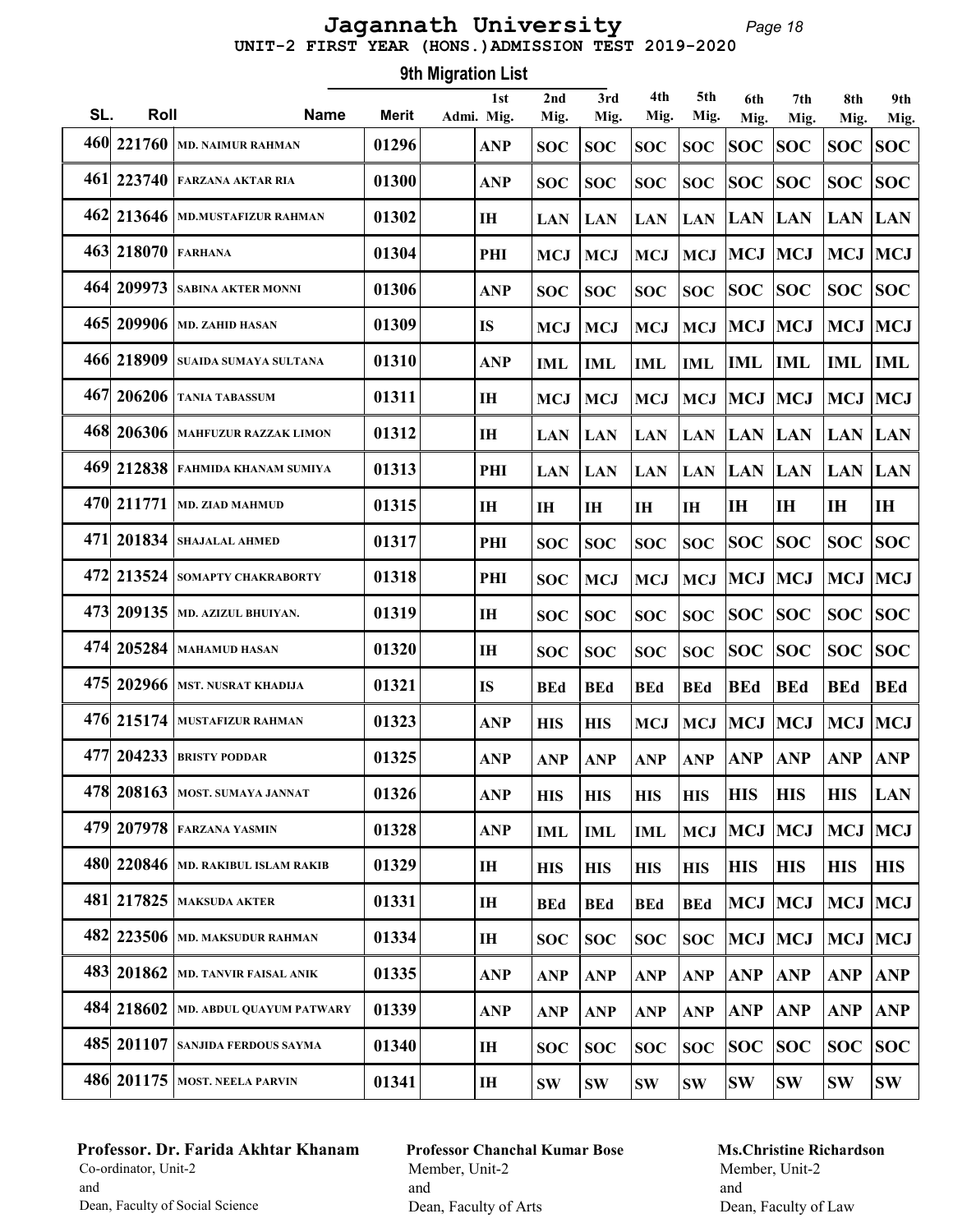#### Page 19 UNIT-2 FIRST YEAR (HONS.)ADMISSION TEST 2019-2020 Jagannath University

Roll Name Merit 1st SL. Roll Mame Merit Admi. Mig. 9th Migration List 2nd Mig. 3rd Mig. 4th Mig. 5th Mig. 6th Mig. 7th Mig. 8th Mig. 9th Mig. 487 204113 FAHIMA AKTER TRINA 101343 IS IS IS IS IS IS IS IS IS 488| 204859 | most. sadia afrin | 01344 | his | his | his | his | his | mcj | mcj | mcj 489| 205803 | suraia rahman | 01345 | | phi | phi | phi | phi | phi | phi | phi | phi | phi 490 208045 MST. ANIKA ANJUM 01346 PHI PHI PHI PHI PHI PHI PHI PHI PHI  $\frac{491}{208135}$  Pooja dutta  $\left| \begin{array}{cc} 01347 \end{array} \right|$  ANP  $\left| \begin{array}{cc} \text{SOC} \end{array} \right|$  SOC  $\left| \begin{array}{cc} \text{SOC} \end{array} \right|$  SOC  $\left| \begin{array}{cc} \text{SOC} \end{array} \right|$  SOC  $\left| \begin{array}{cc} \text{SOC} \end{array} \right|$  SOC  $\left| \begin{array}{cc} \text{SOC} \end{array} \right|$  492 219081 ISRAT JERIN PAYEL 01358 PHI PHI PHI PHI PHI PHI PHI PHI PHI 493 200848 JANNATUL FERDOUS 01359 IH SOC SOC SOC SOC SOC SOC SOC SOC 494 202499 LUTHFUN NAHAR LIZA 01362 IH SW SW SW SW SW SW SW SW 495 213753 TAPU AHMMED (01365 ANP HIS HIS HIS HIS HIS MCJ MCJ 496 219784 JANNATUL MOWA MELODY 01366 ANP IML IML IML IML IML IML IML IML 497 200001 MD. ABU SAYEED SHAWON 01367 PHI SW SW SW SW SW SW SW SW 498 224082 MD. SAFONE SOJIB  $|01372|$  PHI SOC SOC SOC SOC SOC SOC SOC SOC SOC 499 217981 TARIQUL ISLAM 01375 IS IH IH IH IH IH IH IH IH 500 210550 MD. ROBAYET HOSSEN ARNAB 01378 IS SOC SOC SOC SOC SOC SOC SOC SOC 501 216016 MD.HRIDOY HOSEN  $|$  01380 PHI  $|$  SOC  $|$  SOC  $|$  SOC  $|$  SOC  $|$  SOC  $|$  SOC  $|$  MCJ  $|$  MCJ 502 204202 SUMAYA AKTER 01382 PHI IH IH IH IH IH IH IH IH 503 200056 SAMIYA AFRIN 191383 PHI HIS HIS HIS HIS HIS HIS HIS HIS HIS 504 204788 MOSTAFIZUR RAHMAN  $\vert$  01384  $\vert$  is is is is is is is is is is is is in 505 202732 FAUZIA SULTANA SHEFA 01390 IS IS IS IS IS IS IS IS IS 506 212640 MD. ASHRAFUL ISLAM | 01396 | IS | IML | IML | IML | IML | IML | IML | IML | IML 507 217996 MD. MASUM BILLAH 101400 IS IS IS IS IS IS IS IS IS 508 221688 MUNTAF SHAHRIN 01403 IS SOC SOC SOC SOC SOC SOC SOC SOC 509 222866 AVI SULTANA 01404 ANP SOC SOC SOC SOC SOC SOC SOC SOC 510 208633 MD. SHIHAB UDDIN  $|01407|$  ANP  $|1ML$   $|1ML$   $|1ML$   $|1ML$   $|1ML$   $|1ML$   $|1ML$   $|1ML$ 511 222624 REZAUL ISLAM TAMIM 101411 IS HIS HIS HIS HIS HIS HIS HIS HIS HIS 512 203210 MD. NILOY MOLLIK 01412 ANP SOC SOC SOC SOC SOC SOC SOC SOC 513| 204499 | tanni sikder | 01414 | | IS | sw | sw | sw | sw | sw | sw | sw

# Professor. Dr. Farida Akhtar Khanam Co-ordinator, Unit-2 and Dean, Faculty of Social Science

Professor Chanchal Kumar Bose Member, Unit-2 and Dean, Faculty of Arts

# Ms.Christine Richardson Member, Unit-2 and

Dean, Faculty of Law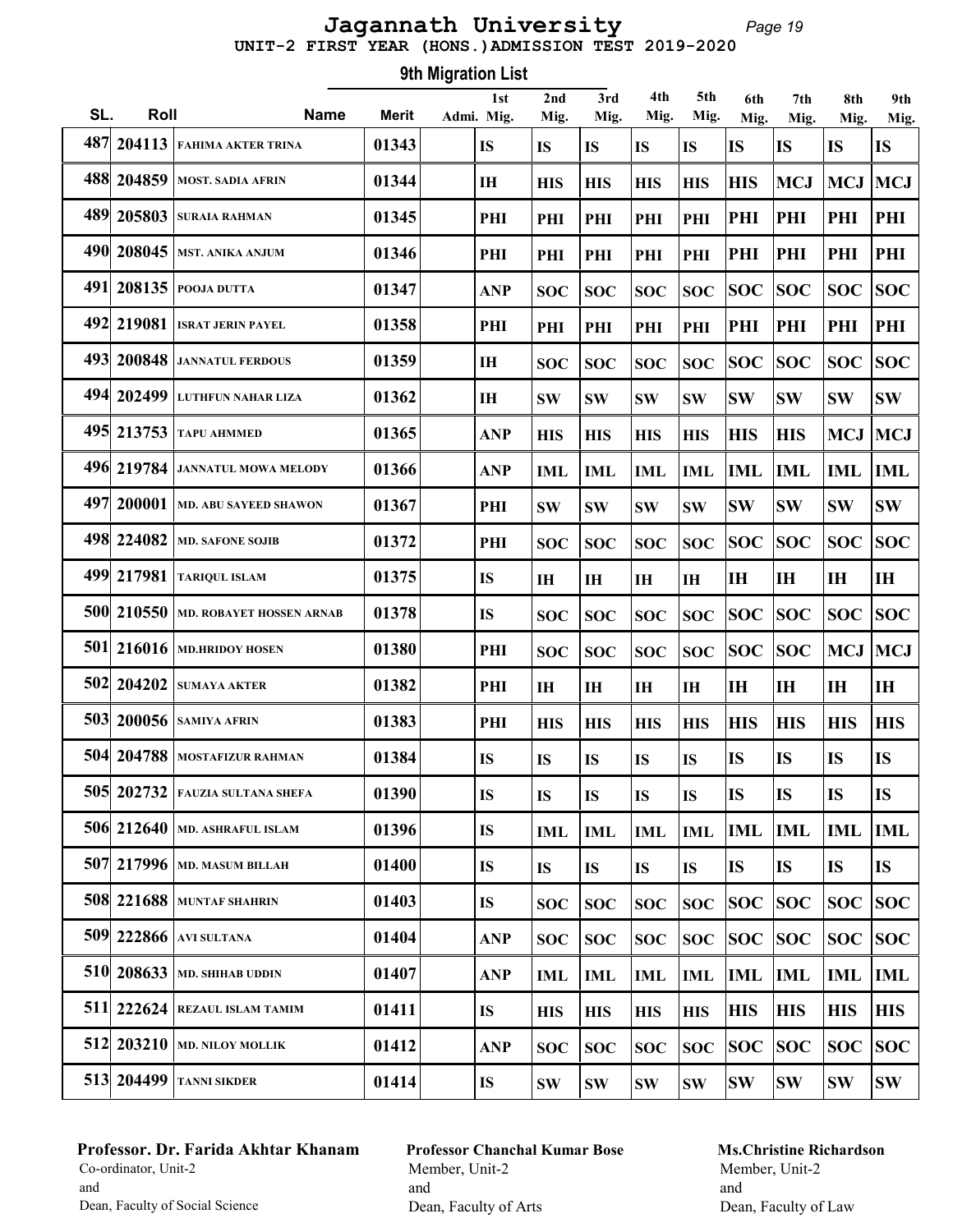#### Page 20 UNIT-2 FIRST YEAR (HONS.)ADMISSION TEST 2019-2020 Jagannath University

Roll Name Merit 1st SL. Roll Mame Merit Admi. Mig. 9th Migration List 2nd Mig. 3rd Mig. 4th Mig. 5th Mig. 6th Mig. 7th Mig. 8th Mig. 9th Mig. 514 222752 JANNATUL FERDOSE  $|01415|$  IS  $|$  IH  $|$  IH  $|$  IH  $|$  IH  $|$  IH  $|$  IH  $|$  IH  $|$  IH  $|$  IH  $|$  IH  $|$  IH  $|$  IH  $|$  IH  $|$  IH  $|$  IH  $|$  IH  $|$  IH  $|$  IH  $|$  IH  $|$  IH  $|$  IH  $|$  IH  $|$  IH  $|$  IH  $|$  IH  $|$  I 515 216070 LIZA AKTER 101418 IS ISOC SOC SOC SOC SOC SOC SOC SOC SOC SOC 516 201773 HOSSAIN MD. JUBAIR | 01419 | ANP PHI PHI PHI PHI PHI PHI PHI PHI PHI 517 216419 SAMIA JAMAN JUTY 01420 IS SW SW SW SW SW SW SW SW 518 220466 MST. AFIA OWASHIMA RIA 01422 SW SOC SOC SOC SOC SOC SOC SOC 519 219974 SALMA AKTER 01425 SW SW SW SW SW SW SW SW 520 203604 KAZI ISRAT JAHAN ETI 01429 IML IML IML IML IML IML IML IML 521 204027 FARIA RAHMAN BARSHA 01430 PHI PHI PHI PHI PHI PHI PHI PHI 522 215730 ASHA AKTER 01432 IML IML IML IML IML IML IML IML 523 205865 JOHORA KHATUN DOLY 01433 BEd BEd BEd BEd BEd BEd BEd BEd 524 200803 PRITI RAY 01436 HIS HIS HIS HIS HIS HIS HIS HIS 525 204841 AMINA KHATUN PINKE 01437 HIS HIS HIS HIS SOC SOC SOC SOC 526 210803 ASHFIA HAQUE LINA 01440 PHI PHI PHI PHI PHI PHI PHI PHI 527 208293 SHARMIN AKTER 01442 SW SW SW SW SW SW SW SW 528 205573 MST. TOUHIDA JAHAN MIM 01443 HIS HIS HIS HIS HIS HIS HIS HIS 529 223873 UMME SUMAIYA 01444 HIS HIS HIS HIS HIS HIS HIS HIS 530 211687 | toufiqur rahman  $\qquad$  | 01451 |  $\qquad$  |  $\qquad$  |  $\qquad$  |  $\qquad$  |  $\qquad$  |  $\qquad$  |  $\qquad$  |  $\qquad$  |  $\qquad$  |  $\qquad$  |  $\qquad$  |  $\qquad$  |  $\qquad$  |  $\qquad$  |  $\qquad$  |  $\qquad$  |  $\qquad$  |  $\qquad$  |  $\qquad$  |  $\qquad$  |  $\qquad$  |  $\qquad$  | 531 208145 MARIA AKTER 01452 IS IS IS IS IS IS IS IS 532 209146 MST. TAMANNA ZAMAN 01456 HIS HIS HIS HIS HIS HIS HIS HIS 533 201210 MST. MOSAFFA AKONDO 01457 SW SW SW SW SW SW SOC SOC 534 210373 MOST. SUMAIYA AKTER SANJANA 01459 IML IML IML IML IML IML IML IML 535 207949 NISHAT TASNIM 01460 IH BEd BEd BEd BEd BEd BEd BEd 536 210845 KHATUNA JANNAT TAPOSHI 01461 IML IML IML IML IML IML IML IML  $\frac{537}{218680}$  Jannat  $\frac{101462}{101462}$   $\frac{1}{\text{SW}}$   $\frac{1}{\text{ML}}$   $\frac{1}{\text{ML}}$   $\frac{1}{\text{ML}}$   $\frac{1}{\text{ML}}$   $\frac{1}{\text{ML}}$   $\frac{1}{\text{ML}}$  538 215203 MD. ANAMUL HOQUE 01463 IH IH IH IH IH IH SOC SOC 539 201020 SAJIB MOLLA 01464 HIS HIS HIS HIS HIS HIS HIS HIS 540 203068 MD. TOWFIQUR RAHMAN  $\parallel$  01465  $\parallel$  is its is its its its its its its

# Professor. Dr. Farida Akhtar Khanam Co-ordinator, Unit-2 and Dean, Faculty of Social Science

Professor Chanchal Kumar Bose Member, Unit-2 and Dean, Faculty of Arts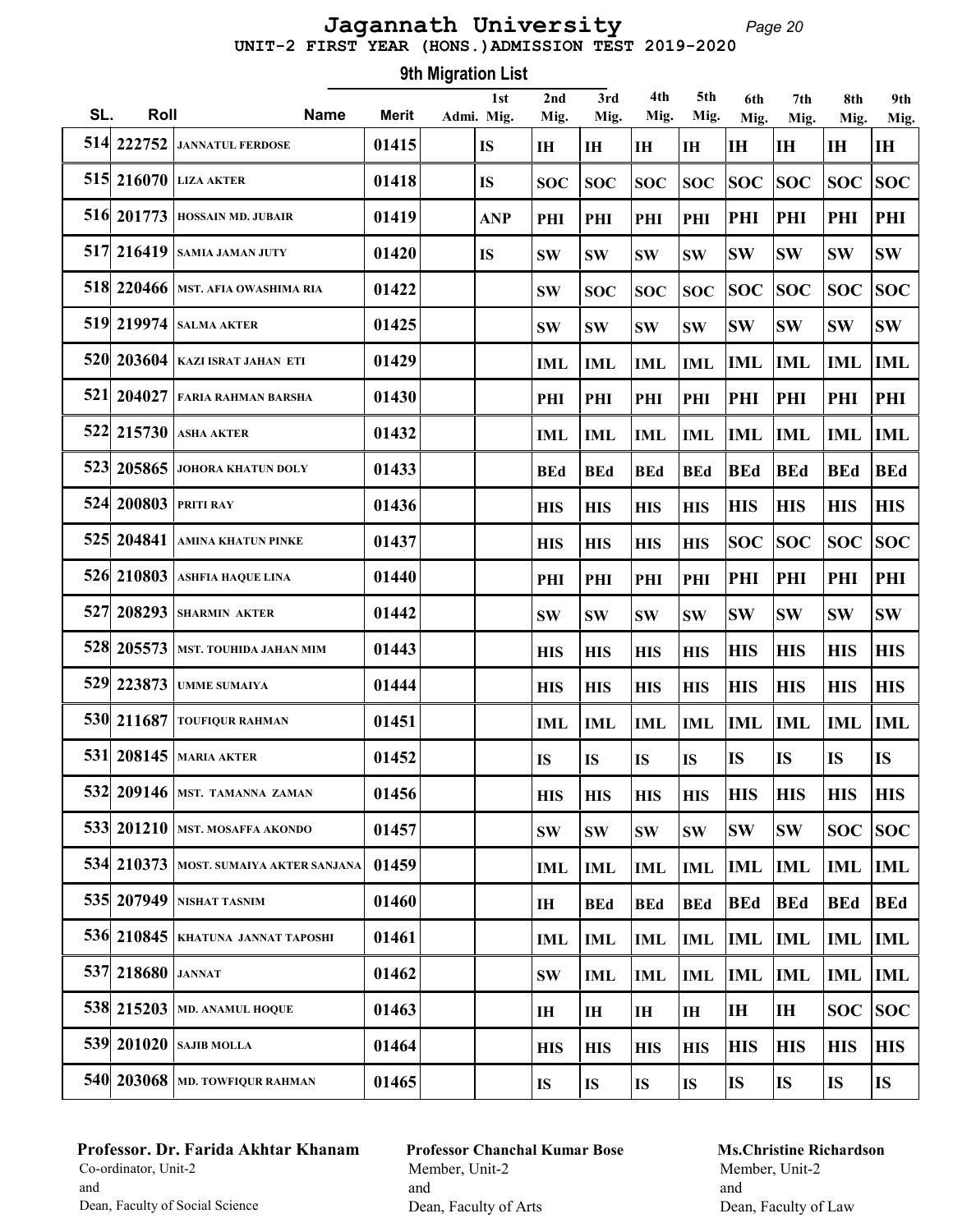Page 21 UNIT-2 FIRST YEAR (HONS.)ADMISSION TEST 2019-2020 Jagannath University

Roll Name Merit 1st SL. Roll Mame Merit Admi. Mig. 9th Migration List 2nd Mig. 3rd Mig. 4th Mig. 5th Mig. 6th Mig. 7th Mig. 8th Mig. 9th Mig. 541 204654 TANBEEN TARIQUE PROTYASHA  $\mid$  01472  $\mid$  sw sw sw sw sw Sw Sw Sw Sw Soc Soc 542 222748 LABONNA KUMAR ROY 01474 HIS HIS HIS HIS HIS HIS HIS HIS 543 210250 NIDRA AKTAR 01475 IS IS IS IS IS IS IS IS 544 222622 RITU BISWAS 01476 HIS HIS HIS HIS HIS HIS HIS HIS 545 219975 MD. NAYEM MAHMUD 01478 HIS BEd BEd BEd BEd BEd BEd BEd 546 214559 MEHJABIN SIDDIQUE ANIKA 01481 SW SW SW SW SW SW SW SW 547 200713 MD. ZAHIDUL ISLAM 01483 PHI PHI PHI PHI PHI PHI PHI PHI 548 212909 LIZA HOWLADAR 101484 HIS HIS HIS HIS HIS HIS HIS HIS HIS 549 215316 SUMAIYAT SHARMIN 01485 SW SW SW IML BEd BEd BEd BEd 550 211031 MOULIKA RANI SARKER MOLY | 01486 | SW SW SW SW SW SW SW SW SW SW SW SW 551 202554 MD. AZOM ISLAM 101487 | 188 | 189 | 189 | 189 | 189 | 189 | 189 | 189 | 189 | 189 | 189 | 189 | 18 552 216668 MST. UMMA EFFAT FEYA 01488 SW SW SW SW SW SW SW SW 553 218856 MARUFA TARANNUM JIMI 01489 HIS HIS HIS HIS HIS HIS HIS HIS 554 206179 MUKULE AKTER 01490 PHI PHI PHI PHI PHI PHI PHI PHI 555 219855 SIDRATUL MUNTAHER 01491 PHI PHI PHI PHI PHI PHI PHI PHI 556 204667 MD. MEHEDI HASSAN 01492 SW SW SW SW IML IML IML IML 557 214772 FOZLA RABBI 01493 HIS HIS HIS HIS HIS HIS BEd BEd 558 208881 FARZANA KHANOM TINNI 01500 HIS HIS HIS HIS HIS HIS HIS HIS 559 215683 TITHI RANI DEY 01505 SW SW SW SW SW SW SW SW 560 222477 FERDOUS ALAM 01514 HIS HIS HIS HIS HIS HIS HIS HIS 561 220127 SHARMIN JAHAN 01517 IH IH IH IH IH IH IH IH 562 220307 A. T. M MEHEDI HASAN 01518 ANP ANP ANP ANP ANP ANP ANP ANP 563 219478 PRITY PAUL 101519 SW SW SW SW SW SW SW SW SW 564 220057 SURAIYA 01522 ANP ANP ANP ANP ANP ANP ANP ANP 565 205968 MST. UMMAY ROKAYA 01524 HIS HIS HIS HIS HIS HIS HIS HIS 566 214086 MD.NOYON PARVAJ 01537 IH IH IH IH IH IH IH IH 567 204888 MD SOYIL RAHAMAN 01544 ANP SW SW SW SW SW SW SW

# Professor. Dr. Farida Akhtar Khanam Co-ordinator, Unit-2 and Dean, Faculty of Social Science

Professor Chanchal Kumar Bose Member, Unit-2 and Dean, Faculty of Arts

#### Ms.Christine Richardson Member, Unit-2 and

Dean, Faculty of Law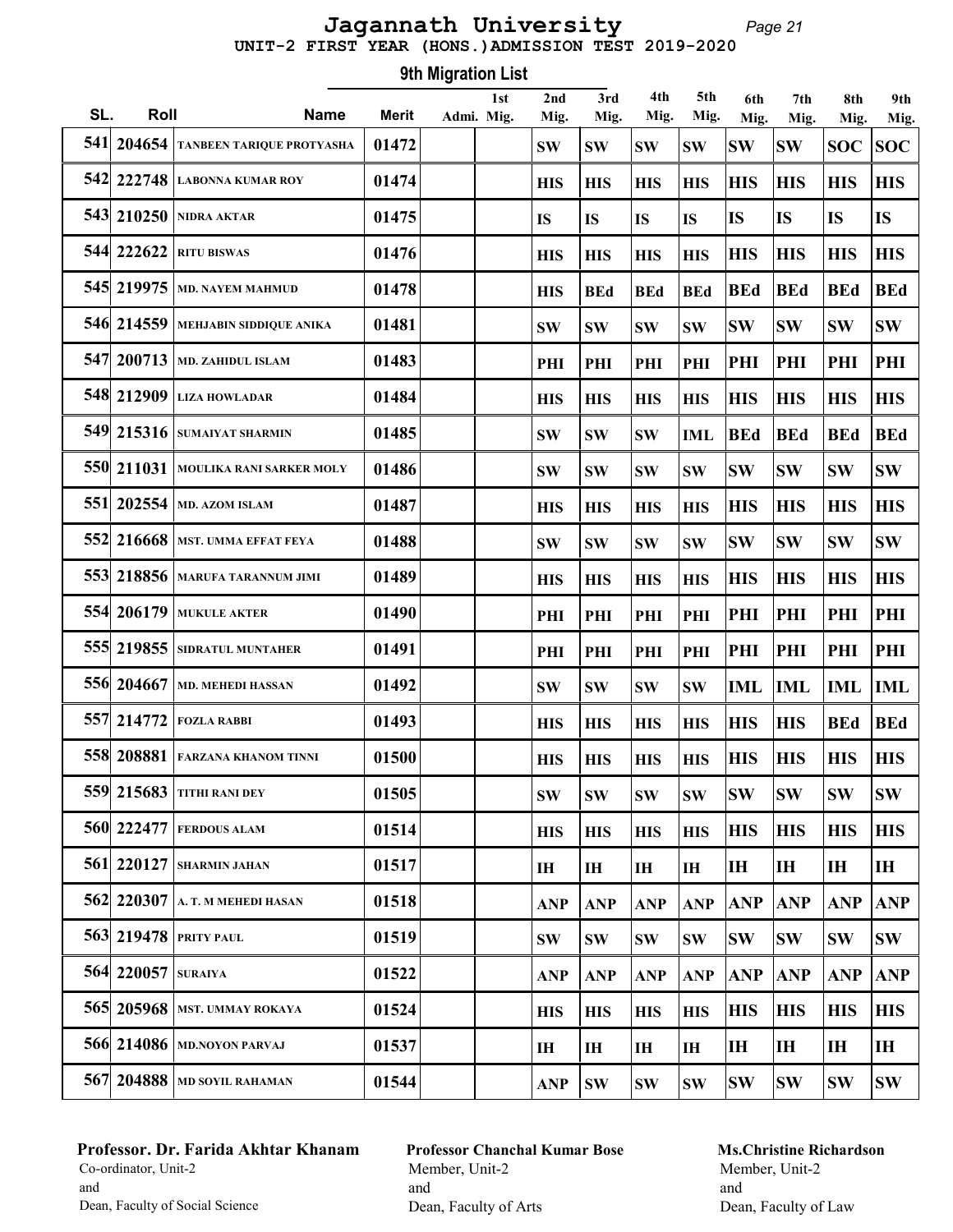# UNIT-2 FIRST YEAR (HONS.)ADMISSION TEST 2019-2020 Jagannath University

Page 22

|     | 9th Migration List |                                      |              |  |            |                |                |                |            |            |            |               |            |
|-----|--------------------|--------------------------------------|--------------|--|------------|----------------|----------------|----------------|------------|------------|------------|---------------|------------|
| SL. | Roll               | <b>Name</b>                          | <b>Merit</b> |  | 1st        | 2nd            | 3rd            | 4th            | 5th        | 6th        | 7th        | 8th           | 9th        |
|     |                    | 568 217020   mst. tonima akter tonni | 01545        |  | Admi. Mig. | Mig.           | Mig.           | Mig.           | Mig.       | Mig.       | Mig.       | Mig.          | Mig.       |
|     |                    |                                      |              |  |            | <b>HIS</b>     | <b>HIS</b>     | <b>HIS</b>     | <b>HIS</b> | <b>HIS</b> | <b>HIS</b> | <b>HIS</b>    | <b>HIS</b> |
|     |                    | 569 204656 FARHANA EASMIN NYMA       | 01548        |  |            | IН             | I <sub>H</sub> | I <sub>H</sub> | IH         | <b>IH</b>  | IH         | IH            | IH         |
|     |                    | 570 211454 AHAD MUHAMMAD THAMID      | 01551        |  |            | <b>HIS</b>     | <b>HIS</b>     | <b>HIS</b>     | <b>HIS</b> | <b>HIS</b> | <b>HIS</b> | <b>HIS</b>    | <b>HIS</b> |
|     |                    | 571 212760 TASNIYA AZHAR             | 01552        |  |            | IH             | <b>SW</b>      | <b>SW</b>      | <b>SW</b>  | <b>SW</b>  | <b>SW</b>  | <b>SW</b>     | <b>SW</b>  |
|     |                    | 572 217644 SARIFUL ISLAM SIDDIQUE    | 01553        |  |            | PHI            | <b>SW</b>      | <b>SW</b>      | <b>SW</b>  | <b>SW</b>  | SW         | <b>SW</b>     | <b>SW</b>  |
|     |                    | 573 220800 OMAR FARUK                | 01557        |  |            | <b>HIS</b>     | <b>HIS</b>     | <b>HIS</b>     | <b>HIS</b> | <b>HIS</b> | <b>HIS</b> | <b>HIS</b>    | <b>HIS</b> |
|     |                    | 574 222050 MST. UMME HANI            | 01559        |  |            | <b>HIS</b>     | <b>HIS</b>     | <b>HIS</b>     | <b>HIS</b> | <b>HIS</b> | <b>HIS</b> | <b>HIS</b>    | <b>HIS</b> |
|     |                    | 575 212657 ZARIN TASNIM              | 01562        |  |            | IН             | <b>SW</b>      | <b>SW</b>      | <b>SW</b>  | <b>SW</b>  | SW         | <b>SW</b>     | <b>SW</b>  |
|     |                    | 576 215445 HABIBATUL TOWA            | 01563        |  |            | <b>HIS</b>     | <b>SW</b>      | <b>SW</b>      | <b>SW</b>  | <b>SW</b>  | <b>SW</b>  | <b>SW</b>     | <b>SW</b>  |
|     |                    | 577 217239 EASIR ARAFAT              | 01564        |  |            | <b>IS</b>      | <b>IS</b>      | <b>IS</b>      | <b>IS</b>  | <b>IS</b>  | <b>IS</b>  | <b>IS</b>     | <b>IS</b>  |
|     |                    | 578 221692 MD. SHOLAIMAN KABIR       | 01566        |  |            | IH             | <b>SW</b>      | <b>SW</b>      | <b>SW</b>  | <b>SW</b>  | <b>SW</b>  | <b>SW</b>     | <b>SW</b>  |
|     |                    | 579 219823 MST. RAESATUL JANNAT      | 01567        |  |            | I <sub>H</sub> | <b>HIS</b>     | <b>HIS</b>     | <b>HIS</b> | <b>HIS</b> | <b>HIS</b> | <b>HIS</b>    | <b>HIS</b> |
|     |                    | 580 210429 MOST. ISRAT JAHAN         | 01568        |  |            | IH             | <b>SW</b>      | <b>SW</b>      | <b>SW</b>  | <b>SW</b>  | <b>SW</b>  | <b>SW</b>     | <b>SW</b>  |
|     |                    | 581 219531 FARJANA HAQUE SMRITY      | 01571        |  |            | <b>IS</b>      | <b>SW</b>      | <b>SW</b>      | <b>SW</b>  | <b>SW</b>  | <b>SW</b>  | <b>SW</b>     | <b>SW</b>  |
|     |                    | 582 207305   MD. MAHFUJUR RAHMAN     | 01574        |  |            | IH             | <b>SW</b>      | <b>SW</b>      | <b>SW</b>  | <b>SW</b>  | <b>SW</b>  | <b>SW</b>     | <b>SW</b>  |
|     |                    | 583 220178   MD. BAHA UDDIN          | 01575        |  |            | IH             | I <sub>H</sub> | IH             | IH         | IH         | IН         | IH            | IH         |
|     |                    | 584 208553 MD. SAHJAHAN BADSHA       | 01576        |  |            | PHI            | PHI            | PHI            | PHI        | PHI        | PHI        | PHI           | PHI        |
|     |                    | 585 223084   AMINA BEBE              | 01577        |  |            | ANP            | SW             | <b>SW</b>      | SW         | <b>SW</b>  | <b>SW</b>  | $\textbf{SW}$ | <b>SW</b>  |
|     |                    | <b>586 224766 JANNATUL FERDOUS</b>   | 01578        |  |            | PHI            | <b>HIS</b>     | <b>HIS</b>     | <b>HIS</b> | <b>HIS</b> | <b>HIS</b> | <b>HIS</b>    | <b>HIS</b> |
|     |                    | 587 211407 JANNATUL MOUYA SHOSHI     | 01579        |  |            | PHI            | <b>SW</b>      | <b>SW</b>      | <b>SW</b>  | <b>SW</b>  | <b>SW</b>  | <b>SW</b>     | <b>SW</b>  |
|     |                    | 588 219462 SAYADA NURIN ASHA         | 01581        |  |            | <b>ANP</b>     | <b>SW</b>      | <b>SW</b>      | <b>SW</b>  | <b>SW</b>  | <b>SW</b>  | <b>SW</b>     | <b>SW</b>  |
|     |                    | 589 223684   K. M. ZABER NOMAN       | 01582        |  |            | <b>ANP</b>     | <b>SW</b>      | <b>SW</b>      | <b>SW</b>  | <b>SW</b>  | <b>SW</b>  | <b>SW</b>     | <b>SW</b>  |
|     |                    | 590 220033 MUNNA SHEIKH              | 01584        |  |            | IH             | IH             | IH             | IH         | IH         | ΙH         | IH            | IH         |
|     |                    | 591 208352 GOLAM RABBI               | 01586        |  |            | PHI            | <b>HIS</b>     | <b>HIS</b>     | <b>HIS</b> | <b>HIS</b> | <b>HIS</b> | <b>HIS</b>    | <b>HIS</b> |
|     |                    | 592 214024 ATKIA LABIBA              | 01589        |  |            | <b>ANP</b>     | ANP            | <b>ANP</b>     | <b>ANP</b> | <b>ANP</b> | <b>ANP</b> | <b>ANP</b>    | <b>ANP</b> |
|     |                    | 593 223592 MD. SHAHIN HOSSAIN        | 01590        |  |            | I <sub>H</sub> | $\mathbf{H}$   | I <sub>H</sub> | IН         | IH         | IН         | IH            | IH         |
|     |                    | 594 225019   HASIB SIKDER            | 01593        |  |            | <b>ANP</b>     | $\textbf{SW}$  | <b>SW</b>      | <b>SW</b>  | <b>SW</b>  | SW         | <b>SW</b>     | <b>SW</b>  |

# Professor. Dr. Farida Akhtar Khanam Co-ordinator, Unit-2 and Dean, Faculty of Social Science

Professor Chanchal Kumar Bose Member, Unit-2 and Dean, Faculty of Arts

# Ms.Christine Richardson Member, Unit-2 and

Dean, Faculty of Law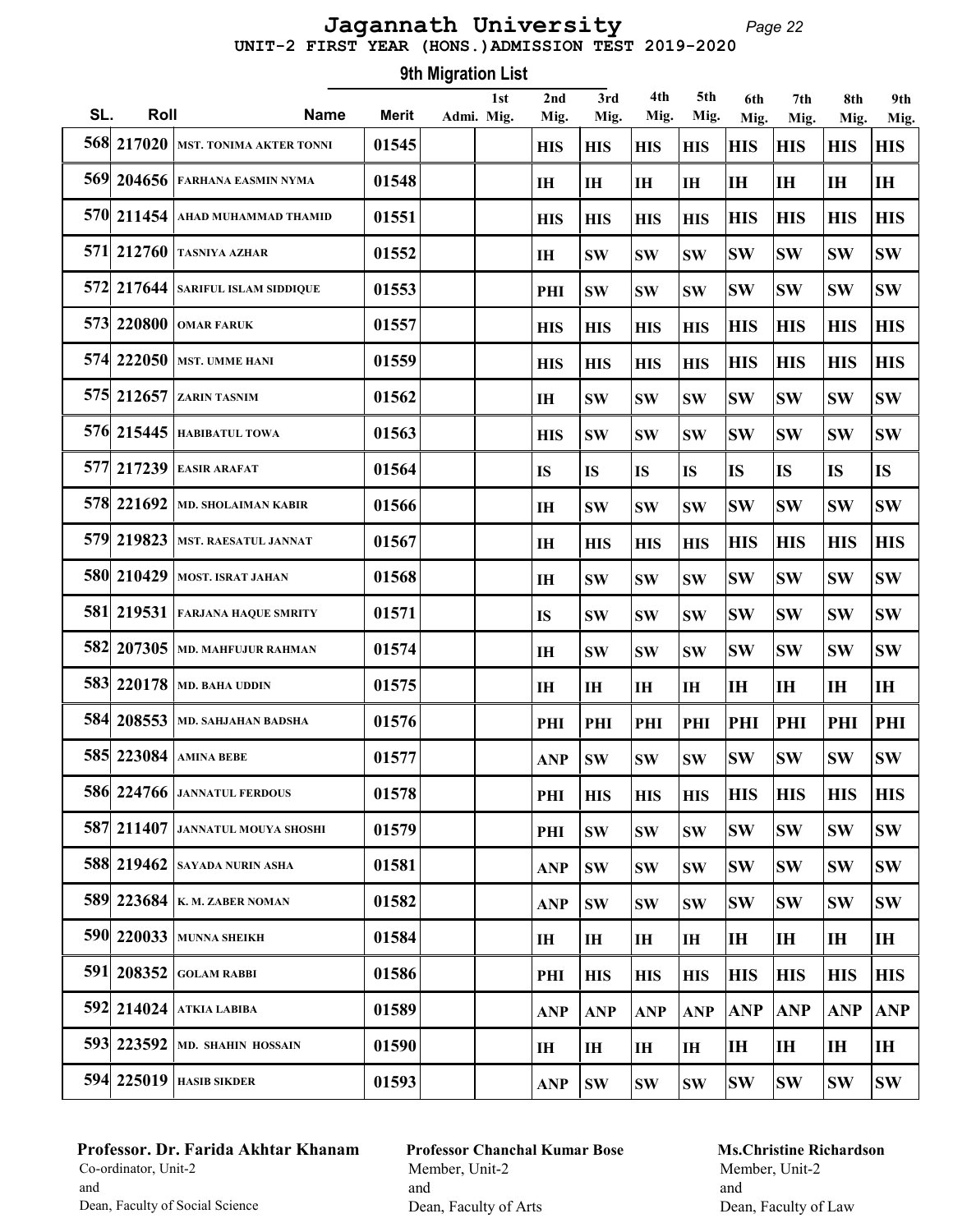#### Page 23 UNIT-2 FIRST YEAR (HONS.)ADMISSION TEST 2019-2020 Jagannath University

Roll Name Merit 1st SL. Roll Mame Merit Admi. Mig. 9th Migration List 2nd Mig. 3rd Mig. 4th Mig. 5th Mig. 6th Mig. 7th Mig. 8th Mig. 9th Mig. 595 215564 MD. IBRAHIM PRODHAN 01601 IH IH IH IH IH IH IH IH 596 220236 LIZMA AKTER 01602 IS IS IS IS IS IS IS IS 597 224137 UMME HABIBA 01604 IH IH IH IH IH IH IH IH 598 217865 IPSHITA NAHAR 01606 IH IH IH IH IH IH IH IH 599 215291 RABAYA BOSRI ISTY 01608 IH SW SW SW SW SW SW SW 600 208708 MD. JAHID PARVEZ 101609 IH SW SW SW SW SW SW SW SW 601 210611 MOYNA AKTER **101615** 1 **H** HIS HIS HIS HIS HIS HIS HIS HIS 602 221000 RABBI 01616 IH IH IH IH IH IH IH IH 603 215533 MD. SAKIB HOSSAIN 01618 ANP ANP ANP ANP ANP ANP ANP ANP 604 209043 ISRAT ANIKA 01620 ANP HIS HIS HIS HIS HIS HIS HIS 605 202914 MD. REZAUL KARIM 01622 IH HIS HIS HIS HIS HIS HIS HIS 606 211875 MST. RUPSHA AKTAR 01624 IH HIS HIS HIS HIS HIS HIS HIS 607 220187 FARHANA SHAMS 01626 IH HIS HIS HIS HIS HIS HIS HIS 608 222469 TANJILA TANJIN MIM 101627 15 15 HIS HIS HIS HIS HIS HIS HIS HIS 609 215729 JANNATUL FERDOWS 101628 1 IH SW SW SW SW SW SW SW SW SW 610 219585 SERINA AKTER 01629 IH HIS HIS HIS HIS HIS HIS HIS 611 214217 FATEMA MEHJABIN 01630 IH IH IH IH IH IH IH IH 612 224731 MOBAROK HOSSAIN UZZAL  $\parallel$  01631  $\parallel$  IH  $\parallel$  IH  $\parallel$  IH  $\parallel$  IH  $\parallel$  IH  $\parallel$  IH  $\parallel$  IH  $\parallel$  IH 613 210536 ANWAR HOSSAIN 01634 IH IH IH IH IH IH IH IH 614 205927 ABU HORYRA HAMIM  $|01637|$  | |H |H |H |H |H |H |H |H |H 615 209105 SHAHELA SULTANA SORNA 01638 IS HIS HIS HIS HIS HIS HIS HIS 616 220423 KOLME AZAD KONGKON 01639 PHI PHI PHI PHI PHI PHI PHI PHI 617 216481 TAJRIYA KHAN 01640 PHI PHI PHI PHI PHI PHI PHI PHI 618 213364 RISHAD 01641 IH HIS HIS HIS HIS HIS HIS HIS 619 216319 RAKIBUL ISLAM 01642 IH IH IH IH IH IH IH IH 620 207467 MOST. ROKAIYA KHATUN 01643 IH HIS HIS HIS HIS HIS HIS HIS 621 208993 MD. SOEBUL 01644 IH HIS HIS HIS HIS HIS HIS HIS

# Professor. Dr. Farida Akhtar Khanam Co-ordinator, Unit-2 and Dean, Faculty of Social Science

Professor Chanchal Kumar Bose Member, Unit-2 and Dean, Faculty of Arts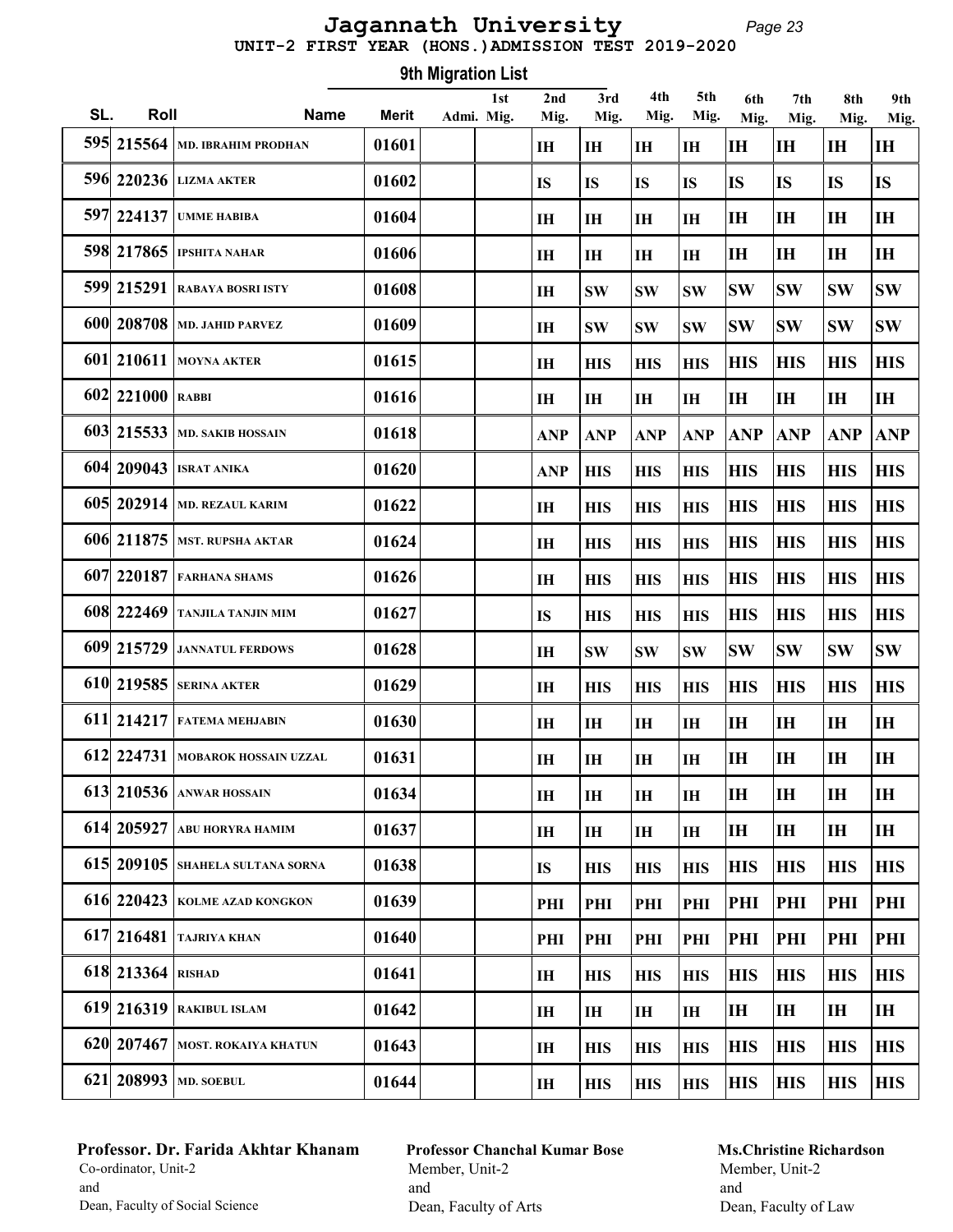#### Page 24 UNIT-2 FIRST YEAR (HONS.)ADMISSION TEST 2019-2020 Jagannath University

Roll Name Merit 1st SL. Roll Mame Merit Admi. Mig. 9th Migration List 2nd Mig. 3rd Mig. 4th Mig. 5th Mig. 6th Mig. 7th Mig. 8th Mig. 9th Mig. 622 211273 BIJOY MIAH 01646 IH HIS HIS HIS HIS HIS HIS HIS 623 213955 MD. LAVLU MIA 01647 IH IH IH IH IH IH IH IH 624 216696 DALIA SULTANA 01649 PHI PHI PHI PHI PHI PHI PHI PHI 625 225039 MD. FAJLE RABBY  $|01650|$   $|$   $|$  is  $|$  is  $|$  is  $|$  is  $|$  is  $|$  is  $|$  is  $|$  is  $|$  is  $|$  is 626 218378 RUKEYA BEGUM MIM 101654 IS SW SW SW SW SW SW SW SW 627 200771 SINTHIA ANNI 01659 ANP HIS HIS HIS HIS HIS HIS HIS 628 206861 MURCHHANA CHOWDHURY 01660 PHI SW SW SW SW SW SW SW 629 217321 PREETY LATA SAHA 01661 ANP HIS HIS HIS HIS HIS HIS HIS 630 213988 MD. ARIFUL ISLAM 101662 PHI SW SW SW SW SW SW SW SW 631 216905 MD. RANA AHMED 101663 PHI SW SW SW SW SW SW SW SW 632 214102 MD. AMINUL ISLAM 101665 PHI HIS HIS HIS HIS HIS HIS HIS HIS HIS 633 221323 ANICA NAZMIM 01674 ANP ANP ANP ANP ANP ANP ANP ANP 634 209933 MD. SAKIBUL ISLAM 01679 PHI PHI PHI PHI PHI PHI PHI PHI 635 214524 JANNATUL FERDAUS MAURI 01681 ANP SW SW SW SW SW SW SW 636 200669 SHAPLA AKTER 01683 ANP SW SW SW SW SW SW SW 637 214536 AZHARUL HAQUE 01684 IS HIS HIS HIS HIS HIS HIS HIS 638 210556 SHAKILA AKTER 01686 ANP ANP ANP ANP ANP ANP ANP ANP 639 204701 MASREHA AFRIN MAHIN 01691 IS HIS HIS HIS HIS HIS HIS HIS 640 205727 RAMISA RIFA MAYMA 01692 IS SW SW SW SW SW SW SW 641 218967 MD. ASADUS ZAMAN APON 01700 ANP HIS HIS HIS HIS HIS HIS HIS HIS HIS 642 215540 AKHI SULTANA 01705 IS HIS HIS HIS HIS HIS HIS HIS 643 204596 ANAMIKA DAS 101708 AND SW SW SW SW SW SW SW SW 644 204461 JANNATUL FERDOUS | 01712 | IS SW SW SW SW SW SW SW SW 645 209401 UMME FARHANA JAHAN PREMA | 01716 | | | ANP |SW |SW |SW |SW |SW |SW |SW |SW |SW 646 218830 MD. FOYSAL AKANDA 01719 IS IH IH IH IH IH IH IH 647 213326 SUSMITA CHAKRABORTY 01720 IS PHI PHI PHI PHI PHI PHI PHI 648 212583 MD. AZIZUL HAKIM MOZUMDER 01721 IS ANP SW SW SW SW SW SW

# Professor. Dr. Farida Akhtar Khanam Co-ordinator, Unit-2 and Dean, Faculty of Social Science

Professor Chanchal Kumar Bose Member, Unit-2 and Dean, Faculty of Arts

#### Ms.Christine Richardson Member, Unit-2 and

Dean, Faculty of Law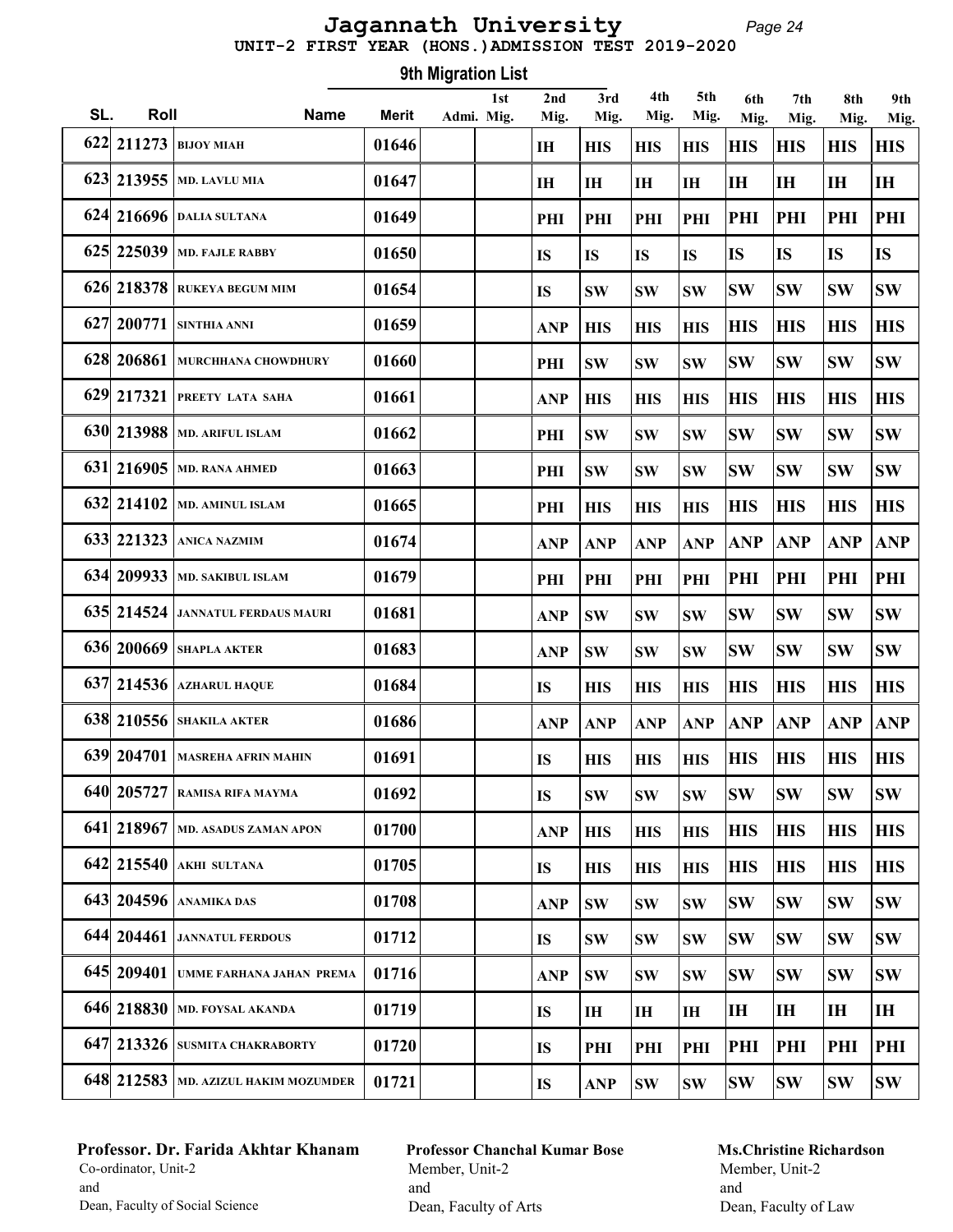#### Page 25 UNIT-2 FIRST YEAR (HONS.)ADMISSION TEST 2019-2020 Jagannath University

Roll Name Merit 1st SL. Roll Mame Merit Admi. Mig. 9th Migration List 2nd Mig. 3rd Mig. 4th Mig. 5th Mig. 6th Mig. 7th Mig. 8th Mig. 9th Mig. 649 219054 MD. SHAKIL AHAMMED  $\vert$  01722  $\vert$  Is  $\vert$  HIS HIS HIS HIS HIS HIS HIS HIS 650 213810 MAHFUZ AHMED  $\vert$  01723  $\vert$   $\vert$  is  $\vert$  anp  $\vert$  anp  $\vert$  anp  $\vert$  anp  $\vert$  anp  $\vert$  anp  $\vert$  anp  $\vert$  anp  $\vert$  anp  $\vert$  anp  $\vert$  anp  $\vert$  anp  $\vert$  anp  $\vert$  anp  $\vert$  anp  $\vert$  anp  $\vert$  anp  $\vert$  anp  $\vert$  anp  $\$  651 213367 MD. SAKIL ISLAM 01726 IS IH IH IH IH IH IH IH 652 214364 SARUP KUMAR SAHA 01727 IS HIS HIS SW SW SW SW SW 653 205734 TAMANNA KHATUN 01729 IS HIS HIS HIS HIS HIS HIS HIS HIS 654 213084 RAFIYA ISLAM 01736 IS PHI PHI PHI SW SW SW SW 655 223216 SHEWLY AKTER 101744 IH IH IH IH IH ISW SW 656 223564 FARZANA FARUKI ABONTY 01745 IH HIS HIS HIS HIS HIS HIS 657 212465 AMDADUL HAQUE 01746 IH IH IH IH IH IH IH 658 201131 MD. IMDADUL HAQUE 01748 ANP ANP ANP ANP ANP SW SW 659 220197 MD. MAHI UDDIN MAHIM  $\parallel$  01749  $\parallel$   $\parallel$   $\parallel$  is  $\parallel$  is  $\parallel$  is  $\parallel$  is  $\parallel$  is  $\parallel$  is  $\parallel$  is  $\parallel$  is 660 223446 TANJINA BINTE HAMID 01750 ANP ANP ANP ANP ANP ANP ANP 661 215424 GULANUR SADIA 01754 ANP ANP ANP ANP ANP ANP ANP 662 214200 ZUBAER ALAM SIEAM 01756 IS IS IS IS IS IS IS 663 209991 MEHEDI HASAN 01759 ANP HIS HIS HIS HIS HIS HIS 664 204533 MOST. SHAYEADA JAHAN RIPNA 01760 IS HIS HIS HIS HIS HIS HIS 665 209496 MD. MEHEDI HASAN 19761 1 IS HIS HIS HIS HIS HIS HIS HIS 666 215068 NAFISA ANJUM 01763 IH IH IH IH IH IH IH 667 211002 MOSA.SANJIDA KURRATINE 01764 IH IH IH IH IH IH IH 668 221862 MUMTAHINA KABIR JUMU 01766 IH HIS HIS HIS HIS HIS HIS 669 224093 SALEHA KHANAM 01767 IH IH HIS HIS HIS HIS HIS 670 205599 RAKIBUL HASAN RAKIB 01769 IH IH IH IH IH IH IH 671 224362 AFIA AFSANA MIM 01770 IH IH IH IH IH IH IH 672 209070 MD. HABIBULLAH 01771 IH IH IH IH IH IH IH 673 211321 MOST. RAFIA ISLAM DIA 01774 IH IH IH IH IH IH IH 674 212990 MOU AKTHER **101775** I IH IH IH IH HIS HIS HIS 675 211703 MD. ABID HOSSAIN 01776 PHI PHI PHI HIS HIS HIS HIS

# Professor. Dr. Farida Akhtar Khanam Co-ordinator, Unit-2 and Dean, Faculty of Social Science

Professor Chanchal Kumar Bose Member, Unit-2 and Dean, Faculty of Arts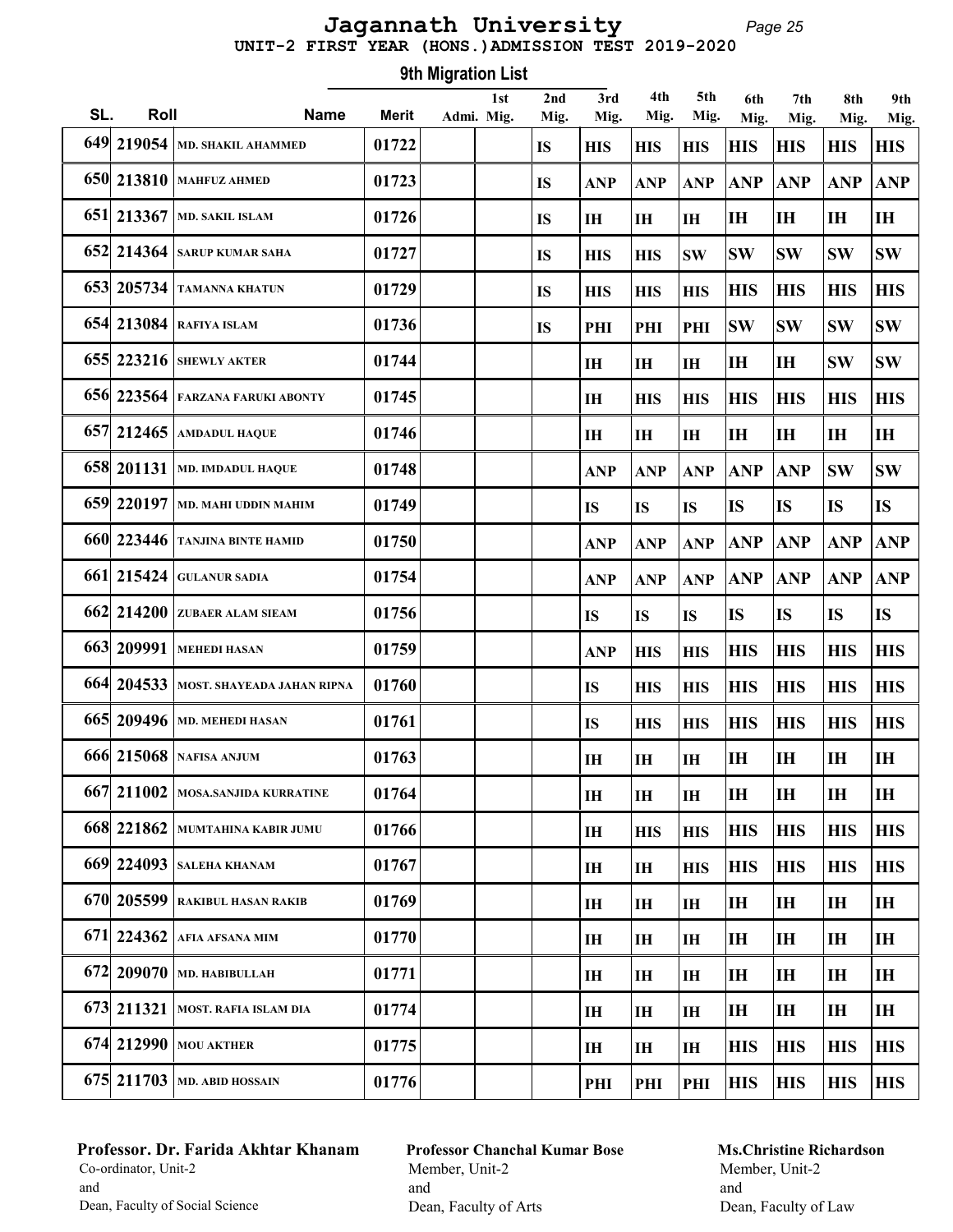#### Page 26 UNIT-2 FIRST YEAR (HONS.)ADMISSION TEST 2019-2020 Jagannath University

Roll Name Merit 1st SL. Roll Mame Merit Admi. Mig. 9th Migration List 2nd Mig. 3rd Mig. 4th Mig. 5th Mig. 6th Mig. 7th Mig. 8th Mig. 9th Mig. 676 213949 BANANI MONDAL 01777 PHI PHI PHI HIS HIS HIS HIS 677 211125 MD. AL- AMIN  $|01782|$  | | |H |H |H |H |H |H |H |H 678 214724 TAWHIDUL ISLAM 01783 PHI PHI PHI PHI PHI PHI PHI 679 215917 MD. AL HAKIM RANA 01785 IH IH IH HIS HIS HIS HIS 680 218957 MST. MAHAFUZA YASMIN 01786 IH IH IH IH HIS HIS HIS 681 205794 MOST. BOBI AKTHER 01788 IH IH IH IH IH IH IH 682 223875 FATIMA TUZ ZOHRA 01794 IH IH IH IH IH IH IH 683| 205065 | adipto sharma | 01795 | | | | | | | | | | | | | | | | | | | | | | | | | | | | | | | | | | | | 684 207901 MST. RABEYA SULTANA 01797 PHI PHI PHI PHI PHI PHI PHI 685 209300 MD.MASRAFI RAHMAN KHAN 01798 IH IH IH IH IH IH IH 686 213492 JANNATUL FARDAOUS JANNAT 01799 ANP ANP ANP ANP ANP ANP ANP 687 202595 ZERIN 01801 IS IS IS IS IS IS IS 688 204187 MD. SIFAT ULLAH 01802 IH IH IH IH IH HIS HIS 689 206161 MEHERUN NESA MUKTA 01803 IH IH IH IH IH HIS HIS 690 221423 OBAYDULLAH 01807 IH IH IH IH IH IH IH 691 218662 SANJIDA KHATUN MONA 01809 IS IS IS IS IS HIS HIS HIS 692 220153 ISTIAK ISLAM JOY 01812 IS IS IS IS IS IS IS 693 201858 MD. TOHIDUL ISLAM 01815 IH IH IH IH IH IH HIS 694 217247 AIRIN SULTANA 01817 PHI IH IH IH IH IH IH 695 208091 ABDUR RAZZAK 01818 ANP ANP ANP ANP ANP ANP ANP 696 217380 MAKNUN JAHAN MUMU 01820 PHI PHI PHI PHI PHI PHI PHI 697 216744 MD: SHOAGH AHMED 01821 IS IH IH IH IH IH IH 698 202180 MD. ABDULLAH AL MAMUN 01822 IS IH IH IH IH IH IH 699 201008 MD. SHERAJUL ISLAM 01823 IS IS IS IS IS IS IS 700 211666 MUSHARRAT JAHAN 01826 PHI PHI PHI PHI PHI PHI PHI  $701$  203624 Mst. marufa akter  $\qquad$  | 01829 |  $\qquad$  |  $\qquad$  | Is |Is |Is |Is |Is |Is |Is |Is 702 209376 ESMITA KHATUN 01830 ANP ANP ANP ANP ANP ANP ANP

# Professor. Dr. Farida Akhtar Khanam Co-ordinator, Unit-2 and Dean, Faculty of Social Science

Professor Chanchal Kumar Bose Member, Unit-2 and Dean, Faculty of Arts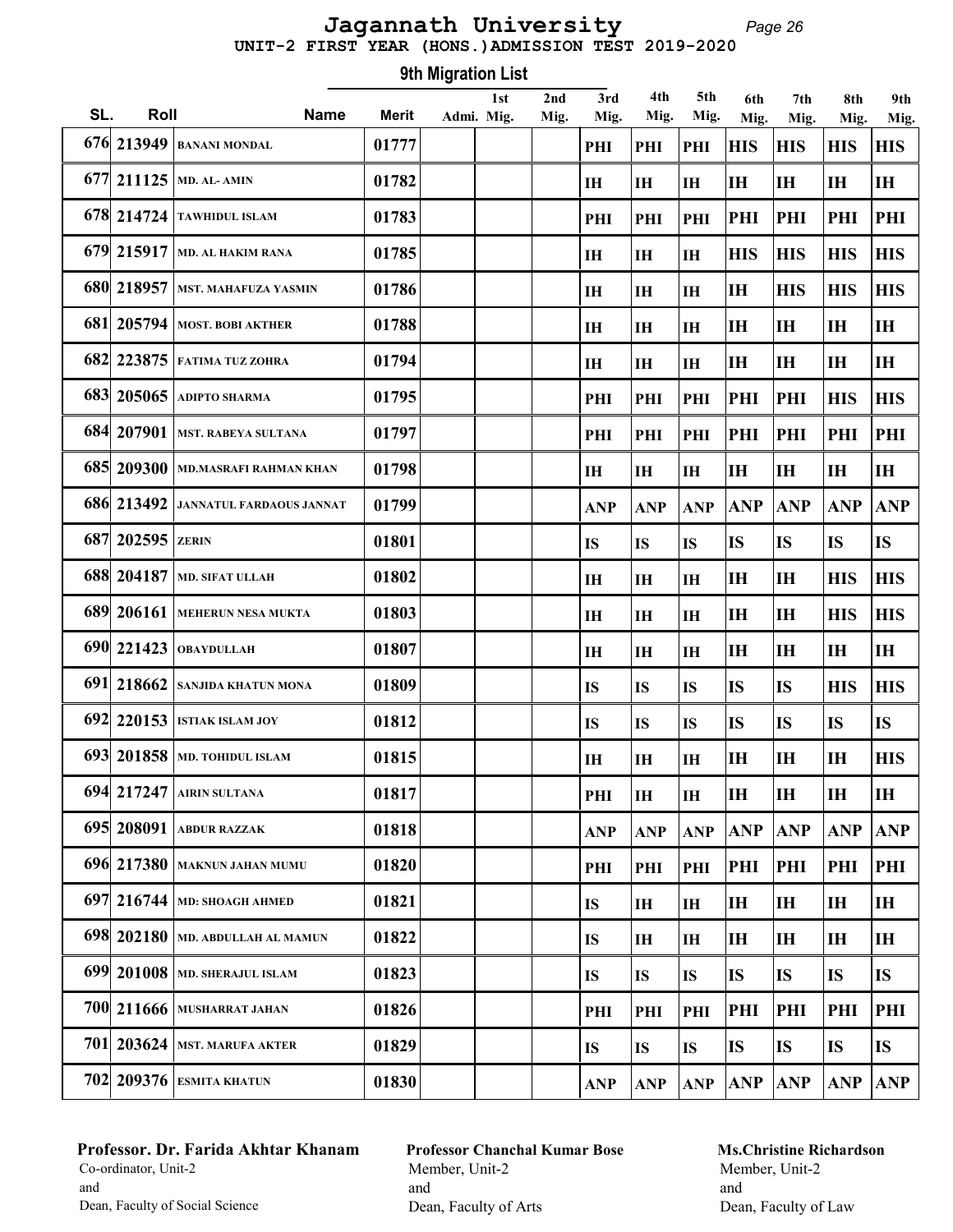#### Page 27 UNIT-2 FIRST YEAR (HONS.)ADMISSION TEST 2019-2020 Jagannath University

Roll Name Merit 1st SL. Roll Mame Merit Admi. Mig. 9th Migration List 2nd Mig. 3rd Mig. 4th Mig. 5th Mig. 6th Mig. 7th Mig. 8th Mig. 9th Mig. 703 219627 SAMIA HASAN 01833 ANP ANP ANP ANP ANP ANP ANP 704 210504 SANJIDA ISLAM SATO 01835 IS IH IH IH IH IH IH 705 222475 SADIA JAHAN 01837 IS IH IH IH IH IH IH 706 205536 MD. OLIVE HASAN 01840 IS IH IH IH IH IH IH 707 221487 NURJAHAN AKTER 01841 PHI IH IH IH IH IH IH 708 204594 MD. ISMAIL HOSSAIN TAFSIR 01842 ANP ANP ANP ANP ANP ANP ANP 709 207809 SABIKUNNAHER PUSPA 01843 IS IS IS IS IS IS IS 710 205817 RABIA AKTER 01844 PHI PHI PHI PHI PHI PHI PHI 711 204333 RAHNUMA TUL JANNAT 01852 IS IS IS IS IS IS IS 712 210013 TAJRIAN SIKDER 01854 ANP ANP ANP ANP ANP ANP ANP 713 203863 MST. TANIA AKTER 01856 PHI PHI PHI PHI PHI PHI PHI 714 218844 SUMAIYA AKTER SEMU 01860 PHI PHI PHI PHI PHI PHI PHI 715 221181 NOUSHIN FARIYA DINA 01863 IS IH IH IH IH IH IH 716 202644 MURSHEDA AKTER RIMI 01864 ANP ANP ANP ANP ANP ANP ANP 717 202820 MD. RAHUL AMIN 01866 ANP ANP ANP ANP ANP ANP ANP 718 209868 SAYEDA SULTANA 01867 IS IH IH IH IH IH IH 719 208616 SHAHRIYAR AMIN DHRUBO 01869 IS IH IH IH IH IH IH 720 209340 MAHAMUD ALI JOBAYER 01872 IS IH IH IH IH IH IH 721 220347 NURI THAMANNA SUCHI 01874 IS IH IH IH IH IH IH 722 201289 MOLLA SUMAYA SWEETY 01880 IS IH IH IH IH IH IH 723 201301 FALGUNI RAHMAN MIM 01881 ANP ANP ANP ANP ANP ANP ANP 724 205661 MUSLIMA AKTER 01884 IS IS IS IS IS IS IS 725| 205857 |sirajum munira shanta | 01885 | | | | | | | | | | | | | | | | | | | | | | | | | | | | | | | | | | | | 726 208841 KAZI RASHEDA AKTER PRETY 01887 IS IH IH IH IH IH IH 727 204224 NUSRAT JAHAN 01897 IS IS IS IS IS IS IS 728 201300 MD. NUR NOVI 01898 IS IS IS IS IS IS IS 729 202841 SAWAN AHAMMED 01899 ANP ANP ANP ANP ANP ANP ANP

# Professor. Dr. Farida Akhtar Khanam Co-ordinator, Unit-2 and Dean, Faculty of Social Science

Professor Chanchal Kumar Bose Member, Unit-2 and Dean, Faculty of Arts

# Ms.Christine Richardson Member, Unit-2 and

Dean, Faculty of Law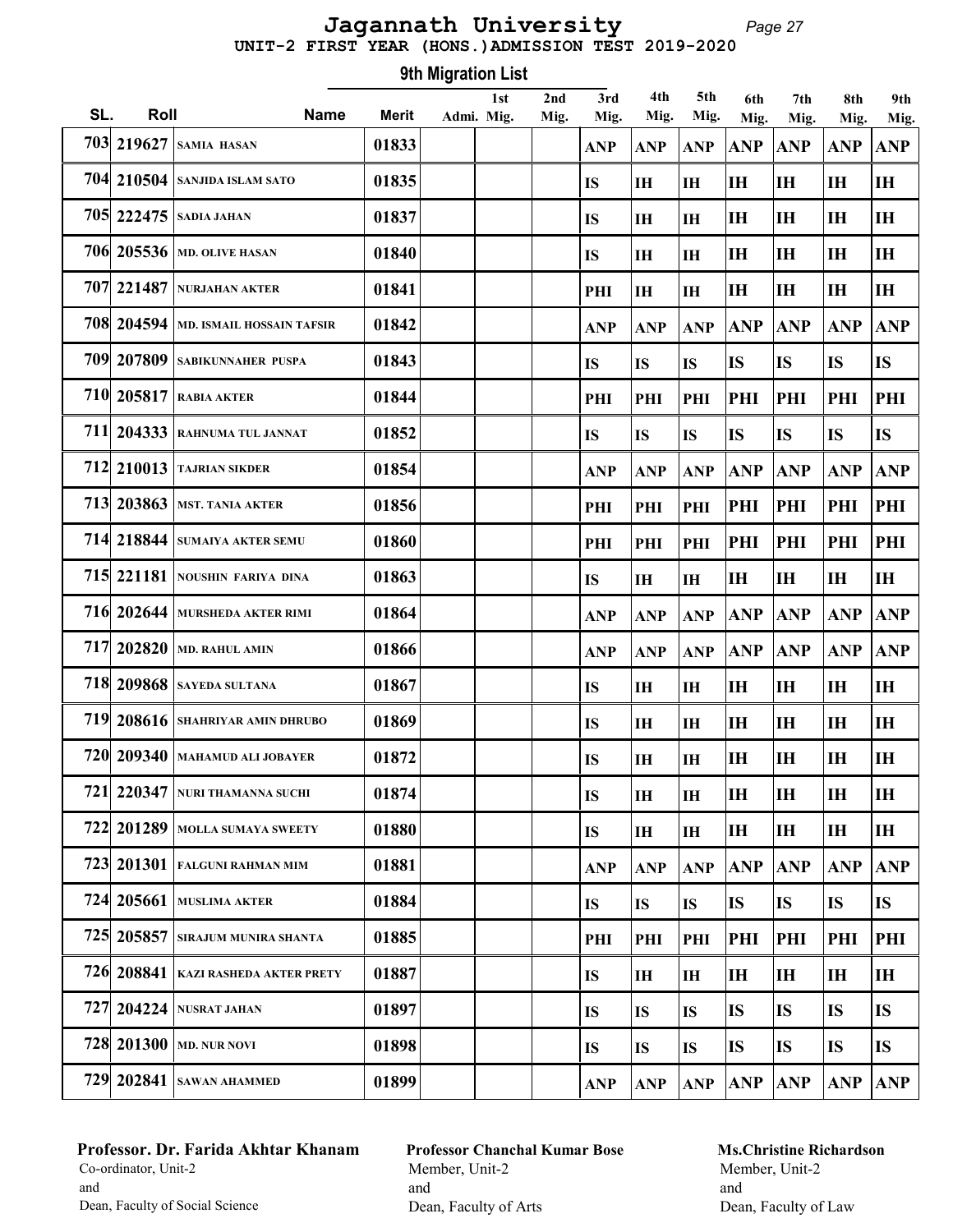#### Page 28 UNIT-2 FIRST YEAR (HONS.)ADMISSION TEST 2019-2020 Jagannath University

Roll Name Merit 1st SL. Roll Mame Merit Admi. Mig. 9th Migration List 2nd Mig. 3rd Mig. 4th Mig. 5th Mig. 6th Mig. 7th Mig. 8th Mig. 9th Mig. 730 214871 MD. ROCKY MARAZ 01905 ANP ANP ANP ANP ANP ANP ANP 731 214070 SHAMSUL ALAM 01906 ANP ANP ANP ANP ANP ANP ANP 732 210263 MONSIYA NAWRIN 01908 ANP PHI PHI PHI PHI PHI PHI 733 200597 MD SOHANUR RAHMAN 01909 ANP ANP ANP ANP ANP ANP ANP 734 219013 ANANNA HOSSAIN 01910 ANP ANP ANP ANP ANP ANP ANP 735| 222907 | yasmin jahan | | | | | | | | | | | | | | | | | | | | | | | | | | | | | | | | | | | | | | | | 736 214126 ANTOR SAHA 01912 IH IH IH IH IH IH 737 202958 MST. REZAMIN AKTAR SIFA 01916 IH IH IH IH IH IH 738 205760 KHADIZA KHATUN REYA 01918 ANP ANP ANP ANP ANP ANP 739 206994 MD. AREFIN WALID 01921 PHI PHI PHI PHI PHI PHI 740 214158 MD. ZAKIR HOSSAIN 01923 ANP ANP ANP ANP ANP ANP 741 220680 RABEYA KHATUN 01924 IS IH IH IH IH IH 742 203123 MD. SAJIB HOSSAIN 01929 IS IH IH IH IH IH 743 207261 MST. NAJMIN AKTER 01930 PHI PHI PHI PHI PHI PHI 744 218783 NATASA MREDHA 01932 IS IS IH IH IH IH 745| 216043 |shama nishat | 01933 | | | ANP |ANP |ANP |ANP |ANP |ANP 746 215960 SHAIKHA HABIBA SULTANA 01934 PHI PHI PHI PHI PHI PHI 747 214658 MST.REJUANA AKTER | 01936 | | | | | | | |S | |S | |S | |S | |S 748 220159 ANAMIKA SARKER DISHA 01938 ANP ANP ANP ANP ANP ANP 749 224743 MD. NAHIYAN ISLAM 01939 IS IS IH IH IH IH 750 205946 JANNATUN TAJRY BINTY 01941 PHI PHI PHI PHI PHI PHI 751 215584 MD. HAFIJUL ISLAM 01943 ANP ANP ANP ANP ANP ANP 752 202096 MD. ALAMGIR HOSSAIN 01946 PHI PHI PHI IH IH IH 753 200845 MST. MURSHIDA AKTER 01947 PHI PHI PHI PHI IH IH 754 201046 Fatama akter | 01949 | рні рні рні рні рн 755 214756 MEHERIN RAHMAN 01951 IS IS IS IS IS IS 756 219890 NASERA KHANAM 01952 PHI PHI PHI PHI PHI PHI

# Professor. Dr. Farida Akhtar Khanam Co-ordinator, Unit-2 and Dean, Faculty of Social Science

Professor Chanchal Kumar Bose Member, Unit-2 and Dean, Faculty of Arts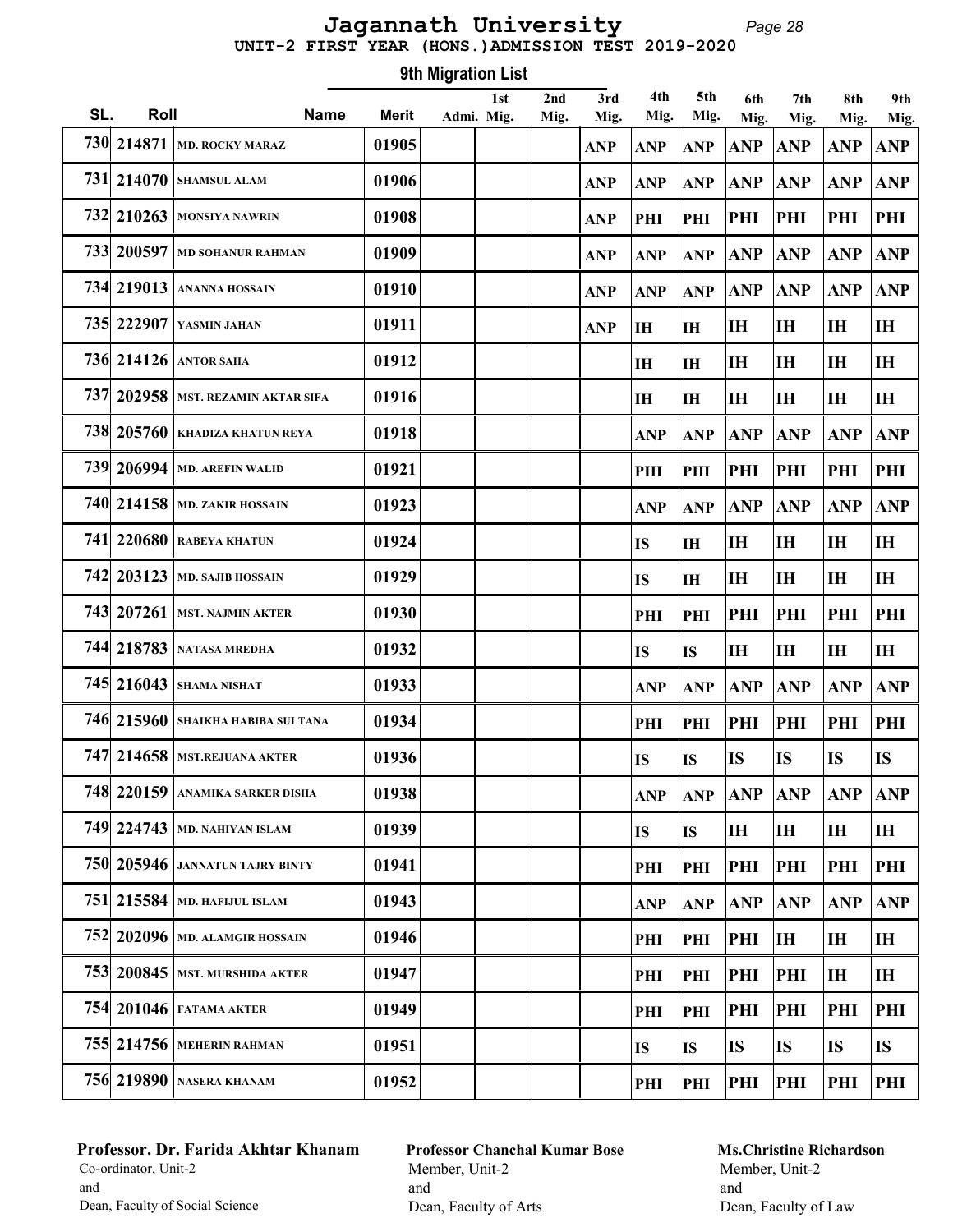#### Page 29 UNIT-2 FIRST YEAR (HONS.)ADMISSION TEST 2019-2020 Jagannath University

Roll Name Merit 1st SL. Roll Mame Merit Admi. Mig. 9th Migration List 2nd Mig. 3rd Mig. 4th Mig. 5th Mig. 6th Mig. 7th Mig. 8th Mig. 9th Mig. 757 217241 CHAYANIKA ROY 01953 PHI PHI PHI PHI PHI PHI 758 220387 MD. SOHEL RANA 01955 PHI PHI PHI PHI PHI PHI 759 205491 ABID ISHRAK 01957 ANP ANP ANP ANP ANP ANP 760 221251 POLASH CHANDRO PAL 01958 PHI PHI PHI PHI PHI PHI 761 210747 SAYED AL ZUNAYED GALIB 01960 IS IS IS IS IH IH 762 210323 SORNALI AKTER 01961 IS IS IS IS IS IS 763 224955 AFROSE JAHAN 01963 IS PHI PHI PHI PHI PHI 764 204856 ABU HANIF 01967 ANP ANP ANP ANP ANP ANP 765 218893 | tonny akter | 01968 | IS |IS |IS |IS |IS 766 223837 Shahporan | 01971 | | | | | | |s |is |is |is |is |is 767 212101 KHADIZA AKTER MARIA 01972 ANP ANP ANP ANP ANP ANP 768 217899 MST. ATIA SHARMIN 01974 IS PHI PHI PHI PHI PHI 769 208638 MAHFOZA AKTER 01976 IS IS IS IS IH IH 770 208804 MOHAMMAD TAREK 01977 IS IS IS IS IH IH 771 224045 MD. AKIB SAYED 01979 ANP ANP ANP ANP ANP ANP 772 215993 MST. LAMIA SULTANA 01981 ANP ANP ANP ANP ANP ANP 773 208330 JANNATUL FERDUSH 01983 ANP ANP ANP ANP ANP ANP 774 213280 RAYHAN AHMED KHAN RIFAT | 01987 | | | | | | IS | IS | IS | IH | IH 775 216575 SHOHAN MOLLAH 01988 IS PHI PHI PHI PHI IH 776 205058 SURIAYA AKTER JHUMA 01991 IS IS IS IS IS IS 777 223422 MST. JUTHY KHATUN 01995 IS IS IS IS IS IS 778 209519 MD. FOYSAL HOSSAIN 01996 ANP ANP ANP ANP ANP ANP 779 218614 ABIR RABBI SANNI 01999 ANP ANP ANP ANP ANP ANP 780 220474 UMME HANI SEBA 02000 ANP ANP ANP ANP ANP ANP 781 201912 SOHAG BARAI 02002 ANP PHI PHI PHI PHI PHI 782 209786 SIDDIK BINTE SHMARON  $\vert$  02005  $\vert$   $\vert$   $\vert$   $\vert$   $\vert$   $\vert$  anp anp anp anp anp anp  $\vert$ 783 209048 SHADIYA NOOR YASMIN 02009 PHI PHI PHI PHI PHI

# Professor. Dr. Farida Akhtar Khanam Co-ordinator, Unit-2 and Dean, Faculty of Social Science

Professor Chanchal Kumar Bose Member, Unit-2 and Dean, Faculty of Arts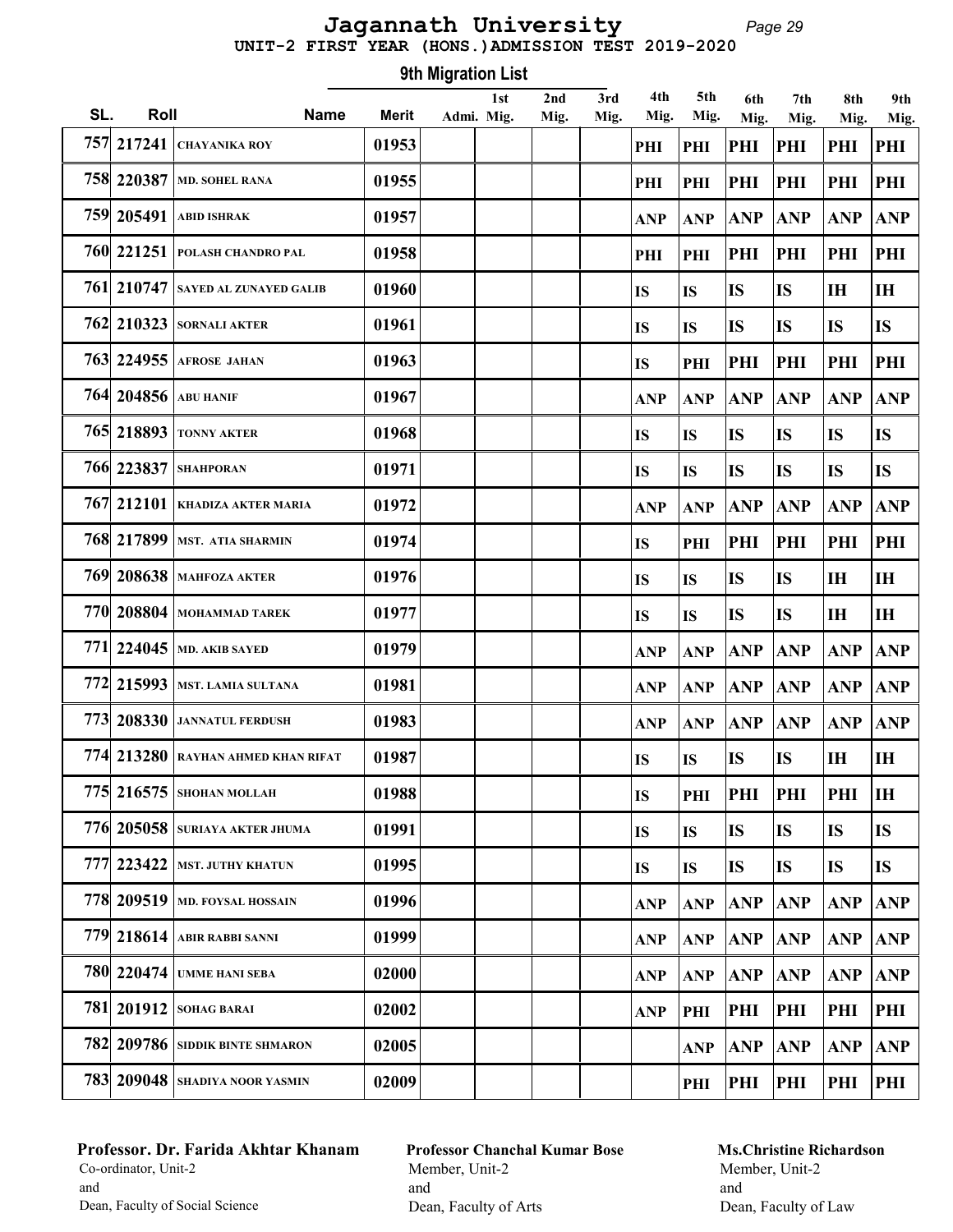#### Page 30 UNIT-2 FIRST YEAR (HONS.)ADMISSION TEST 2019-2020 Jagannath University

Roll Name Merit 1st SL. Roll Mame Merit Admi. Mig. 9th Migration List 2nd Mig. 3rd Mig. 4th Mig. 5th Mig. 6th Mig. 7th Mig. 8th Mig. 9th Mig. 784 219686 RAYHANA KHATUN 02013 PHI PHI PHI PHI PHI 785 204515 FAHAD AHMED 02015 IS IS IS IS IS 786 224408 MD. RAKIBUL HASAN 02020 IS IS IS IS IS 787 200621 MD. JUEL RANA 02021 IS PHI PHI PHI PHI 788 200551 HASAN ISLAM 02025 IS PHI PHI PHI PHI 789 210231 INANI KASHPIA KONA 02027 ANP ANP ANP ANP ANP 790 218941 MESBAHUT TAMANNA | 02028 | | | | | | | | |S | | |S | | |S | | |S | | |S 791 200378 HRIDOY HASAN 02031 IS IS IS IS IS 792 203952 ANAMIKA RANI 02032 ANP ANP ANP ANP ANP 793 213188 FARJANA AKTER 02033 IS PHI PHI PHI PHI 794 217794 ZAKARIA ISLAM 02036 IS IS IS IS IS 795 208078 MD. ABBAS 02039 IS IS IS IS IS 796 210835 MEHEDI HASAN 02043 IS PHI PHI PHI PHI 797 210196 HAFSA AKTER  $\vert$  02045  $\vert$   $\vert$   $\vert$   $\vert$   $\vert$   $\vert$  anp anp anp anp anp  $\vert$ 798| 204741 | ASHIKUR RAHMAN | 02047 | | | | | | | | | | | | | | | | | | | | | | | | | | | | | | | | | | | 799 215225 MST. AFIFA JANNAT 02049 PHI PHI PHI PHI 800 205852 JANNATUN NUR HAPPY 02050 ANP ANP ANP ANP ANP 801 201797 MD.ABDUL MOMIN AL MARUF 02051 ANP IS IS IS IS 802 215024 MD. AKRAMUL HOQUE | 02054 | | | | | | | | |S | |S | |S | |S 803 221102 ABU SALEH MD. NASIM 02057 IS IS IS IS 804 222746 MYSHA AKTER | 02059 | | | | | | | | |S | |S | |S | |S 805 214260 SHAKIL KHAN 02061 PHI PHI PHI PHI 806 217994 NYMUR RAHMAN | 02063 | | | | | | | | |S | |S | |S | |S 807 215843 FAHIMA AKTER 02064 IS IS IS IS 808 203586 NAZIA BINTE SUFIAN | 02066 | | | | | | | | | |S | | |S | | |S | | |S 809 220035 KAZI RIAZUL ISLAM 02067 IS IS IS IS 810 206387 ZANNATUL FARDOES ETI 02070 IS IS IS IS

# Professor. Dr. Farida Akhtar Khanam Co-ordinator, Unit-2 and Dean, Faculty of Social Science

Professor Chanchal Kumar Bose Member, Unit-2 and Dean, Faculty of Arts